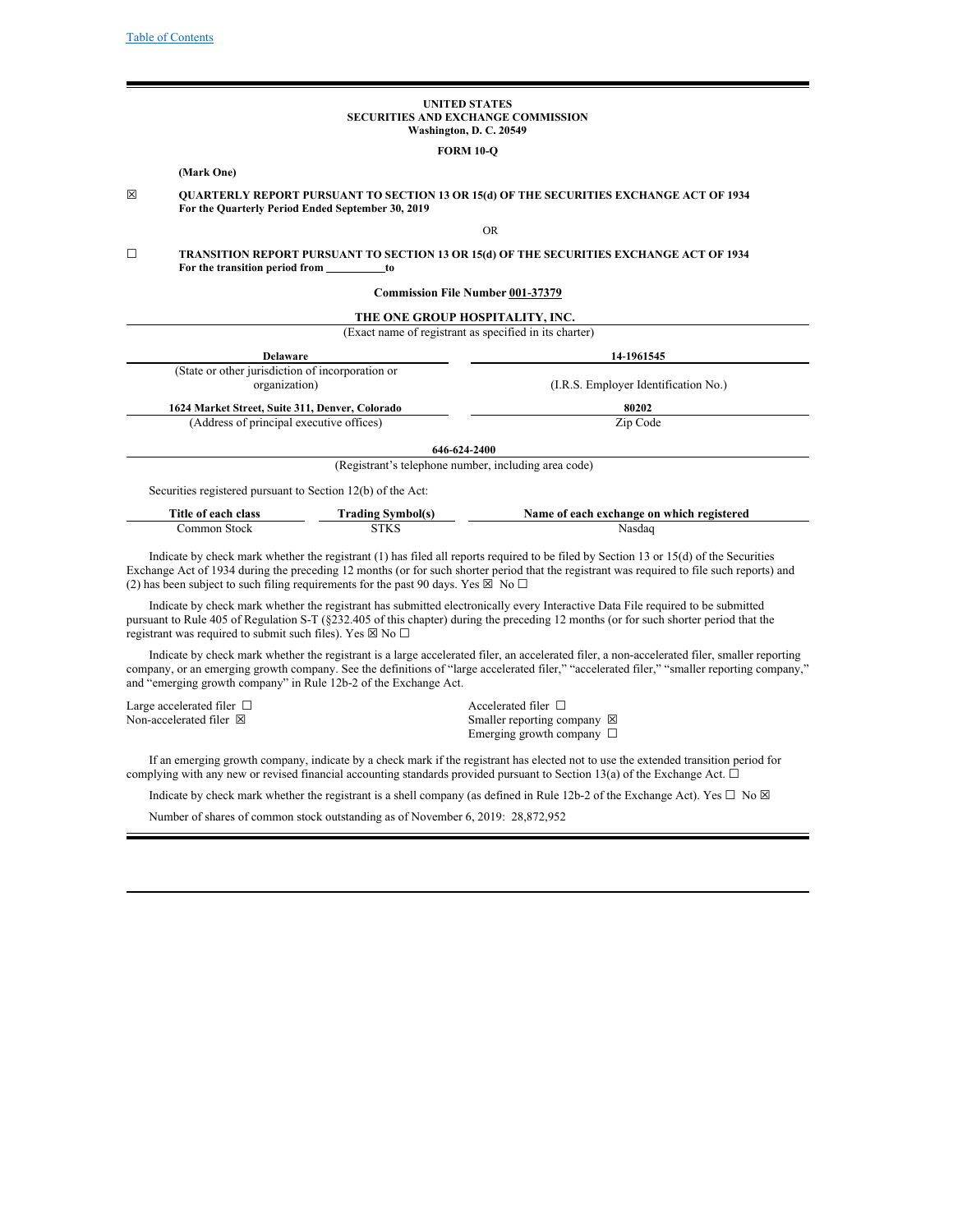# <span id="page-1-0"></span>**TABLE OF CONTENTS**

|                                                                                                      | Page |
|------------------------------------------------------------------------------------------------------|------|
| <b>PART I - Financial Information</b>                                                                |      |
| Item 1. Financial Statements                                                                         | 3    |
| <u>Item 2. Management's Discussion and Analysis of Financial Condition and Results of Operations</u> | 23   |
| Item 3. Quantitative and Qualitative Disclosures About Market Risk                                   | 38   |
| Item 4. Controls and Procedures                                                                      | 38   |
| <b>PART II – Other Information</b>                                                                   |      |
| Item 1. Legal Proceedings                                                                            | 39   |
| Item 6. Exhibits                                                                                     | 39   |
| <b>Signatures</b>                                                                                    | 40   |
| 2                                                                                                    |      |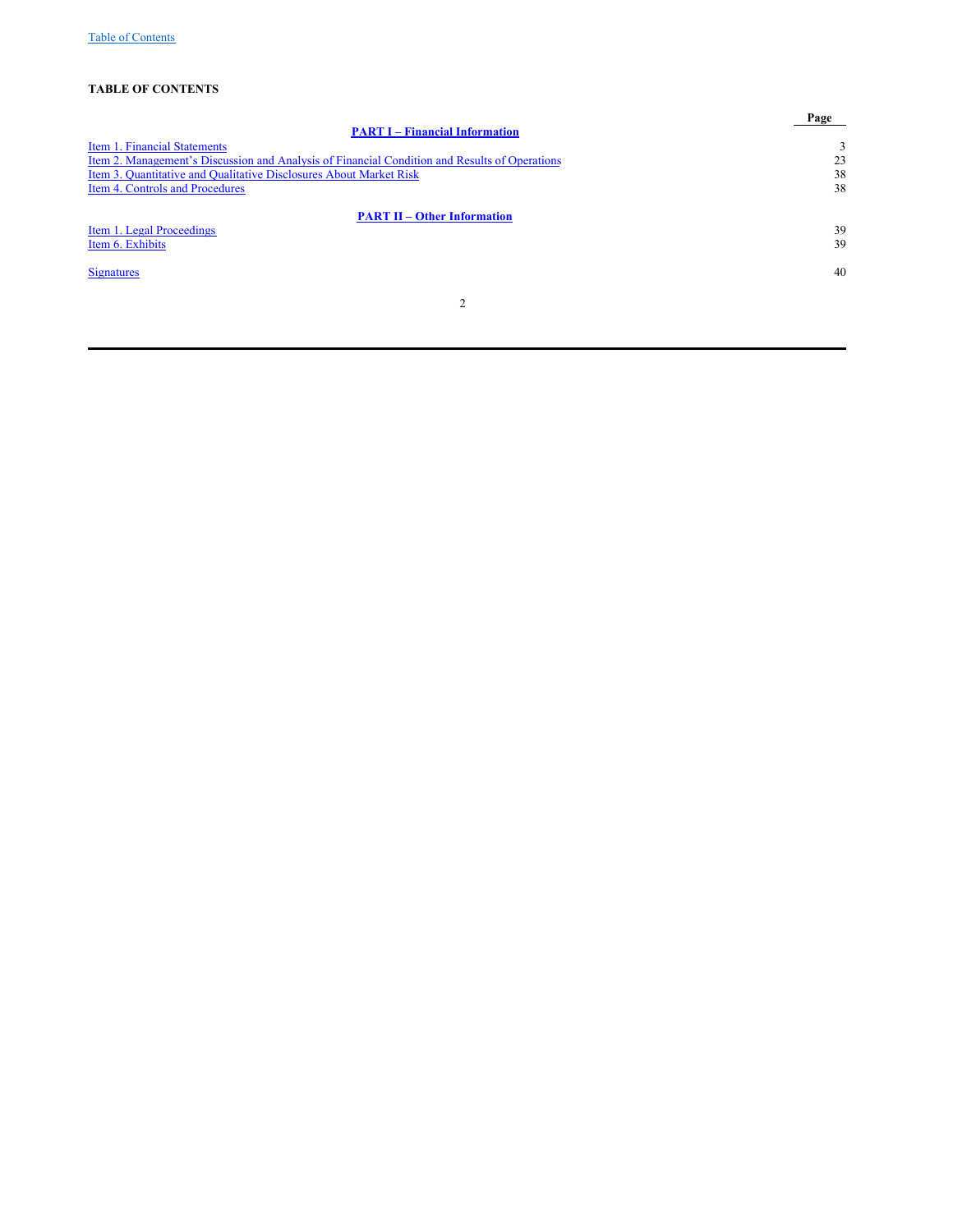# **PART I. FINANCIAL INFORMATION Item 1. Financial Statements**

# <span id="page-2-1"></span><span id="page-2-0"></span>**THE ONE GROUP HOSPITALITY, INC. CONSOLIDATED BALANCE SHEETS (in thousands, except share information)**

|                                                                                                                           |              | (Unaudited),<br>September 30,<br>2019 | December 31,<br>2018 |           |  |
|---------------------------------------------------------------------------------------------------------------------------|--------------|---------------------------------------|----------------------|-----------|--|
| <b>ASSETS</b>                                                                                                             |              |                                       |                      |           |  |
| Current assets:                                                                                                           | $\mathbb{S}$ | 2.046                                 | \$                   |           |  |
| Cash and cash equivalents                                                                                                 |              |                                       |                      | 1,592     |  |
| Accounts receivable                                                                                                       |              | 6,083                                 |                      | 7,029     |  |
| Inventory                                                                                                                 |              | 1,602                                 |                      | 1,404     |  |
| Other current assets                                                                                                      |              | 1,802                                 |                      | 1,471     |  |
| Due from related parties, net                                                                                             |              | 336                                   |                      | 45        |  |
| Total current assets                                                                                                      |              | 11.869                                |                      | 11,541    |  |
| Property and equipment, net                                                                                               |              | 39,996                                |                      | 39,347    |  |
| Operating lease right-of-use assets                                                                                       |              | 39,751                                |                      |           |  |
| Investments                                                                                                               |              | 2,684                                 |                      | 2,684     |  |
| Deferred tax assets, net                                                                                                  |              | 11                                    |                      | 38        |  |
| Other assets                                                                                                              |              | 362                                   |                      | 349       |  |
| Security deposits                                                                                                         |              | 747                                   |                      | 2,020     |  |
| Total assets                                                                                                              | Ŝ.           | 95,420                                | \$                   | 55,979    |  |
| <b>LIABILITIES AND STOCKHOLDERS' EQUITY</b>                                                                               |              |                                       |                      |           |  |
| Current liabilities:                                                                                                      |              |                                       |                      |           |  |
| Accounts payable                                                                                                          | $\mathbb{S}$ | 4,934                                 | \$                   | 5,408     |  |
| Accrued expenses                                                                                                          |              | 4,302                                 |                      | 8,093     |  |
| Deferred license revenue                                                                                                  |              | 191                                   |                      | 171       |  |
| Deferred gift card revenue and other                                                                                      |              | 599                                   |                      | 947       |  |
| Current portion of operating lease liabilities                                                                            |              | 2,488                                 |                      | $\sim$    |  |
| Current portion of long-term debt                                                                                         |              | 1,076                                 |                      | 3,201     |  |
| Total current liabilities                                                                                                 |              | 13,590                                |                      | 17,820    |  |
| Deferred license revenue, long-term                                                                                       |              | 951                                   |                      | 1.008     |  |
| Due to related parties, long-term                                                                                         |              |                                       |                      | 1,197     |  |
| Operating lease liabilities, net of current portion                                                                       |              | 54,775                                |                      |           |  |
| Deferred rent and tenant improvement allowances                                                                           |              |                                       |                      | 16,774    |  |
| Long-term debt, net of current portion                                                                                    |              | 12,255                                |                      | 7,118     |  |
| <b>Total liabilities</b>                                                                                                  |              | 81,571                                |                      | 43,917    |  |
| Commitments and contingencies                                                                                             |              |                                       |                      |           |  |
| Stockholders' equity:                                                                                                     |              |                                       |                      |           |  |
| Common stock, \$0.0001 par value, 75,000,000 shares authorized; 28,577,487 and 28,313,017 shares issued and               |              |                                       |                      |           |  |
| outstanding at September 30, 2019 and December 31, 2018, respectively                                                     |              | 3                                     |                      | 3         |  |
| Preferred stock, \$0.0001 par value, 10,000,000 shares authorized; no shares issued and outstanding at September 30, 2019 |              |                                       |                      |           |  |
| and December 31, 2018, respectively                                                                                       |              |                                       |                      |           |  |
| Additional paid-in capital                                                                                                |              | 44,584                                |                      | 43,543    |  |
| Accumulated deficit                                                                                                       |              | (27,730)                              |                      | (28, 722) |  |
| Accumulated other comprehensive loss                                                                                      |              | (2,639)                               |                      | (2,310)   |  |
| Total stockholders' equity                                                                                                |              | 14,218                                |                      | 12,514    |  |
| Noncontrolling interests                                                                                                  |              | (369)                                 |                      | (452)     |  |
| Total equity                                                                                                              |              | 13,849                                |                      | 12,062    |  |
| Total liabilities and equity                                                                                              | \$           | 95,420                                | \$                   | 55,979    |  |
|                                                                                                                           |              |                                       |                      |           |  |

See notes to the consolidated financial statements.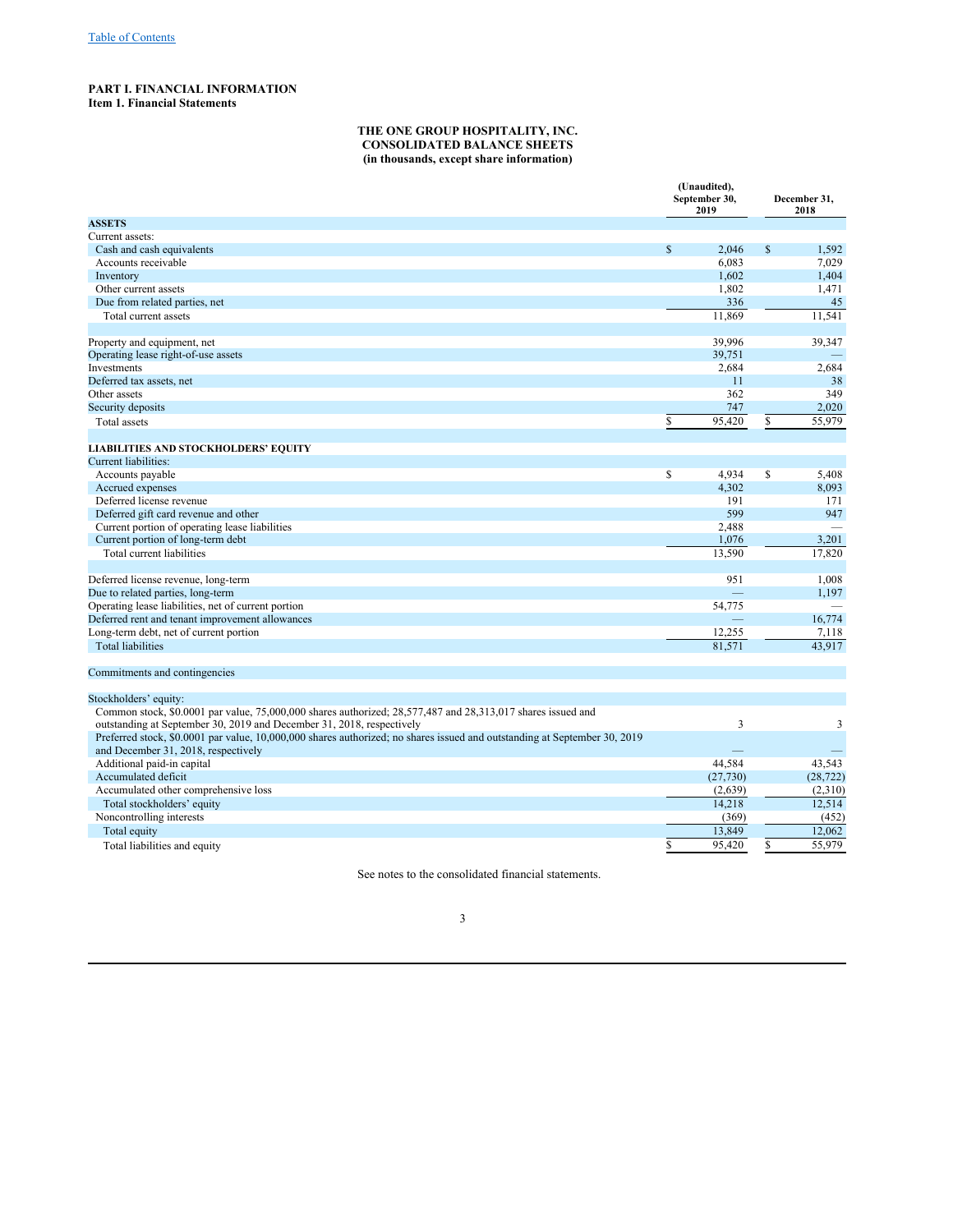### **THE ONE GROUP HOSPITALITY, INC. CONSOLIDATED STATEMENTS OF OPERATIONS AND COMPREHENSIVE INCOME (LOSS) (Unaudited, in thousands, except earnings per share and related share information)**

|                                                                       | For the three months ended September 30, |               |    | For the nine months ended September 30, |              |            |              |            |  |
|-----------------------------------------------------------------------|------------------------------------------|---------------|----|-----------------------------------------|--------------|------------|--------------|------------|--|
|                                                                       |                                          | 2019          |    | 2018                                    |              | 2019       |              | 2018       |  |
| Revenues:                                                             |                                          |               |    |                                         |              |            |              |            |  |
| Owned restaurant net revenues                                         | S                                        | 17.120        | \$ | 15,312                                  | S            | 53,749     | S            | 45,908     |  |
| Owned food, beverage and other net revenues                           |                                          | 2,065         |    | 1,960                                   |              | 6,472      |              | 6,048      |  |
| Total owned revenue                                                   |                                          | 19,185        |    | 17,272                                  |              | 60,221     |              | 51,956     |  |
| Management, license and incentive fee revenue                         |                                          | 2,921         |    | 2,688                                   |              | 8,260      |              | 7,832      |  |
| Total revenues                                                        |                                          | 22,106        |    | 19,960                                  |              | 68,481     |              | 59,788     |  |
| Cost and expenses:                                                    |                                          |               |    |                                         |              |            |              |            |  |
| Owned operating expenses:                                             |                                          |               |    |                                         |              |            |              |            |  |
| Owned restaurants:                                                    |                                          |               |    |                                         |              |            |              |            |  |
| Owned restaurant cost of sales                                        |                                          | 4,472         |    | 4.050                                   |              | 14,109     |              | 12,121     |  |
| Owned restaurant operating expenses                                   |                                          | 10,783        |    | 9,779                                   |              | 33,554     |              | 28,556     |  |
| Total owned restaurant expenses                                       |                                          | 15,255        |    | 13,829                                  |              | 47,663     |              | 40,677     |  |
| Owned food, beverage and other expenses                               |                                          | 1,971         |    | 2,068                                   |              | 6,455      |              | 5,782      |  |
| Total owned operating expenses                                        |                                          | 17,226        |    | 15,897                                  |              | 54,118     |              | 46,459     |  |
| General and administrative (including stock-based compensation of     |                                          |               |    |                                         |              |            |              |            |  |
| \$338, \$337, \$975 and \$1,005 for the three and nine months ended   |                                          |               |    |                                         |              |            |              |            |  |
| September 30, 2019 and 2018 respectively)                             |                                          | 2.352         |    | 2.266                                   |              | 7,706      |              | 7,937      |  |
| Depreciation and amortization                                         |                                          | 1,103         |    | 896                                     |              | 3,049      |              | 2,575      |  |
| Lease termination expenses                                            |                                          | 252           |    | 78                                      |              | 393        |              | 168        |  |
| Pre-opening expenses                                                  |                                          | $\frac{1}{2}$ |    | 449                                     |              | 545        |              | 1,330      |  |
| <b>Transaction costs</b>                                              |                                          | 358           |    | $\frac{1}{2}$                           |              | 510        |              | $\equiv$   |  |
| Equity in income of investee companies                                |                                          |               |    | $\sim$                                  |              |            |              | (111)      |  |
| Other expense (income), net                                           |                                          | 40            |    | 38                                      |              | (226)      |              | (139)      |  |
| Total costs and expenses                                              |                                          | 21,331        |    | 19,624                                  |              | 66,095     |              | 58,219     |  |
| Operating income                                                      |                                          | 775           |    | 336                                     |              | 2,386      |              | 1,569      |  |
| Other expenses, net:                                                  |                                          |               |    |                                         |              |            |              |            |  |
| Interest expense, net of interest income                              |                                          | 230           |    | 294                                     |              | 717        |              | 902        |  |
| Loss on early debt extinguishment                                     |                                          |               |    |                                         |              | 437        |              |            |  |
| Total other expenses, net                                             |                                          | 230           |    | 294                                     |              | 1,154      |              | 902        |  |
| Income before provision for income taxes                              |                                          | 545           |    | 42                                      |              | 1,232      |              | 667        |  |
| Provision for income taxes                                            |                                          | 76            |    | 251                                     |              | 157        |              | 445        |  |
| Net income (loss)                                                     |                                          | 469           |    | (209)                                   |              | 1,075      |              | 222        |  |
| Less: net income attributable to noncontrolling interest              |                                          | 9             |    | 96                                      |              | 83         |              | 116        |  |
| Net income (loss) attributable to The ONE Group Hospitality, Inc.     | $\mathbb{S}$                             | 460           | \$ | (305)                                   | $\mathbb{S}$ | 992        | $\mathbf S$  | 106        |  |
| Currency translation loss                                             |                                          | (40)          |    | (170)                                   |              | (329)      |              | (104)      |  |
| Comprehensive income (loss)                                           | \$                                       | 420           | \$ | (475)                                   | \$           | 663        | \$           | 2          |  |
|                                                                       |                                          |               |    |                                         |              |            |              |            |  |
| Net income (loss) attributable to The ONE Group Hospitality, Inc. per |                                          |               |    |                                         |              |            |              |            |  |
| share:                                                                |                                          |               |    |                                         |              |            |              |            |  |
| Basic net income (loss) per share                                     | $\mathbb{S}$                             | 0.02          | \$ | (0.01)                                  | $\mathbb{S}$ | 0.03       | $\mathbb{S}$ | 0.00       |  |
| Diluted net income (loss) per share                                   | \$                                       | 0.02          | \$ | (0.01)                                  | <b>S</b>     | 0.03       | \$           | 0.00       |  |
| Shares used in computing basic earnings per share                     |                                          | 28,537,477    |    | 27,751,632                              |              | 28,429,074 |              | 27,437,269 |  |
| Shares used in computing diluted earnings per share                   |                                          | 29.901.144    |    | 27,751,632                              |              | 29,642,926 |              | 27.499.645 |  |

See notes to the consolidated financial statements.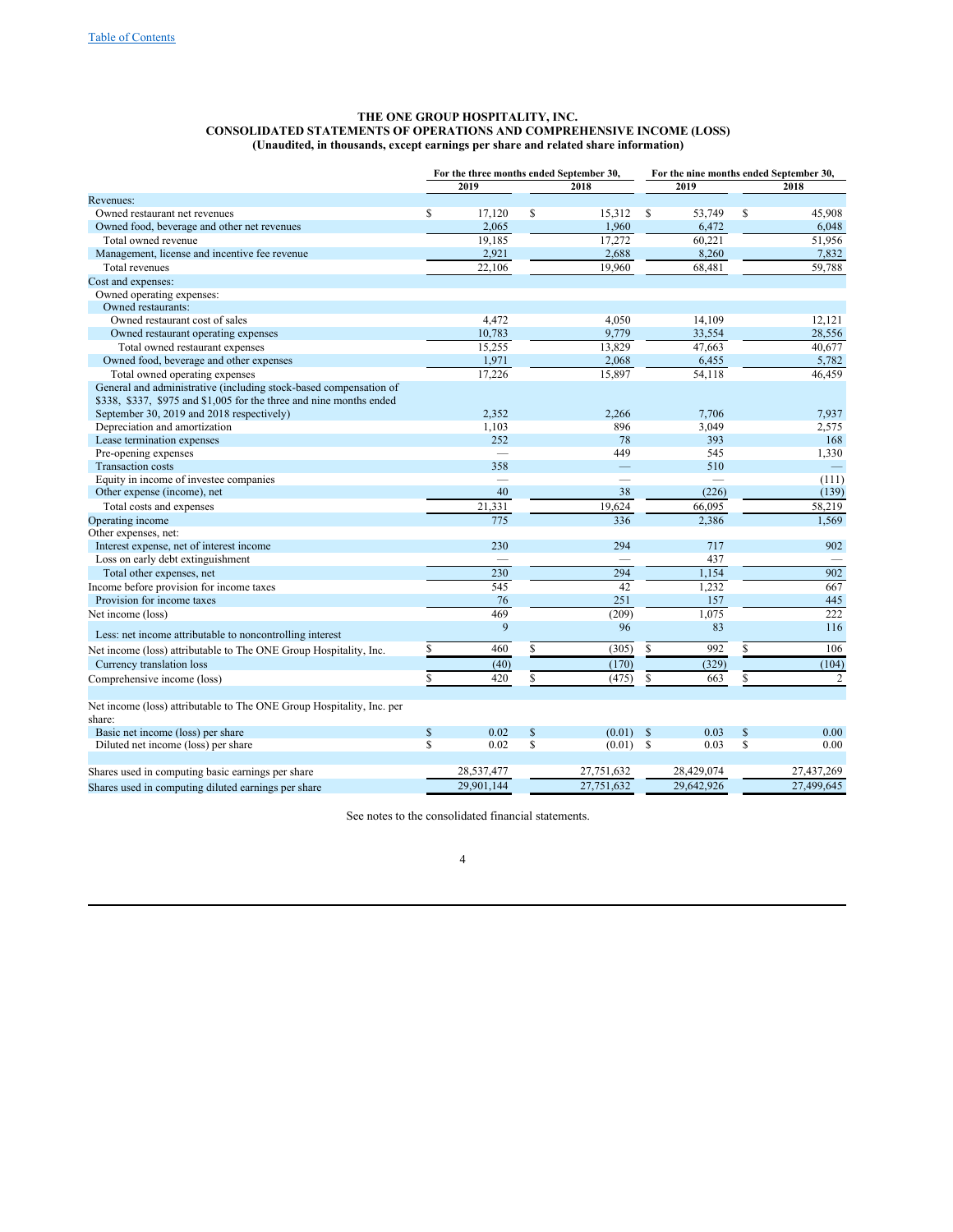#### **THE ONE GROUP HOSPITALITY, INC. CONSOLIDATED STATEMENTS OF CHANGES IN STOCKHOLDERS' EQUITY (Unaudited, in thousands, except share information)**

|                                           |               |                     |           |         |                   |             |           |               | Accumulated |               |        |                |           |        |
|-------------------------------------------|---------------|---------------------|-----------|---------|-------------------|-------------|-----------|---------------|-------------|---------------|--------|----------------|-----------|--------|
|                                           |               |                     |           |         | <b>Additional</b> |             |           |               | other       |               |        |                |           |        |
|                                           |               | <b>Common stock</b> |           | paid-in |                   | Accumulated |           | comprehensive |             | Stockholders' |        | Noncontrolling |           |        |
|                                           | <b>Shares</b> |                     | Par value |         | capital           |             | deficit   |               | loss        |               | equity |                | interests | Total  |
| Balance at December 31, 2018              | 28,313,017    |                     |           |         | 43,543            |             | (28, 722) |               | (2,310)     |               | 12,514 |                | (452)     | 12,062 |
| Stock-based compensation                  | 47.469        |                     |           |         | 975               |             |           |               |             |               | 975    |                |           | 975    |
| Exercise of stock options                 | 30,000        |                     |           |         | 66                |             |           |               |             |               | 66     |                |           | 66     |
| Vesting of restricted shares              | 187,001       |                     |           |         |                   |             |           |               |             |               |        |                |           |        |
| Loss on foreign currency translation, net | __            |                     |           |         | __                |             | __        |               | (329)       |               | (329)  |                |           | (329)  |
| Net income                                |               |                     |           |         |                   |             | 992       |               |             |               | 992    |                | 83        | 1,075  |
| Balance at September 30, 2019             | 28,577,487    |                     |           |         | 44,584            |             | (27, 730) |               | (2,639)     |               | 14,218 |                | (369)     | 13,849 |

See notes to the consolidated financial statements.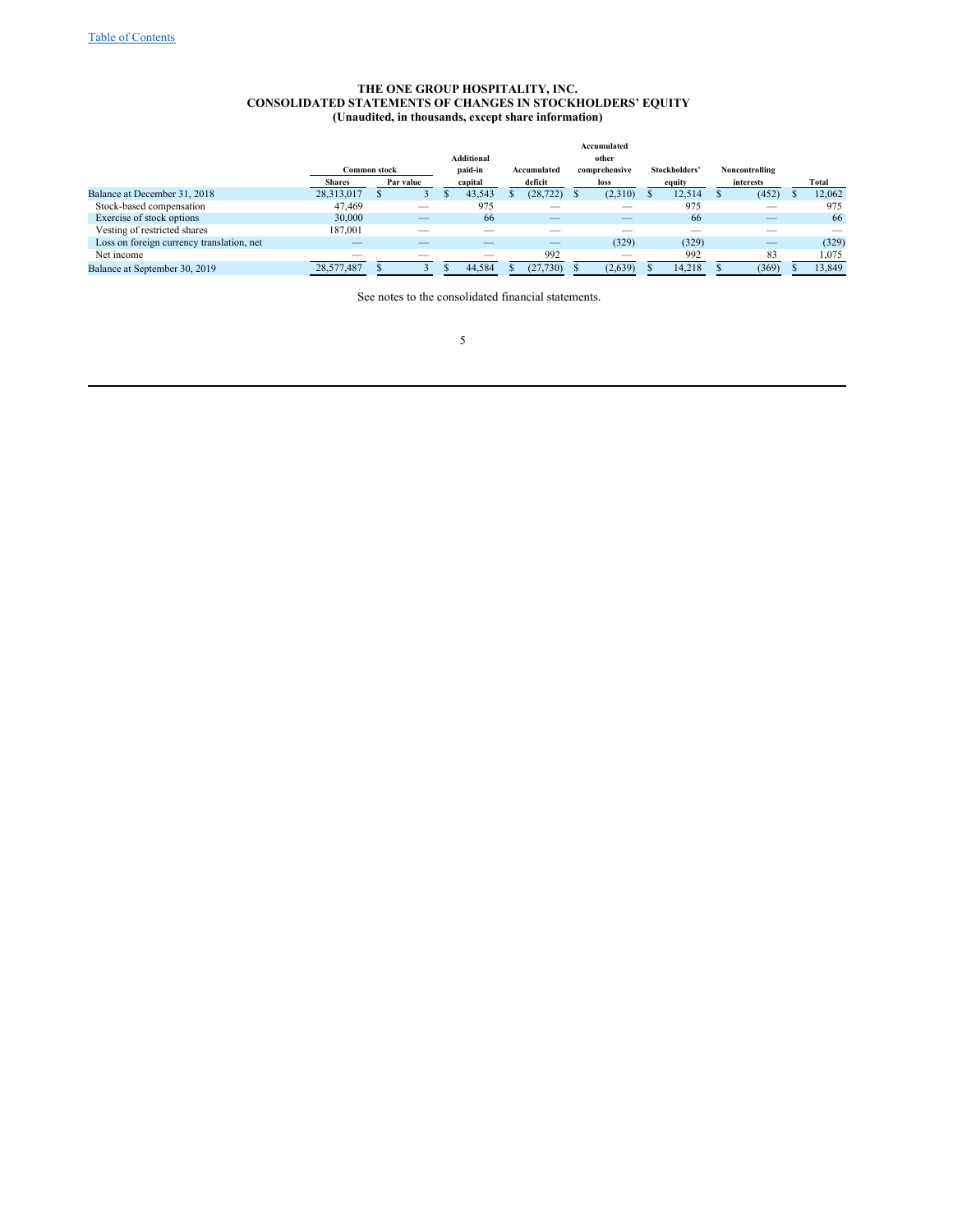### **THE ONE GROUP HOSPITALITY, INC. CONSOLIDATED STATEMENTS OF CASH FLOWS (Unaudited, in thousands)**

|                                                                                   |             | For the nine months ended September 30, |               |         |  |
|-----------------------------------------------------------------------------------|-------------|-----------------------------------------|---------------|---------|--|
|                                                                                   |             | 2019                                    |               | 2018    |  |
| <b>Operating activities:</b>                                                      |             |                                         |               |         |  |
| Net income                                                                        | \$          | 1,075                                   | \$            | 222     |  |
| Adjustments to reconcile net income to net cash provided by operating activities: |             |                                         |               |         |  |
| Depreciation and amortization                                                     |             | 3,049                                   |               | 2.575   |  |
| Stock-based compensation                                                          |             | 975                                     |               | 1,005   |  |
| Loss on early debt extinguishment                                                 |             | 437                                     |               |         |  |
| Amortization of discount on warrants and debt issuance costs                      |             | 103                                     |               | 150     |  |
| Deferred rent and tenant improvement allowances                                   |             |                                         |               | 306     |  |
| Deferred taxes                                                                    |             | 27                                      |               | (1)     |  |
| Income from equity method investments                                             |             |                                         |               | (111)   |  |
| Gain on disposition of cost method investment                                     |             |                                         |               | (185)   |  |
| Changes in operating assets and liabilities:                                      |             |                                         |               |         |  |
| Accounts receivable                                                               |             | 908                                     |               | (532)   |  |
| Inventory                                                                         |             | (198)                                   |               | 209     |  |
| Other current assets                                                              |             | (332)                                   |               | (301)   |  |
| Due from related parties, net                                                     |             | (291)                                   |               | (208)   |  |
| Security deposits                                                                 |             | 1,271                                   |               | (59)    |  |
| Other assets                                                                      |             | (13)                                    |               | (213)   |  |
| Accounts payable                                                                  |             | (441)                                   |               | 496     |  |
| Accrued expenses                                                                  |             | (3,951)                                 |               | (423)   |  |
| Operating lease liabilities and right-of-use assets                               |             | 489                                     |               |         |  |
| Deferred revenue                                                                  |             | (130)                                   |               | 477     |  |
| Net cash provided by operating activities                                         |             | 2,978                                   |               | 3,407   |  |
| <b>Investing activities:</b>                                                      |             |                                         |               |         |  |
| Purchase of property and equipment                                                |             | (3,509)                                 |               | (3,238) |  |
| Distribution from equity method investment                                        |             |                                         |               | 40      |  |
|                                                                                   |             |                                         |               | 600     |  |
| Proceeds from disposition of cost method investment                               |             |                                         |               |         |  |
| Net cash used in investing activities                                             |             | (3,509)                                 |               | (2,598) |  |
| <b>Financing activities:</b>                                                      |             |                                         |               |         |  |
| Borrowings on revolving credit facility                                           |             | 4,750                                   |               |         |  |
| Repayments of revolving credit facility                                           |             | (1,000)                                 |               |         |  |
| Borrowings of term loan                                                           |             | 10,000                                  |               |         |  |
| Repayment of term loans                                                           |             | (4,016)                                 |               | (2,108) |  |
| Repayment of promissory notes                                                     |             | (6,250)                                 |               |         |  |
| Repayment of due to related parties, long-term                                    |             | (1, 197)                                |               |         |  |
| Repayment of equipment financing agreement                                        |             | (277)                                   |               | (264)   |  |
| Repayment of business loan and security agreement                                 |             |                                         |               | (62)    |  |
| Debt issuance costs                                                               |             | (734)                                   |               |         |  |
| Issuance of common stock                                                          |             |                                         |               | 1,223   |  |
| Exericse of stock options                                                         |             | 66                                      |               |         |  |
| Net cash provided by (used in) financing activities                               |             | 1,342                                   |               | (1,211) |  |
| Effect of exchange rate changes on cash                                           |             | (357)                                   |               | (178)   |  |
| Net increase (decrease) in cash and cash equivalents                              |             | 454                                     |               | (580)   |  |
| Cash and cash equivalents, beginning of year                                      |             | 1,592                                   |               | 1,548   |  |
|                                                                                   | \$          |                                         |               | 968     |  |
| Cash and cash equivalents, end of year                                            |             | 2,046                                   | \$            |         |  |
| Supplemental disclosure of cash flow data:                                        |             |                                         |               |         |  |
| Interest paid                                                                     | $\mathbf S$ | 779                                     | <sup>\$</sup> | 722     |  |
| Income taxes paid                                                                 |             | 193                                     |               | 458     |  |
| Non-cash amortization of debt issuance costs                                      | \$          | 35                                      | $\mathbf S$   |         |  |

See notes to the consolidated financial statements.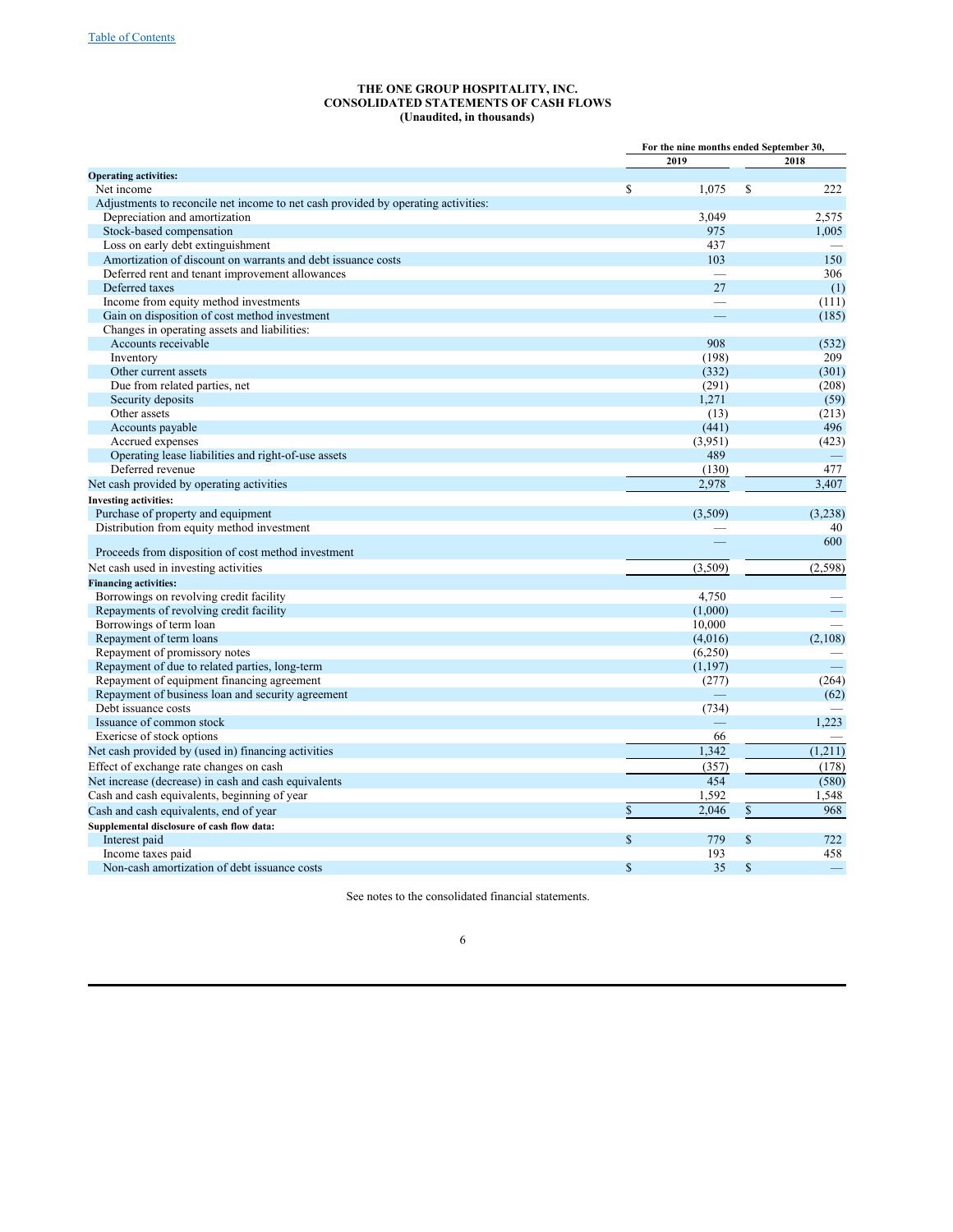### **THE ONE GROUP HOSPITALITY, INC. Notes to Consolidated Financial Statements (Unaudited)**

### **Note 1 – Summary of Business and Significant Accounting Policies**

#### *Summary of Business*

The ONE Group Hospitality, Inc. and its subsidiaries (collectively, the "Company") is a global hospitality company that develops, owns and operates, manages or licenses upscale and polished casual, high-energy restaurants and lounges and provides turn-key food and beverage ("F&B") services for hospitality venues including hotels, casinos and other high-end locations globally. Turn-key F&B services are food and beverage services that can be scaled, customized and implemented by the Company at a particular hospitality venue and customized for the client. As of September 30, 2019, the Company's primary restaurant brand is STK, a multi-unit steakhouse concept that combines a high-energy, social atmosphere with the quality and service of a traditional upscale steakhouse.

As of September 30, 2019, we owned, operated, managed or licensed 29 venues, including 19 STKs, in major metropolitan cities in North America, Europe and the Middle East and provided F&B services to three hotels and one casino in the United States and Europe.

#### *Acquisition of Kona Grill*

On October 4, 2019, the Company acquired substantially all of the assets of Kona Grill, Inc. and its affiliates ("Kona Grill"), comprising 24 Kona Grill domestic restaurants and one international franchise agreement. Kona Grill is a casual, bar-centric concept featuring American favorites, award-winning sushi, and specialty cocktails in a polished casual atmosphere. The Company purchased the assets for \$25.0 million in cash and the assumption of approximately \$11.0 million in working capital liabilities. The purchase was financed with proceeds from a credit agreement the Company entered into with Goldman Sachs Bank USA in conjunction with the acquisition. Refer to Note 19 – Subsequent Events for additional details regarding the acquisition and related financing.

# *Basis of Presentation*

The accompanying consolidated balance sheet as of December 31, 2018, which has been derived from audited financial statements, and the accompanying unaudited interim consolidated financial statements of the Company have been prepared pursuant to the rules and regulations of the Securities and Exchange Commission ("SEC") and in accordance with accounting principles generally accepted in the United States ("GAAP"). Certain information and footnote disclosures normally included in annual audited financial statements have been omitted pursuant to SEC rules and regulations. These unaudited interim consolidated financial statements should be read in conjunction with the consolidated financial statements and notes thereto included in the Company's Annual Report on Form 10‑K for the year ended December 31, 2018.

In the Company's opinion, the accompanying unaudited interim financial statements reflect all adjustments (consisting only of normal recurring accruals and adjustments) necessary for a fair presentation of the results for the interim periods presented. The results of operations for any interim period are not necessarily indicative of the results expected for the full year. Additionally, the Company believes that the disclosures are sufficient for interim financial reporting purposes.

### *Recent Accounting Pronouncements*

In July 2019, the Financial Accounting Standards Board ("FASB") issued Accounting Standard Updated ("ASU") No. 2019‑07, "Codification Updates to SEC Sections – Amendments to SEC Paragraphs Pursuant to SEC Final Rule Releases No. 33-10532, Disclosure Update and Simplification, and Nos. 33-10231 and 33-10442, Investment Company Reporting Modernization and Miscellaneous Updates (SEC Update)" ("ASU 2019-07"). ASU 2019-07 updates the accounting standards codification to reflect the amendments of various SEC disclosure requirements that the agency determined were redundant, duplicative, overlapping, outdated or superseded and aligns the guidance with the requirements of certain SEC final rules. ASU 2019-07 is effective immediately. The adoption of ASU 2019-07 did not have a material impact on our financial position, results of operations or cash flows.

In March 2019, the FASB issued ASU No. 2019‑01, "Leases (Topic 842): Codification Improvements" ("ASU 2019‑01"). ASU 2019‑01 provided clarification related to adopting Accounting Standard Codification Topic 842, Leases ("ASC Topic 842"). ASU 2019‑01 addresses fair value determinations of underlying assets by lessors, cash flow statement presentation for financing leases, and

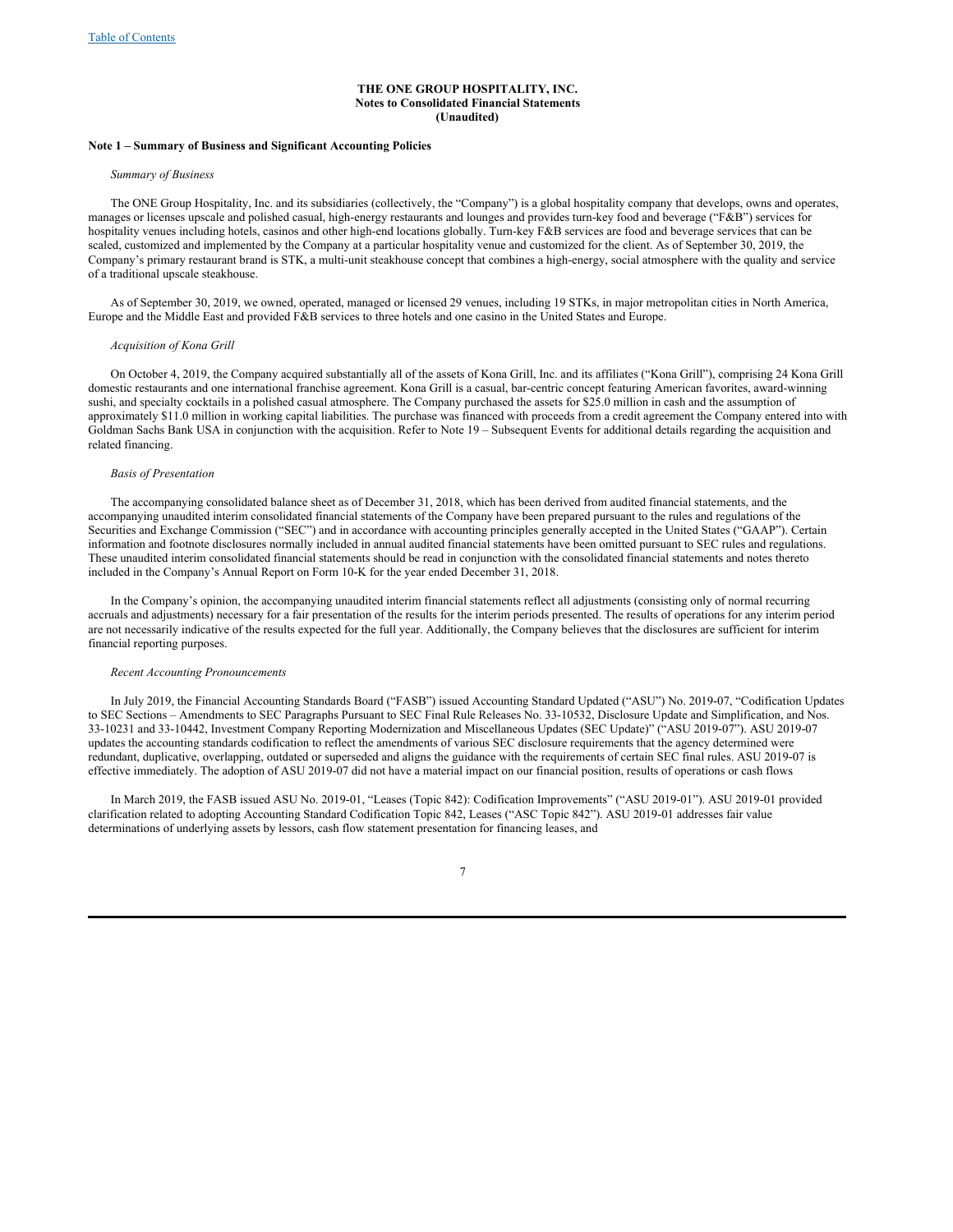transition disclosures. The Company adopted ASC Topic 842 as of January 1, 2019 and considered the clarification guidance in ASU 2019‑01 as part of its adoption. Refer to Note 12 for additional details regarding the adoption of ASC Topic 842.

In October 2018, the FASB issued ASU No. 2018‑17, "Consolidation (Topic 810): Targeted Improvements to Related Party Guidance for Variable Interest Entities" ("ASU 2018-17"). ASU 2018-17 states that indirect interests held through related parties in common control arrangements should be considered on a proportional basis to determine whether fees paid to decision makers and service providers are variable interests. This is consistent with how indirect interests held through related parties under common control are considered for determining whether a reporting entity must consolidate a variable interest entity. ASU 2018-17 is effective for annual and interim periods beginning after December 15, 2019, with early adoption permitted. Entities are required to adopt the new guidance retrospectively with a cumulative adjustment to retained earnings at the beginning of the earliest period presented. The Company is evaluating the effects of this pronouncement on its consolidated financial statements.

In August 2018, the FASB issued ASU No. 2018‑13, "Fair Value Measurement (Topic 820): Disclosure Framework – Changes to the Disclosure Requirements for Fair Value Measurement" ("ASU 2018‑13"). ASU 2018‑13 eliminates, modifies and adds disclosure requirements for fair value measurements. The amendments in ASU 2018-13 are effective for annual and interim periods beginning after December 15, 2019, with early adoption permitted. The Company is evaluating the effects of ASU 2018‑13 on its consolidated financial statements but does not expect the adoption of ASU 2018‑13 to be material.

In August 2018, the FASB issued ASU No. 2018‑15, "Intangibles – Goodwill and Other – Internal-Use Software (Subtopic 350‑40): Customer's Accounting for Implementation Costs Incurred in a Cloud Computing Arrangement that is a Service Contract" ("ASU 2018‑15"). ASU 2018‑15 aligns the requirements for capitalizing implementation costs in cloud computing arrangements with the requirements for capitalizing implementation costs incurred to develop or obtain internal-use software. ASU 2018-15 is effective for annual and interim periods beginning after December 15, 2019, with early adoption permitted. Entities can choose to adopt the new guidance prospectively or retrospectively. The Company is evaluating the effects of this pronouncement on its consolidated financial statements.

## **Note 2 – Inventory**

Inventory consists of the following (in thousands):

|                  | September 30, | December 31. |  |  |
|------------------|---------------|--------------|--|--|
|                  | 2019          | 2018         |  |  |
| Food             | 217<br>◡      | 300          |  |  |
| <b>Beverages</b> | 1.285         | ,104         |  |  |
| Total            | 1,602         | 1,404        |  |  |

## **Note 3 – Other Current Assets**

Other current assets consist of the following (in thousands):

|                     |      | September 30, | December 31, |       |  |
|---------------------|------|---------------|--------------|-------|--|
|                     | 2019 |               |              | 2018  |  |
| Prepaid taxes       |      | 587           |              | 503   |  |
| Landlord receivable |      | 195           |              | 195   |  |
| Prepaid expenses    |      | 926           |              | 680   |  |
| Other               |      | 94            |              | 93    |  |
| Total               |      | 1.802         |              | 1.471 |  |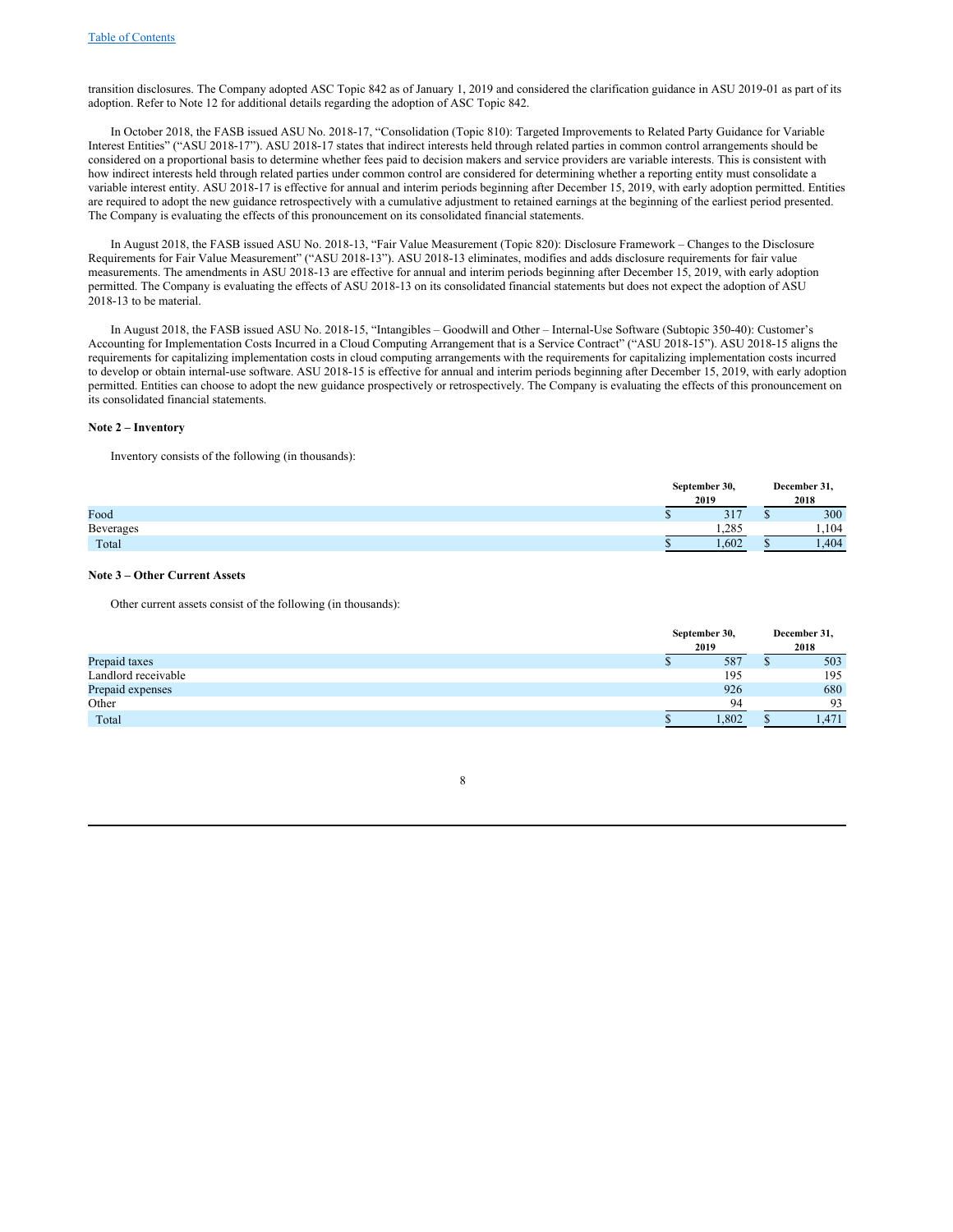# **Note 4 – Property and Equipment, net**

Property and equipment, net consist of the following (in thousands):

|                                                 | September 30,<br>2019 | December 31,<br>2018 |  |
|-------------------------------------------------|-----------------------|----------------------|--|
| Furniture, fixtures and equipment               | 12,106                | 10.425               |  |
| Leasehold improvements                          | 45,820                | 43,890               |  |
| Less: accumulated depreciation and amortization | (19, 861)             | (16,969)             |  |
| Subtotal                                        | 38,065                | 37.346               |  |
| Construction in progress                        |                       | 336                  |  |
| Restaurant smallwares                           | 1.931                 | 1,665                |  |
| Total                                           | 39,996                | 39,347               |  |

Depreciation and amortization related to property and equipment amounted to \$1.1 million and \$0.9 million for the three months ended September 30, 2019 and 2018, respectively, and \$3.0 million and \$2.6 million for the nine months ended September 30, 2019 and 2018, respectively. The Company does not depreciate construction in progress, assets not yet put into service or restaurant supplies.

# **Note 5 – Accrued Expenses**

Accrued expenses consist of the following (in thousands):

|                                                |      | September 30,            |   | December 31, |
|------------------------------------------------|------|--------------------------|---|--------------|
|                                                | 2019 |                          |   | 2018         |
| Variable rent, including disputed rent amounts |      | 1,305                    | æ | 1,766        |
| Legal, professional and other services         |      | 658                      |   | 645          |
| Payroll and related                            |      | 802                      |   | 1,794        |
| VAT and sales taxes                            |      | 259                      |   | 1,028        |
| Insurance                                      |      | 212                      |   | 212          |
| Income taxes and related                       |      | 340                      |   | 685          |
| Due to hotels                                  |      | $\overline{\phantom{a}}$ |   | 203          |
| Other                                          |      | 726                      |   | 1,760        |
| Total                                          |      | 4,302                    |   | 8,093        |

# **Note 6 – Long-Term Debt**

Long-term debt consists of the following (in thousands):

|                                              | September 30, | December 31, |
|----------------------------------------------|---------------|--------------|
|                                              | 2019          | 2018         |
| Term loan agreements                         | 9,813         | 3,828<br>D   |
| Revolving credit facility                    | 3,750         |              |
| Equipment financing agreements               | 475           | 752          |
| Promissory notes                             |               | 6,250        |
| Total long-term debt                         | 14,038        | 10,830       |
| Less: current portion of long-term debt      | (1,076)       | (3,201)      |
| Less: debt issuance costs                    | (707)         | (32)         |
| Less: discounts on warrants, net             |               | (479)        |
| Total long-term debt, net of current portion | 12,255        | 7,118        |

Interest expense for all the Company's debt arrangements, excluding the loss on early debt extinguishment and the amortization of debt issuance costs, other discounts and fees, was approximately \$0.2 million and \$0.2 million for the three months ended September 30, 2019 and 2018 and \$0.6 million and \$0.8 million for the nine months ended September 30, 2019 and 2018, respectively.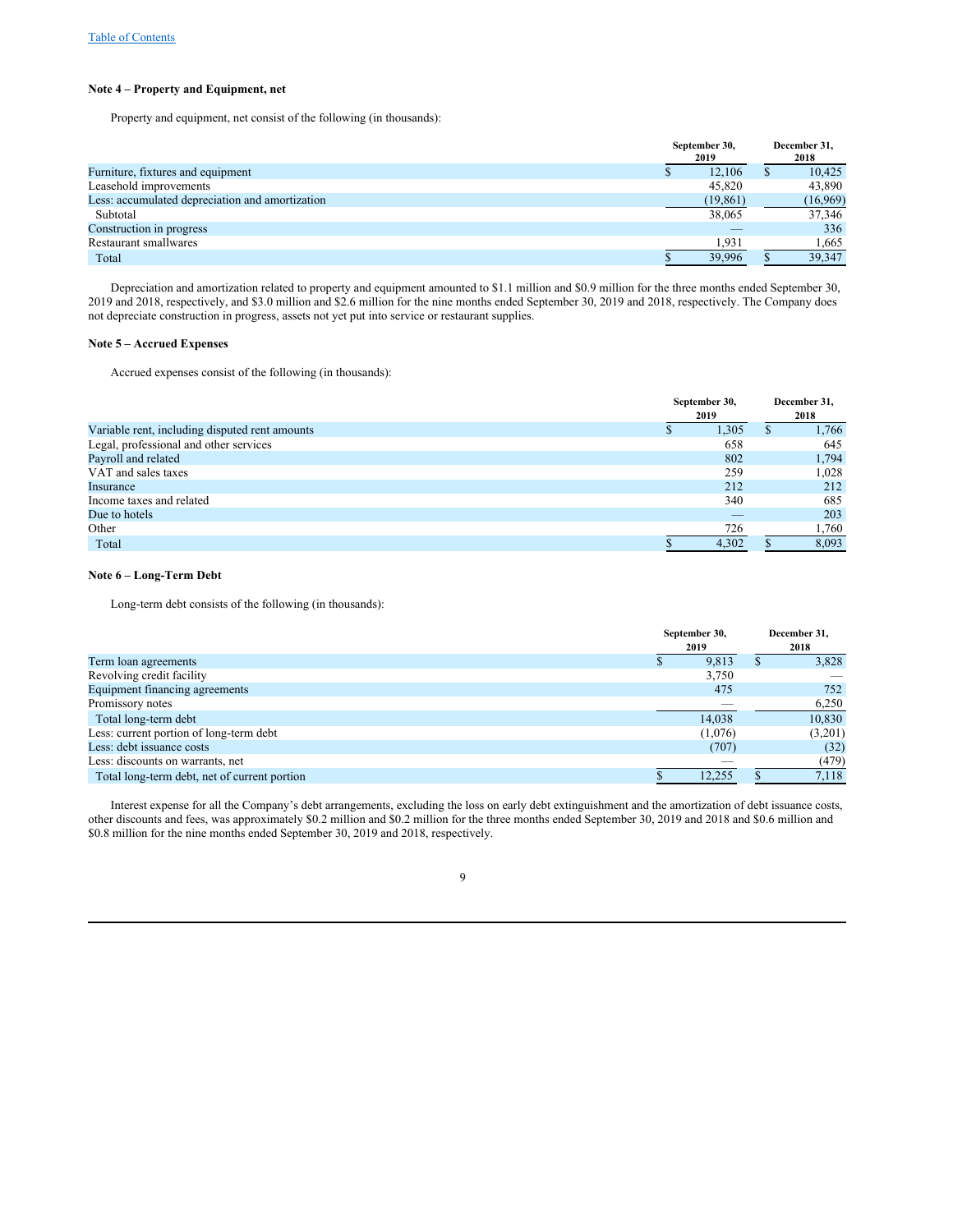As of September 30, 2019, the Company had \$1.7 million in standby letters of credit outstanding for certain restaurants. As of December 31, 2018, the Company had \$1.3 million of cash collateralized letters of credit, which are recorded as a component of security deposits on the consolidated balance sheet as of December 31, 2018.

# *Bank of America, N.A. Credit Agreement*

On May 15, 2019, the Company entered into a Credit Agreement with Bank of America, N.A ("Bank of America Credit Agreement"). The Bank of America Credit Agreement was replaced with the Goldman Sachs Credit Agreement described below on October 4, 2019. The Bank of America Credit Agreement provided for a secured revolving credit facility of \$10.0 million and a \$10.0 million term loan. The term loan was payable in quarterly installments, with the final payment due in May 2024. The revolving credit facility also matured in May 2024. In conjunction with entering into the Bank of America Credit Agreement, the Company incurred \$0.4 million of debt issuance costs, which were capitalized and are recorded as a direct deduction to the long-term debt, net of current portion, on the consolidated balance sheets.

The Bank of America Credit Agreement contained several financial covenants, including (a) a maximum consolidated leverage ratio of (i) 4.75 to 1.00 as of the end of any fiscal quarter ending on or prior to June 30, 2020 and (ii) 4.50 to 1.00 as of the end of any fiscal quarter thereafter and (b) a minimum consolidated fixed charge coverage ratio of 1.35 to 1.00.

The Bank of America Credit Agreement had several borrowing and interest rate options, including the following: (a) a LIBOR rate (or a comparable successor rate) or (b) a base rate equal to the greater of the prime rate, the federal funds rate plus 0.50% or the LIBOR rate for a one-month period plus 1.00%; provided that the base rate may not be less than zero. Loans under the Bank of America Credit Agreement bore interest at a rate per annum using the applicable indices plus a varying interest rate margin of between 2.75% and 3.50% (for LIBOR rate loans) and 1.75% and 2.50% (for base rate loans).

The Bank of America Credit Agreement contained customary representations, warranties and conditions to borrowing including customary affirmative and negative covenants, which include covenants that limit or restrict the Company's ability to incur indebtedness and other obligations, grant liens to secure obligations, make investments, merge or consolidate, and dispose of assets outside the ordinary course of business, in each case subject to customary exceptions for credit facilities of this size and type. As of September 30, 2019, the Company was in compliance with the covenants required by the Bank of America Credit Agreement.

On October 4, 2019, in conjunction with the acquisition of Kona Grill, the Company entered into a Credit and Guaranty Agreement with Goldman Sachs Bank USA ("Goldman Sachs Credit Agreement"), which replaced the Company's Bank of America Credit Agreement. In the three and nine months ended September 30, 2019, the Company incurred \$0.3 million of debt issuance costs related to the Goldman Sachs Credit Agreement, which were capitalized and are recorded as a direct deduction to the long-term debt, net of current portion, on the consolidated balance sheets. Refer to Note 19 – Subsequent Events for additional details regarding the acquisition and related financing.

#### *Debt Extinguishment*

In conjunction with entering into the Bank of America Credit Agreement on May 15, 2019, the Company prepaid the outstanding debt balances to early extinguish the \$2.6 million of outstanding term loans with BankUnited, the \$5.3 million of outstanding promissory notes with Anson Investments Master Fund LP, and the \$1.0 million outstanding promissory note with 2235570 Ontario Limited. The Company recognized a \$0.4 million loss on early debt extinguishment within other expenses, net on the consolidated statements of operations and comprehensive income (loss), primarily caused by the recognition of the unamortized discounts related to warrants issued with the promissory notes and the recognition of unamortized debt issuance costs related to the debt extinguished. Additionally, the Company prepaid the \$1.2 million of outstanding cash advances due to the TOG Liquidation Trust, a related party. Please refer to Note 9 for additional details on transactions with related parties.

#### **Note 7 – Fair Value of Financial Instruments**

Cash and cash equivalents, accounts receivable, inventory, accounts payable and accrued expenses are carried at cost, which approximates fair value due to their short maturities. Long-lived assets are measured and disclosed at fair value on a nonrecurring basis if an impairment is identified. There were no long-lived assets measured at fair value as of September 30, 2019.

The Company's long-term debt, including the current portion, is carried at cost on the consolidated balance sheets. Fair value of long-term debt, including the current portion, is estimated based on Level 2 inputs, except the amount outstanding on the revolving credit facility for which the carrying value approximates fair value. Fair value is determined by discounting future cash flows using interest rates available for issues with similar terms and maturities.

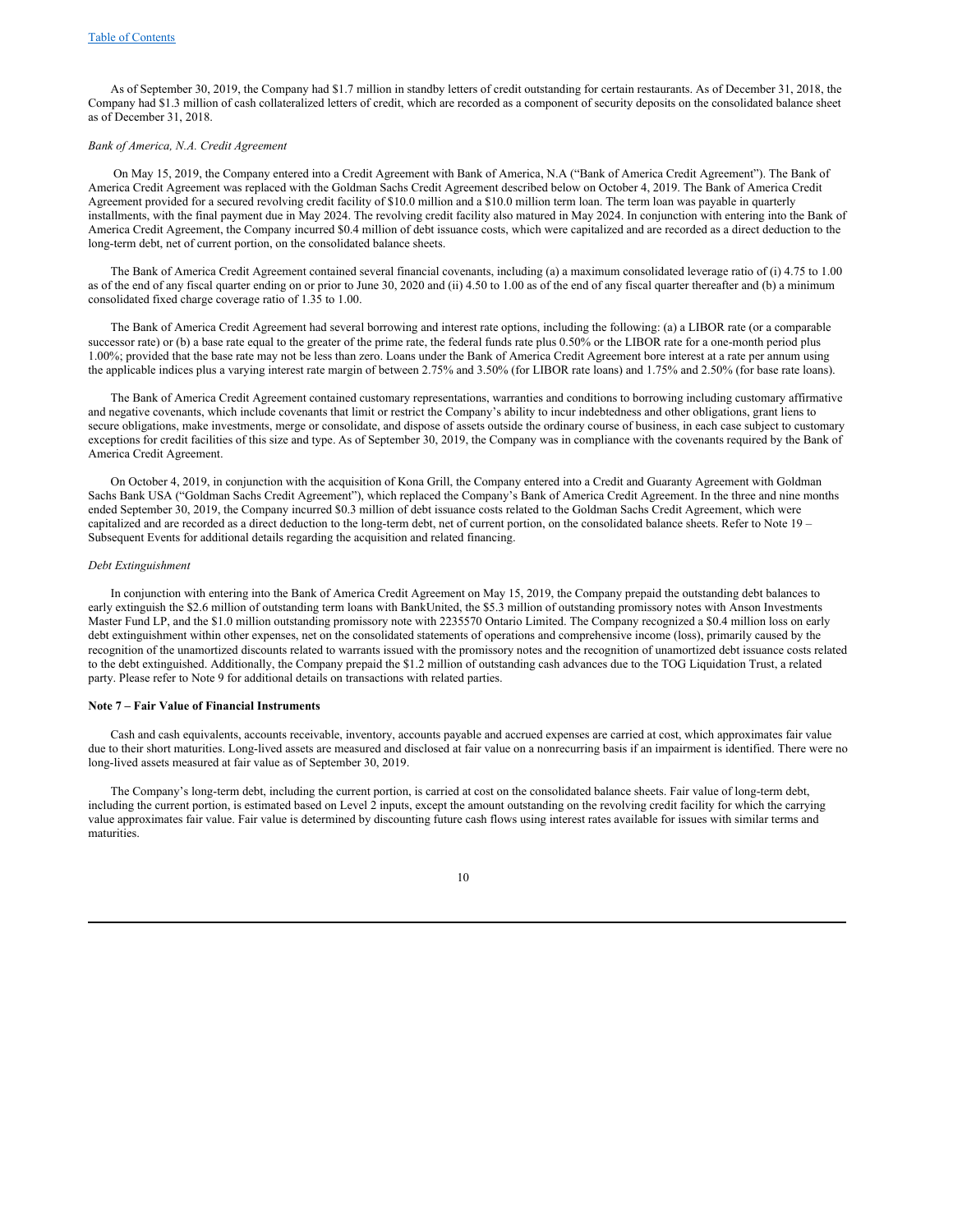The estimated fair values of long-term debt, for which carrying values do not approximate fair value, are as follows (in thousands):

|                                                                             | September 30. |          | December 31. |
|-----------------------------------------------------------------------------|---------------|----------|--------------|
|                                                                             |               | 2019     | 2018         |
| Carrying amount of long-term debt, including current portion <sup>(1)</sup> |               | 10.288   | 10.830       |
| Fair value of long-term debt, including current portion                     |               | 8.618 \$ | 7.648        |

(1) Excludes the discounts on warrants, net and debt issuance costs

#### **Note 8 – Nonconsolidated Variable Interest Entities**

As of September 30, 2019 and December 31, 2018, the Company owned interests in the following companies, which directly or indirectly operate a restaurant:

- · 31.24% interest in Bagatelle NY LA Investors, LLC ("Bagatelle Investors")
- · 51.13% aggregate interest, held directly and indirectly through other entities, in Bagatelle Little West 12th, LLC ("Bagatelle NY")

Bagatelle Investors is a holding company that has an interest in Bagatelle NY. Both entities were formed in 2011. In the second quarter of 2019, Bagatelle NY notified the Company that it had no intent to renew its sublease with the Company for the restaurant space. As a result, the Company determined that it no longer had the ability to exercise significant influence over its investees, Bagatelle Investors and Bagatelle NY. On June 30, 2019, the Company recorded its retained interests in Bagatelle Investors and Bagatelle NY as cost method investments, with the initial basis being the previous carrying amounts of the investments. Prior to June 30, 2019, the Company had accounted for its investments in these entities under the equity method of accounting based on management's assessment that it was not the primary beneficiary of these entities because it did not have the power to direct their day to day activities. The Company has provided no additional types of support to these entities other than what is contractually required.

The carrying values of these investments were as follows (in thousands):

|                            | September 30,<br>2019 | December 31,<br>2018 |  |  |
|----------------------------|-----------------------|----------------------|--|--|
| <b>Bagatelle Investors</b> | э6                    | 56                   |  |  |
| <b>Bagatelle NY</b>        | 2.628                 | 2.628                |  |  |
| Total                      | 2.684                 | 2,684                |  |  |

There was no equity in income of investee companies for the three and nine months ended September 30, 2019 and for the three months ended September 30, 2018. For the nine months ended September 30, 2018, the equity in income of investee companies for the equity method investments discussed above was approximately \$0.1 million.

Additionally, the Company has a management agreement with Bagatelle NY. Under this agreement, the Company recorded less than \$0.1 million of management fee revenue in each of the three months ended September 30, 2019 and 2018, respectively, and \$0.3 million and \$0.2 million for the nine months ended September 30, 2019 and 2018, respectively. The Company also receives rental income from Bagatelle NY for restaurant space that it subleases to Bagatelle NY. Rental income of approximately \$0.1 million was recorded from this entity for each of the three months ended September 30, 2019 and 2018, respectively, and \$0.4 million was recorded from this entity for the each of the nine months ended September 30, 2019 and 2018, respectively.

Net receivables from the Bagatelle Investors and Bagatelle NY included in due from related parties, net were approximately \$0.3 million and \$0.1 million as of September 30, 2019 and December 31, 2018, respectively. These receivables, combined with the Company's equity in each of these investments, represent the Company's maximum exposure to loss.

In the first quarter of 2018, the Company sold its 10% interest in a cost method investment, One 29 Park, LLC, for \$0.6 million, resulting in a gain of \$0.2 million. The gain is included as a component of other income, net on the consolidated statements of operations and comprehensive income (loss) for the nine months ended September 30, 2018. The investment was accounted for under the cost method of accounting. The Company had also entered into a management agreement with One 29 Park, LLC, under which the

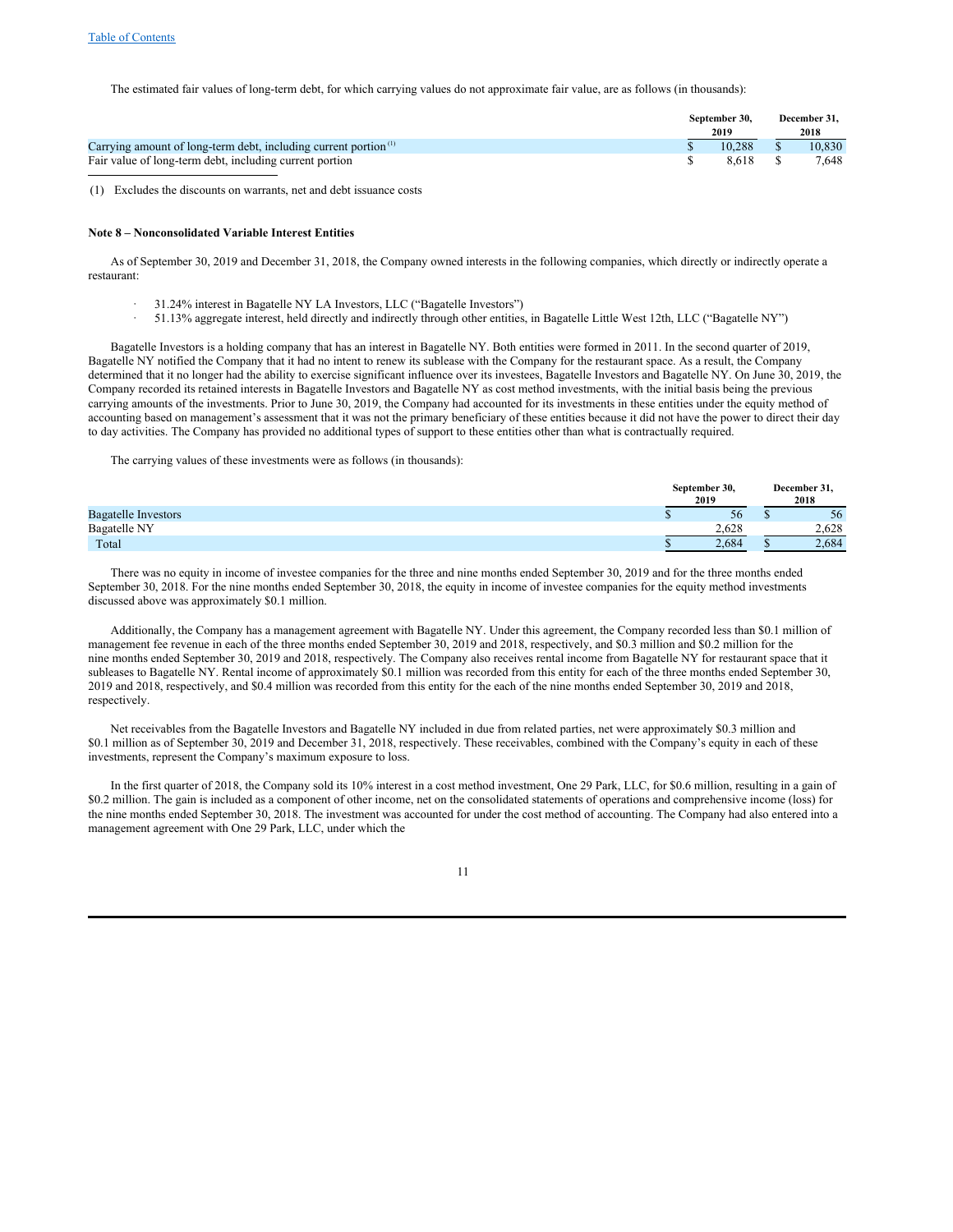Company recorded management fee revenue of \$0.1 million and \$0.3 million for the three and nine months ended September 30, 2018. The management agreement with One 29 Park, LLC terminated on September 30, 2018.

### **Note 9 – Related Party Transactions**

Net amounts due from related parties were \$0.3 million and due to related parties were \$1.2 million as of September 30, 2019 and December 31, 2018, respectively. The Company has not reserved any related party receivables as of September 30, 2019 and December 31, 2018.

During the fourth quarter of 2016, the Company received approximately \$1.2 million in cash advances from the TOG Liquidation Trust. The TOG Liquidation Trust is a trust that was set up in connection with a 2013 merger transaction to hold previously issued and outstanding warrants held by members of the predecessor company. Amounts due to the trust were non-interest bearing and were repayable in 2021 when the trust expires. In conjunction with entering into the Bank of America Credit Agreement on May 15, 2019, the Company prepaid the \$1.2 million balance due to the TOG Liquidation Trust. As a result of the prepayment, there was no amount outstanding to the TOG Liquidation Trust as of September 30, 2019. As of December 31, 2018, the \$1.2 million balance due to the Liquidation Trust was included in due to related parties, long-term.

Please refer to Note 8 for details on other transactions with other related parties, and refer to Note 6 for details related to the Bank of America Credit Agreement.

### **Note 10 – Income taxes**

The Company's effective income tax rate was 12.7% for the nine months ended September 30 2019 compared to 66.7% for the nine months ended September 30, 2018. The effective income tax rate for the nine months ended September 30, 2019 was lower compared to the nine months ended September 30, 2018 primarily due to the tax rates applied to domestic and foreign income (loss). Additionally, the Company's projected annual effective tax rate differs from the statutory U.S. tax rate of 21% primarily due to the following: (i) availability of U.S. net operating loss carryforwards, resulting in no federal income taxes; (ii) a full valuation allowance on the U.S. deferred tax assets, net; (iii) taxes owed in foreign jurisdictions such as the United Kingdom, Canada and Italy; and, (iv) taxes owed in state and local jurisdictions.

The Company is subject to income taxes in the U.S. federal jurisdiction, and the various states and local jurisdictions in which it operates. Tax regulations within each jurisdiction are subject to the interpretation of the related tax laws and regulations and require significant judgment to apply. In the normal course of business, the Company is subject to examination by the federal, state, local and foreign taxing authorities.

## **Note 11 – Revenue from contracts with customers**

The following table provides information about contract receivables and liabilities, which include deferred license revenue and deferred gift card and gift certificate revenue, from contracts with customers (in thousands):

|                                                     | September 30, | December 31. |       |  |
|-----------------------------------------------------|---------------|--------------|-------|--|
|                                                     | 2019          |              | 2018  |  |
| Receivables (1)                                     |               |              | 174   |  |
| Deferred license revenue (2)                        | .142          |              | 1,179 |  |
| Deferred gift card and gift certificate revenue (3) |               |              | 491   |  |

(1) Receivables are included in accounts receivable on the consolidated balance sheets.

(2) Includes the current and long-term portion of deferred license revenue.

(3) Deferred gift card and gift certificate revenue is included in deferred gift card revenue and other on the consolidated balance sheets.

The Company determined that the services it provides under its licensing agreements are primarily the rights to access and derive benefit from our symbolic intellectual property. As a result, the initial license fees and upfront fees are recognized on a straight-line basis over the term of the license agreement as a component of management, license and incentive fee revenue on the consolidated statements of operations and comprehensive income (loss). Sales-based royalties are recognized as licensee restaurant sales occur.

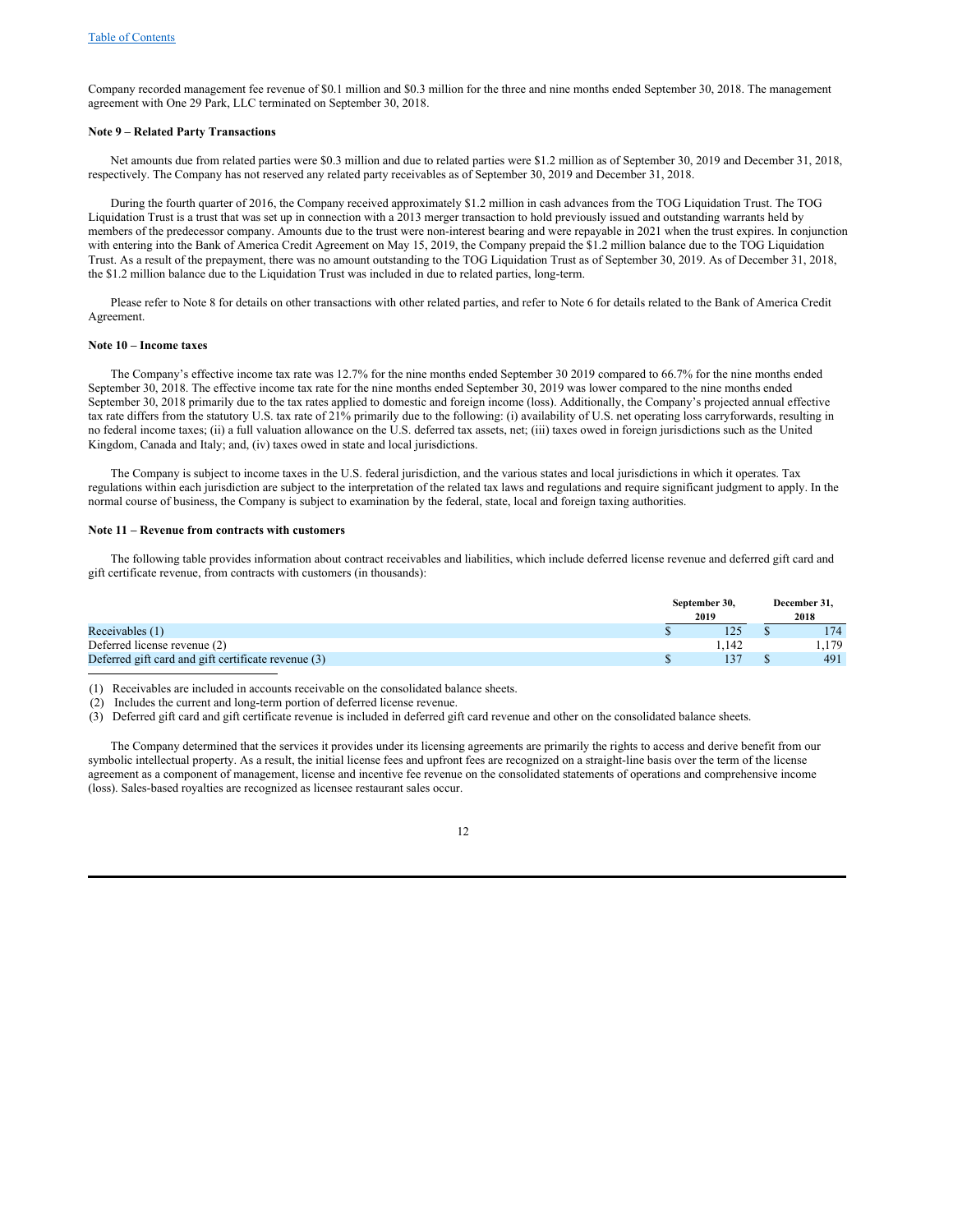Significant changes in deferred license revenue for the nine months ended September 30, 2019 were as follows (in thousands):

| Deferred license revenue, as of December 31, 2018  | l.179 |
|----------------------------------------------------|-------|
| Additions to deferred license revenue              |       |
| Revenue recognized during the period               | (148) |
| Deferred license revenue, as of September 30, 2019 |       |

As of September 30, 2019, the estimated deferred license revenue to be recognized in the future related to performance obligations that are unsatisfied as of September 30, 2019 was as follows (in thousands):

| 2019, nine months remaining                     | 48  |
|-------------------------------------------------|-----|
| 2020                                            | 191 |
| 2021                                            | 191 |
| 2022                                            | 166 |
| 2023                                            | 135 |
| Thereafter                                      | 411 |
| Total future estimated deferred license revenue | 142 |

Proceeds from the sale of gift cards and gift certificates are recorded as deferred revenue and recognized as revenue when redeemed by the holder. There are no expiration dates on the Company's gift card and gift certificates and the Company does not charge any service fees that would result in a decrease to a customer's available balance. Although the Company will continue to honor all gift card and gift certificates presented for payment, it may determine the likelihood of redemption to be remote for certain gift cards and gift certificates due to, among other things, long periods of inactivity. In these circumstances, to the extent the Company determines there is no requirement for remitting balances to government agencies under unclaimed property laws, outstanding gift card and gift certificate balances may then be recognized as breakage in the consolidated statements of operations and comprehensive income (loss) as a component of owned food, beverage and other net revenues.

Significant changes in deferred gift card and gift certificate revenue for the nine months ended September 30, 2019 were as follows (in thousands):

| Deferred gift card and gift certificate revenue, as of December 31, 2018  | 491   |
|---------------------------------------------------------------------------|-------|
| Additions to deferred gift card and gift certificates revenue             |       |
| Revenue recognized during the period related to redemptions               | (707) |
| Deferred gift card and gift certificate revenue, as of September 30, 2019 |       |

The Company recognized revenue of \$0.2 million and \$0.1 million related to our contract liabilities, which include deferred license revenue and deferred gift card and gift certificate revenue, in the three months ended September 30, 2019 and 2018, respectively, and \$0.9 million and \$0.6 million in the nine months ended September 30, 2019 and 2018, respectively.

#### **Note 12 – Leases**

The Company adopted ASC Topic 842 as of January 1, 2019 using the optional transition method and has applied its transition provisions at the beginning of the period of adoption. As a result, the Company did not restate comparative periods. Under this transition provision, the Company has applied the legacy guidance under Accounting Standard Codification Topic 840, Leases, including its disclosure requirements, in the comparative periods presented.

Under ASC Topic 842, a lease is a contract, or part of a contract, that conveys the right to control the use of identified property, plant or equipment for a period of time in exchange for consideration. The Company's contracts determined to be or contain a lease include explicitly or implicitly identified assets where the Company has the right to substantially all of the economic benefits of the assets and has the ability to direct how and for what purpose the assets are used during the lease term. Leases are classified as either operating or financing. For operating leases, the Company has recognized a lease liability equal to the present value of the remaining lease payments, and a right of use asset equal to the lease liability, subject to certain adjustments, such as prepaid rents, initial direct costs and lease incentives received from the lessor. The Company used its incremental borrowing rate to determine the present value of the lease payments. The Company's incremental borrowing rate is the rate of interest that it would have to borrow on a collateralized basis over a similar term an amount equal to the lease payments in a similar economic environment.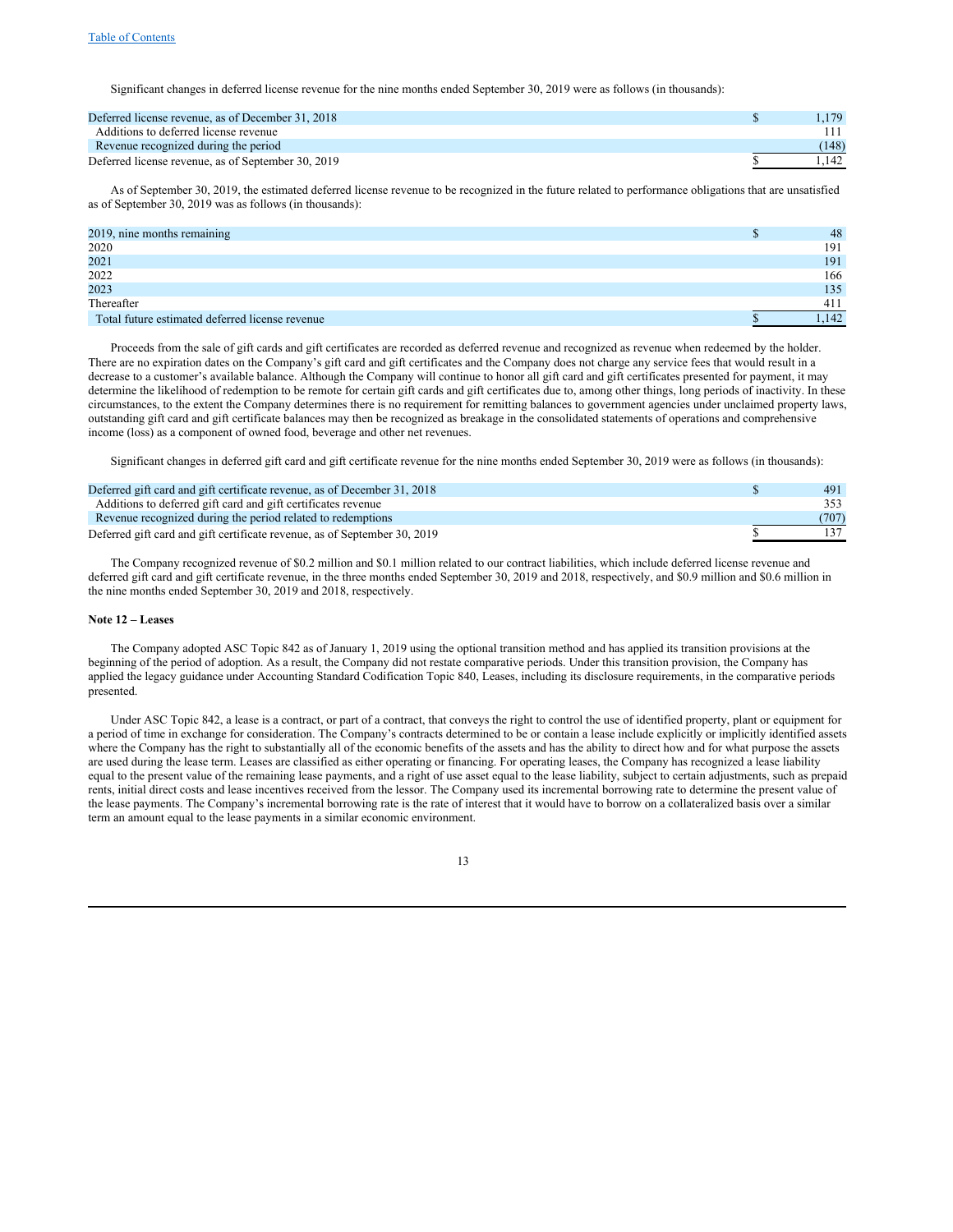ASC Topic 842 includes practical expedient and policy election choices. The Company elected the practical expedient transition package available in ASC Topic 842 and, as a result, did not reassess the lease classification of existing contracts or leases or the initial direct costs associated with existing leases. The Company has made an accounting policy election not to recognize right of use assets and lease liabilities for leases with a lease term of 12 months or less, including renewal options that are reasonably certain to be exercised, that also do not include an option to purchase the underlying asset that is reasonably certain of exercise. Instead, lease payments for these leases are recognized as lease cost on a straight-line basis over the lease term. Additionally, the Company has elected not to separate the accounting for lease components and non-lease components, for all leased assets.

The Company did not elect the hindsight practical expedient, and therefore the Company did not reassess its historical conclusions with regards to whether renewal option periods should be included in the terms of its leases. Given the importance of each of its restaurant locations to its operations, the Company historically concluded that it was reasonably assured of exercising all renewal periods included in its leases as failure to exercise such options would result in an economic penalty. The Company also did not elect the portfolio approach practical expedient, which permits applying the standard to a portfolio of leases with similar characteristics.

Upon adoption on January 1, 2019, the Company recognized right-of-use assets and lease liabilities for operating leases of \$41.8 million and \$58.9 million, respectively. The difference between the right-of-use asset and lease liability represents the net book value of deferred rent and tenant improvement allowances recognized by the Company as of December 31, 2018, which was adjusted against the right-of-use asset upon adoption of ASC Topic 842. There was no impact to the opening balance of retained earnings upon adoption.

The changes due to the adoption of ASC Topic 842 were as follows (in thousands):

| <b>Assets</b>                                     | <b>December 31, 2018</b> |                          |  | <b>ASC 842</b><br>Adjustments |  | <b>January 1, 2019</b> |
|---------------------------------------------------|--------------------------|--------------------------|--|-------------------------------|--|------------------------|
| Operating lease right-of-use assets               |                          |                          |  | 41.868 \$                     |  | 41,868                 |
| <b>Liabilities</b>                                |                          |                          |  |                               |  |                        |
| Current portion of operating lease liabilities    |                          | $\overline{\phantom{0}}$ |  | 3.212 S                       |  | 3,212                  |
| Operating lease liability, net of current portion |                          | $\overline{\phantom{a}}$ |  | 55,679                        |  | 55,679                 |
| Deferred gift card revenue and other              |                          | 947                      |  | (249)                         |  | 698                    |
| Deferred rent and tenant improvement allowances   |                          | 16,774                   |  | $(16,774)$ \$                 |  | __                     |

There was no impact to the Company's consolidated statements of operations and comprehensive income (loss) for the three and nine months ended September 30, 2019 compared to the three and nine months ended September 30, 2018.

The Company enters into contracts to lease office space, restaurant space and equipment with terms that expire at various dates through 2039. Under ASC Topic 842, the lease term at the lease commencement date is determined based on the non-cancellable period for which the Company has the right to use the underlying asset, together with any periods covered by an option to extend the lease if the Company is reasonably certain to exercise that option, periods covered by an option to terminate the lease if the Company is reasonably certain not to exercise that option, and periods covered by an option to extend (or not to terminate) the lease in which the exercise of the option is controlled by the lessor. The Company considered a number of factors when evaluating whether the options in its lease contracts were reasonably certain of exercise, such as length of time before option exercise, expected value of the leased asset at the end of the initial lease term, importance of the lease to overall operations, costs to negotiate a new lease, and any contractual or economic penalties.

Certain of the Company's leases also provide for percentage rent, which are variable lease costs determined as a percentage of gross sales in excess of specified, minimum sales targets, as well as other variable lease costs to reimburse the lessor for real estate tax and insurance expenses, and certain nonlease components that transfer a distinct service to the Company, such as common area maintenance services. These percentage rents and other variable lease costs are not included in the calculation of lease payments when classifying a lease and in the measurement of the lease liability as they do not meet the definition of in-substance, fixed-lease payments under ASC Topic 842.

The Company subleases portions of its office and restaurant space where it does not use the entire space for its operations. For the three and nine months ended September 30, 2019, sublease income was \$0.1 million and \$0.6 million, respectively, of which \$0.1 million and \$0.4 million, respectively, was from related party, Bagatelle NY. Refer to Note 8 for details on transactions with this related party.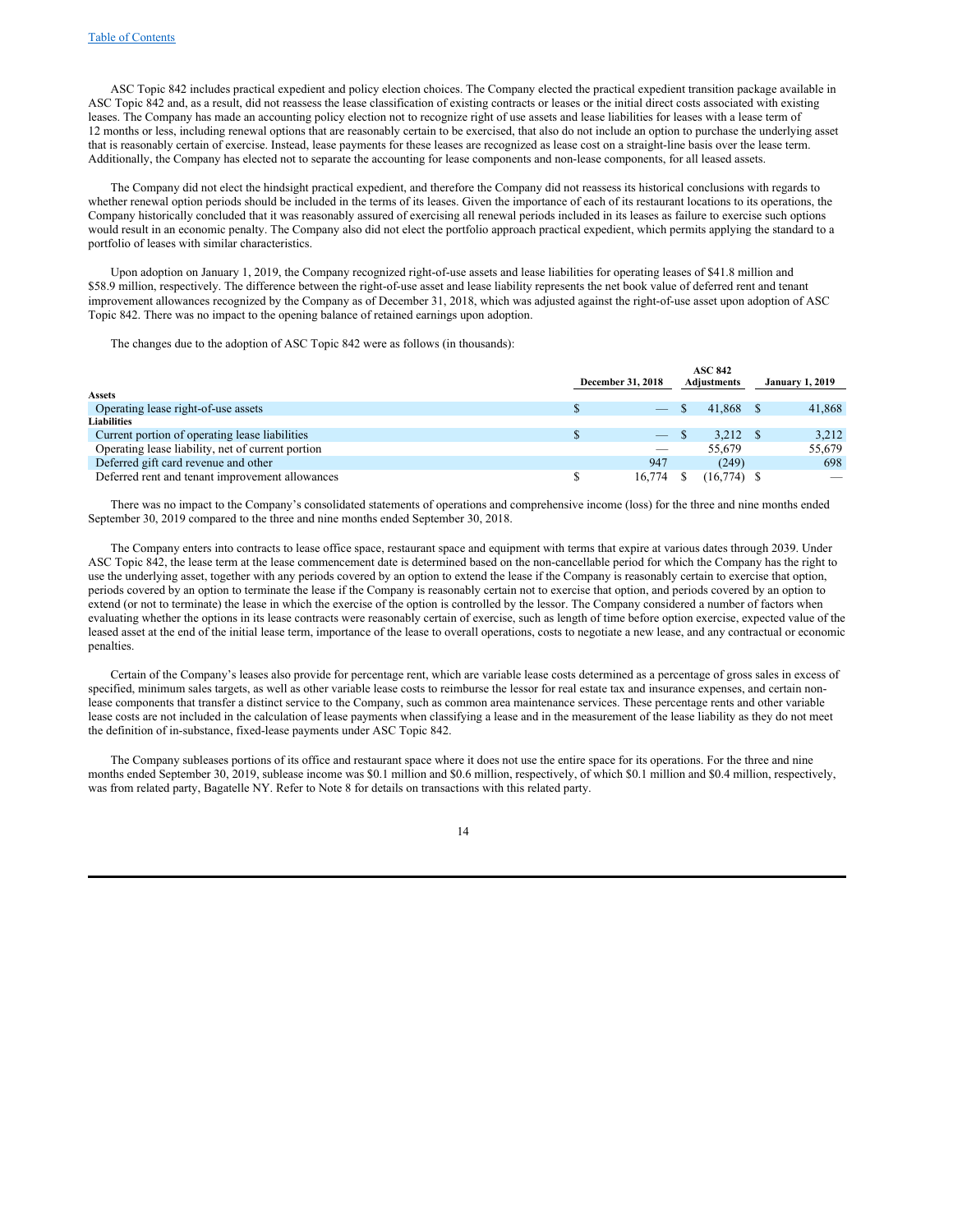ASC Topic 842 includes a number of reassessment and re-measurement requirements for lessees based on certain triggering events or conditions, including whether a contract is or contains a lease, assessment of lease term and purchase options, measurement of lease payments, assessment of lease classification and assessment of the discount rate. The Company reviewed the reassessment and re-measurement requirements and concluded that a lease for office space required reassessment as the Company had determined not to elect to exercise an option that it had previously determined it was reasonably certain to exercise. As a result, the Company remeasured the lease liability to reflect the change in lease payments, which resulted in a reduction in the operating lease liability and a corresponding adjustment to the operating lease right-of-use asset of \$1.2 million in the nine months ended September 30, 2019. In addition, there were no impairment indicators identified during the nine months ended September 30, 2019 that required an impairment test for the Company's right-of-use assets or other long-lived assets in accordance with Accounting Standard Codification Topic 360, Property, Plant, and Equipment.

The components of lease expense for the period were as follows (in thousands):

| Lease cost                                               |  | September 30,<br>2019 |  |  |
|----------------------------------------------------------|--|-----------------------|--|--|
| Operating lease cost                                     |  | 5,040                 |  |  |
| Variable lease cost                                      |  | 1,811                 |  |  |
| Short-term lease cost                                    |  | 273                   |  |  |
| Sublease income                                          |  | (582)                 |  |  |
| Total lease cost                                         |  | 6,542                 |  |  |
|                                                          |  |                       |  |  |
| Weighted average remaining lease term – operating leases |  | 14 years              |  |  |
| Weighted average discount rate – operating leases        |  | $8.22 \%$             |  |  |

Weighted average discount rate – operating leases

Supplemental cash flow information related to leases for the period was as follows (in thousands):

|                                                                                  | September 30. |       |  |
|----------------------------------------------------------------------------------|---------------|-------|--|
|                                                                                  |               | 2019  |  |
| Cash paid for amounts included in the measurement of operating lease liabilities |               | 5.212 |  |
| Right-of-use assets obtained in exchange for operating lease obligations         |               | 1.076 |  |

As of September 30, 2019, maturities of the Company's operating lease liabilities are as follows (in thousands):

| 2019, three months remaining                 | 1,844     |
|----------------------------------------------|-----------|
| 2020                                         | 7,088     |
| 2021                                         | 6,839     |
| 2022                                         | 6,971     |
| 2023                                         | 7,117     |
| Thereafter                                   | 69,929    |
| Total lease payments                         | 99,788    |
| Less: imputed interest                       | (42, 525) |
| Present value of operating lease liabilities | 57,263    |

#### **Note 13 – Earnings per share**

Basic earnings per share is computed using the weighted average number of common shares outstanding during the period and income available to common stockholders. Diluted earnings per share is computed using the weighted average number of common shares outstanding during the period plus the dilutive effect of all potential shares of common stock including common stock issuable pursuant to stock options, warrants, and restricted stock units.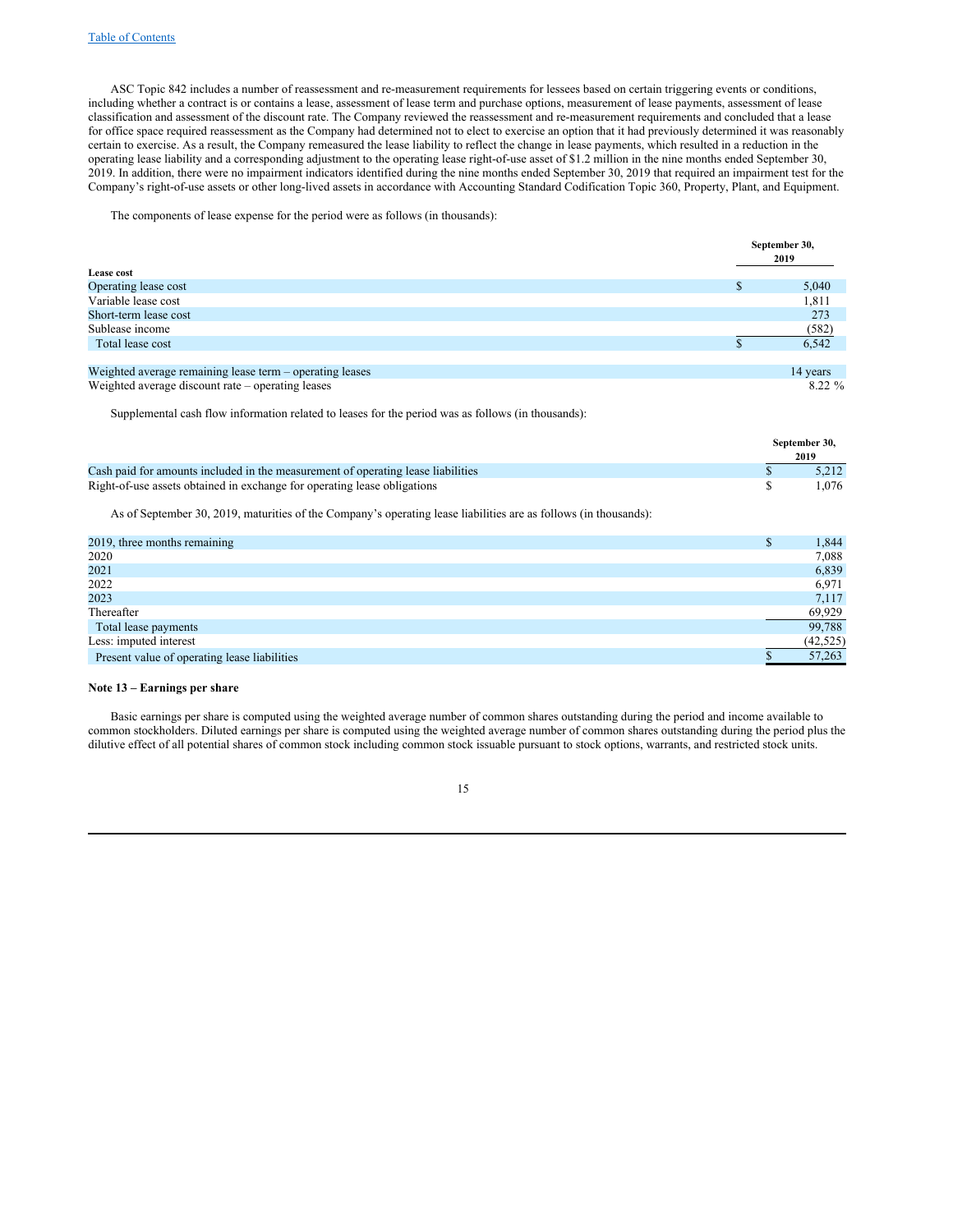For the three and nine months ended September 30, 2019 and 2018, the earnings per share was calculated as follows (in thousands, except earnings per share and related share data):

|                                                                        | Three months ended September 30. |  |            | Nine months ended September 30, |            |      |                   |
|------------------------------------------------------------------------|----------------------------------|--|------------|---------------------------------|------------|------|-------------------|
|                                                                        | 2019<br>2018                     |  |            | 2019                            |            | 2018 |                   |
| Net income (loss) attributable to The ONE Group Hospitality, Inc.      | 460                              |  | (305)      |                                 | 992        |      | 106               |
|                                                                        |                                  |  |            |                                 |            |      |                   |
| Basic weighted average shares outstanding                              | 28,537,477                       |  | 27.751.632 |                                 | 28,429,074 |      | 27,437,269        |
| Dilutive effect of stock options, warrants and restricted share units  | 1,363,667                        |  |            |                                 | 1,213,852  |      | 62,376            |
| Diluted weighted average shares outstanding                            | 29.901.144                       |  | 27.751.632 |                                 | 29,642,926 |      | 27,499,645        |
|                                                                        |                                  |  |            |                                 |            |      |                   |
| Net income (loss) available to common stockholders per share - Basic   | 0.02                             |  | (0.01)     |                                 | 0.03       |      | 0.00 <sub>1</sub> |
| Net income (loss) available to common stockholders per share - Diluted | 0.02                             |  | (0.01)     |                                 | 0.03       |      | 0.00              |

For the three and nine months ended September 30, 2019, 1.0 million stock options, warrants and restricted share units were determined to be antidilutive and were therefore excluded from the calculation of diluted earnings per share. For the nine months ended September 30, 2018, 1.9 million stock options, warrants and restricted share units were determined to be anti-dilutive and were therefore excluded from the calculation of diluted earnings per share. For the three months ended September 30, 2019, all equivalent shares underlying options, warrants and restricted share units were anti-dilutive as the Company was in a net loss position.

## **Note 14 – Stockholders' Equity**

Significant changes in stockholders' equity for the three and nine months ended September 30, 2019 and 2018 are as follows (in thousands):

|                                           | <b>Additional</b> |         |         |             |                          | <b>Accumulated</b><br>other  |  |                |              |        |
|-------------------------------------------|-------------------|---------|---------|-------------|--------------------------|------------------------------|--|----------------|--------------|--------|
|                                           | Common            | paid-in |         | Accumulated |                          | comprehensive                |  | Noncontrolling |              |        |
|                                           | <b>Stock</b>      |         | capital |             | deficit                  | loss                         |  | interests      |              | Total  |
| Balance at December 31, 2018              |                   | S       | 43,543  |             | (28, 722)                | $(2,310)$ \$<br><sup>S</sup> |  | (452)          | <sup>S</sup> | 12,062 |
| Stock-based compensation                  |                   |         | 181     |             | $\overline{\phantom{a}}$ |                              |  |                |              | 181    |
| Loss on foreign currency translation, net |                   |         |         |             |                          | (160)                        |  |                |              | (160)  |
| Net income (loss)                         |                   |         |         |             | 854                      | _                            |  | (85)           |              | 769    |
| Balance at March 31, 2019                 |                   |         | 43,724  |             | (27, 868)                | (2,470)                      |  | (537)          |              | 12,852 |
| Stock-based compensation                  |                   |         | 456     |             |                          |                              |  |                |              | 456    |
| Loss on foreign currency translation, net |                   |         |         |             |                          | (120)                        |  |                |              | (120)  |
| Net (loss) income                         |                   |         |         |             | (322)                    |                              |  | 159            |              | (163)  |
| Balance at June 30, 2019                  |                   |         | 44,180  |             | (28, 190)                | (2,590)                      |  | (378)          |              | 13,025 |
| Stock-based compensation                  |                   |         | 338     |             | --                       |                              |  |                |              | 338    |
| Exercise of stock options                 |                   |         | 66      |             |                          |                              |  |                |              | 66     |
| Loss on foreign currency translation, net |                   |         |         |             |                          | (49)                         |  |                |              | (49)   |
| Net income                                |                   |         |         |             | 460                      | $\overline{\phantom{a}}$     |  | 9              |              | 469    |
| Balance at September 30, 2019             | 3                 | ъ       | 44,584  |             | (27, 730)                | (2,639)                      |  | (369)          |              | 13,849 |

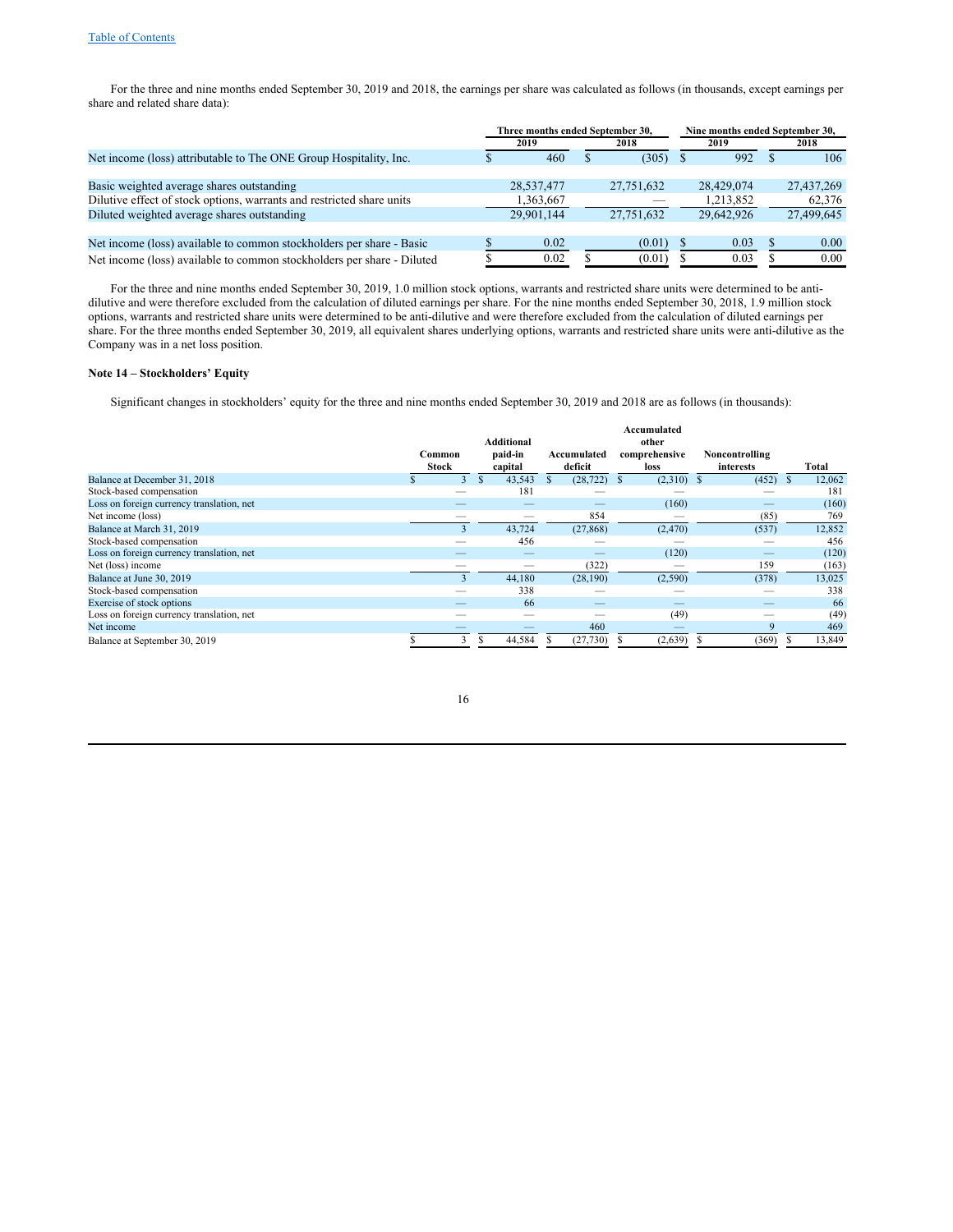### Table of [Contents](#page-1-0)

|                                                             |                        | <b>Additional</b>  |                               | Accumulated<br>other     |                             |                       |
|-------------------------------------------------------------|------------------------|--------------------|-------------------------------|--------------------------|-----------------------------|-----------------------|
|                                                             | Common<br><b>Stock</b> | paid-in<br>capital | Accumulated<br>deficit        | comprehensive<br>loss    | Noncontrolling<br>interests | Total                 |
| Balance at December 31, 2017                                | $\overline{3}$<br>S    | 41,007<br>S        | $(31,979)$ \$<br><sup>S</sup> | $(1,556)$ \$             | (922)                       | <sup>S</sup><br>6,553 |
| Adoption of ASC 606 "Revenue from contracts with customers" |                        |                    | (54)                          |                          |                             | (54)                  |
| Stock-based compensation                                    |                        | 324                |                               |                          |                             | 324                   |
| Loss on foreign currency translation, net                   |                        |                    |                               | (75)                     |                             | (75)                  |
| Net income (loss)                                           |                        |                    | 231                           | $\overline{\phantom{a}}$ | (113)                       | 118                   |
| Balance at March 31, 2018                                   |                        | 41,331             | (31,802)                      | (1,631)                  | (1,035)                     | 6,866                 |
| Stock-based compensation                                    |                        | 344                |                               |                          |                             | 344                   |
| Gain on foreign currency translation, net                   |                        |                    |                               | 141                      |                             | 141                   |
| Net income                                                  |                        |                    | 181                           | $\overline{\phantom{a}}$ | 133                         | 314                   |
| Balance at June 30, 2018                                    |                        | 41,675             | (31,621)                      | (1,490)                  | (902)                       | 7,665                 |
| Stock-based compensation                                    |                        | 337                |                               |                          |                             | 337                   |
| Exercise of warrants                                        |                        | 1,223              |                               |                          |                             | 1,223                 |
| Loss on foreign currency translation, net                   |                        |                    |                               | (68)                     |                             | (68)                  |
| Reclassification of realized gains                          |                        |                    |                               | (102)                    | _                           | (102)                 |
| Net (loss) income                                           |                        |                    | (306)                         |                          | 96                          | (210)                 |
| Balance at September 30, 2018                               | 3                      | 43,235<br>\$.      | (31,927)                      | (1,660)                  | (806)                       | 8,845                 |

### **Note 15 – Stock-Based Compensation**

Effective June 4, 2019, the Company's stockholders approved amendments to the 2013 Employee, Director and Consultant Equity Incentive Plan (the "2019 Equity Plan"). Among other things, the amendments increased the number of shares of common stock authorized for issuance under the 2019 Equity Plan by 2,300,000 shares to a new maximum aggregate limit of 7,073,922 shares. As of September 30, 2019, the Company had 2,589,077, remaining shares available for issuance under the 2019 Equity Plan.

Stock-based compensation cost was \$0.3 million for each of the three months ended September 30, 2019 and 2018, respectively, and \$1.0 million for each of the nine months ended September 30, 2019 and 2018, respectively. Stock-based compensation is included in general and administrative expenses in the consolidated statements of operations and comprehensive income (loss).

# Stock Option Activity

Changes in outstanding stock options during the nine months ended September 30, 2019 were as follows:

|            |               | Weighted | average<br>remaining      |                              | Intrinsic<br>value |
|------------|---------------|----------|---------------------------|------------------------------|--------------------|
|            |               |          |                           |                              | (thousands)        |
| 2,001,008  |               | 3.29     |                           |                              |                    |
| 68,000     |               | 2.99     |                           |                              |                    |
| (30,000)   |               | 2.23     |                           |                              |                    |
| (193, 500) |               | 2.74     |                           |                              |                    |
| 1,845,508  |               | 3.35     | $6.13$ years              | S                            | 810                |
| 1,216,508  |               | 4.04     | 5.19 years                | S                            | 302                |
|            | <b>Shares</b> |          | average exercise<br>price | Weighted<br>contractual life |                    |

The fair value of options granted in the nine months ended September 30, 2019 was estimated on the date of grant using the Black-Scholes option pricing model with the following assumptions:

| Expected life, in years | 8.5 years      |
|-------------------------|----------------|
| Risk-free interest rate | $2.62\%$       |
| Volatility              | 42.0 $\%$      |
| Dividend yield          | $-\frac{9}{6}$ |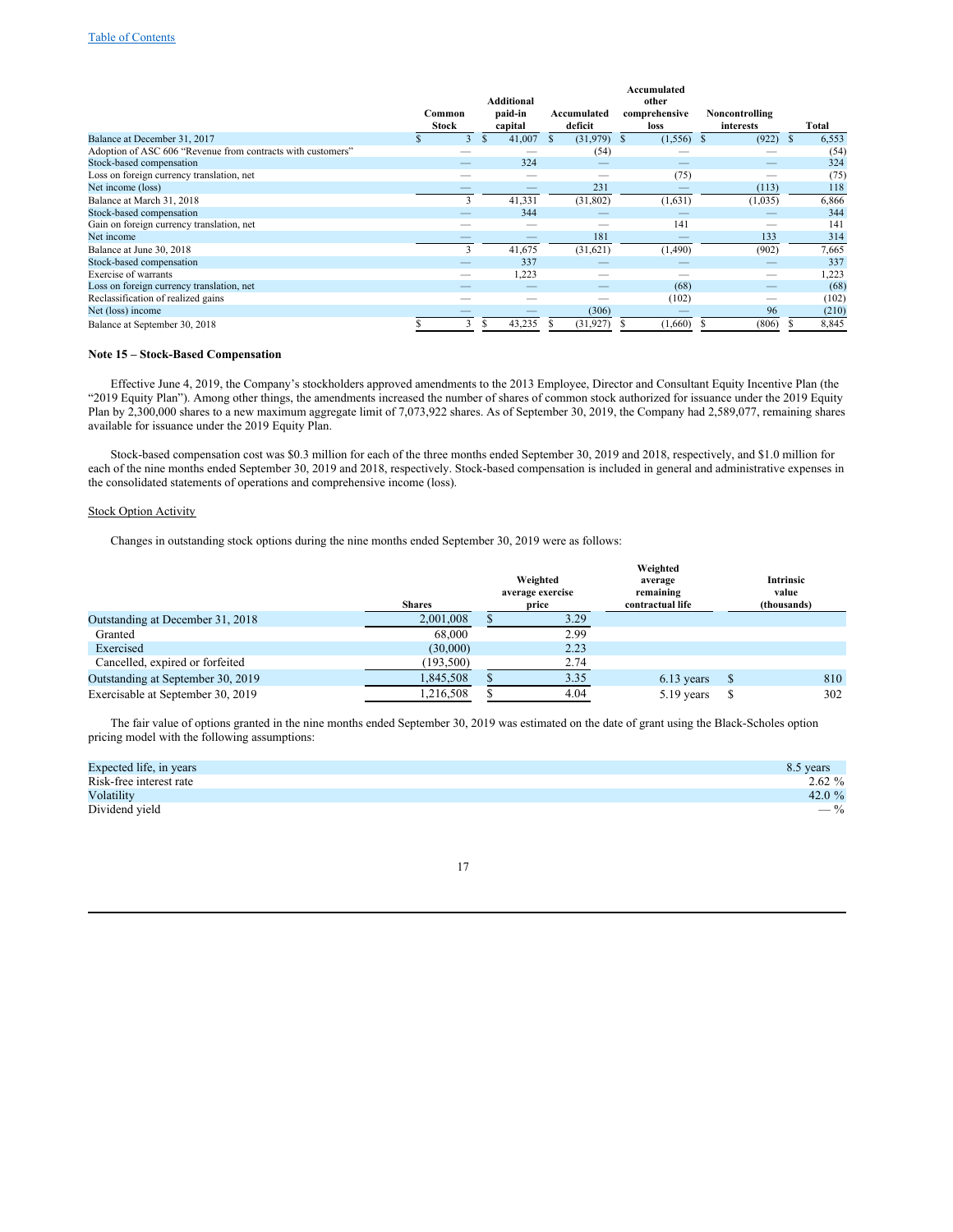A summary of the status of the Company's non-vested stock options as of December 31, 2018 and September 30, 2019 and changes during the nine months then ended, is presented below:

|                                                |               | Weighted average      |
|------------------------------------------------|---------------|-----------------------|
|                                                | <b>Shares</b> | grant date fair value |
| Non-vested stock options at December 31, 2018  | 926,500       | 0.91                  |
| Granted                                        | 68,000        | 2.99                  |
| Vested                                         | (215,500)     | 1.29                  |
| Cancelled, expired or forfeited                | (150,000)     | 0.95                  |
| Non-vested stock options at September 30, 2019 | 629,000       | 0.84                  |

As of September 30, 2019, there are 579,402 milestone-based options outstanding, and there is approximately \$0.7 million of unrecognized compensation cost related to these milestone-based options. These options vest based on the achievement of Company and individual objectives as set by the Board.

As of September 30, 2019, there is approximately \$0.4 million of total unrecognized compensation cost related to non-vested awards, which will be recognized over a weighted-average period of 3.0 years.

### Restricted Stock Unit Activity

The Company issues restricted stock units ("RSUs") under the 2019 Equity Plan. The fair value of these RSUs is determined based upon the closing fair market value of the Company's common stock on the grant date.

A summary of the status of RSUs and changes during the nine months ended September 30, 2019 is presented below:

|                                       |               | Weighted average      |
|---------------------------------------|---------------|-----------------------|
|                                       | <b>Shares</b> | grant date fair value |
| Non-vested RSUs at December 31, 2018  | 764,201       | 2.54                  |
| Granted                               | 466,905       | 3.05                  |
| Vested                                | (187.001)     | 2.54                  |
| Cancelled, expired or forfeited       | (81,000)      | 2.48                  |
| Non-vested RSUs at September 30, 2019 | 963.105       | 2.63                  |

As of September 30, 2019, 150,000 RSUs subject to performance-based vesting were still outstanding. As of September 30, 2019, the Company had approximately \$1.8 million of total unrecognized compensation costs related to RSUs, which will be recognized over a weighted average period of 2.8 years.

### **Note 16 – Segment Reporting**

The Company operates in three segments: "Owned restaurants," "Owned food, beverage and other," and "Managed and licensed operations." The Owned restaurants segment consists of leased restaurant locations and competes in the full-service dining industry. The Owned food, beverage and other segment consists of hybrid operations, such as where the Company has a leased restaurant location and also has a food and beverage agreement at the same location, typically a hotel, and offsite banquet offerings. The Managed and licensed operations segment includes all operations for which a management, incentive or license fee is received. Management agreements generate management fees on net revenue and incentive fees on operating profit as defined in the applicable management agreement. License agreements generate revenue primarily through royalties earned on net revenue at each location. Revenues associated with developmental support for licensed locations are also included within this segment.

The Company's Chief Executive Officer ("CEO"), who has been deemed the Company's Chief Operating Decision Maker, manages the business and allocates resources via a combination of restaurant sales reports and segment profit information (which is defined as revenues less operating expenses) related to the Company's three segments, or sources of revenues, which are presented in their entirety within the consolidated statements of operations and comprehensive income (loss).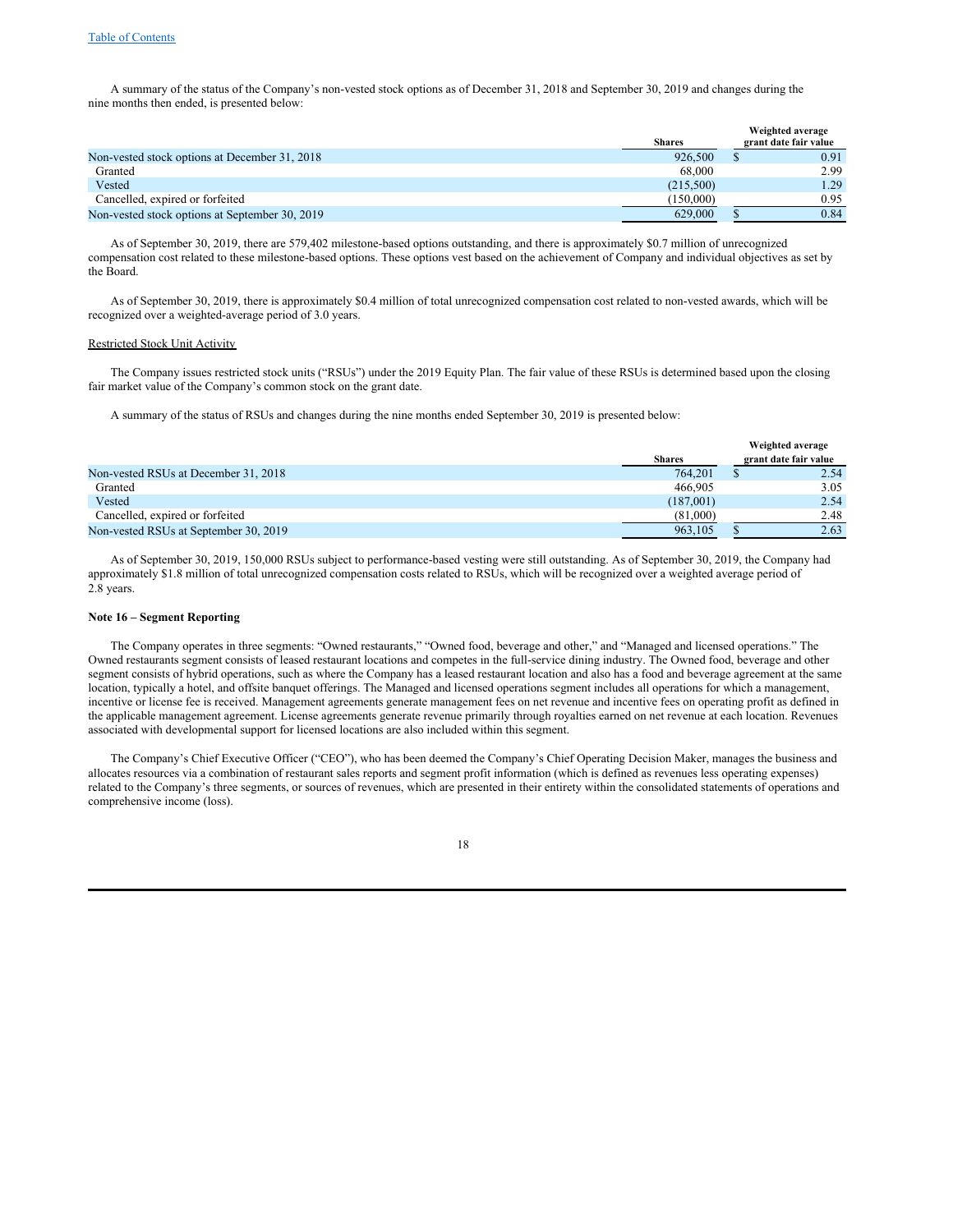The Company's operating results by segment were as follows (in thousands):

|                                          | For the three months ended September 30, 2019 |                      |   |                                      |   |                                       |    | For the three months ended September 30, 2018 |   |                      |   |                                      |                                       |       |   |        |
|------------------------------------------|-----------------------------------------------|----------------------|---|--------------------------------------|---|---------------------------------------|----|-----------------------------------------------|---|----------------------|---|--------------------------------------|---------------------------------------|-------|---|--------|
|                                          |                                               | Owned<br>restaurants |   | Owned food.<br>beverage and<br>other |   | Managed and<br>licensed<br>operations |    | Total                                         |   | Owned<br>restaurants |   | Owned food.<br>beverage and<br>other | Managed and<br>licensed<br>operations |       |   | Total  |
| Revenues:                                |                                               |                      |   |                                      |   |                                       |    |                                               |   |                      |   |                                      |                                       |       |   |        |
| Owned net revenues                       | S                                             | 17,120               | S | 2,065                                | S |                                       | \$ | 19,185                                        | S | 15,312               | S | 1,960                                | S                                     |       | S | 17,272 |
| Management, license and incentive fee    |                                               |                      |   |                                      |   |                                       |    |                                               |   |                      |   |                                      |                                       |       |   |        |
| revenue                                  |                                               |                      |   |                                      |   | 2,921                                 |    | 2,921                                         |   |                      |   |                                      |                                       | 2,688 |   | 2,688  |
| Total revenues                           |                                               | 17,120               |   | 2,065                                |   | 2,921                                 |    | 22,106                                        |   | 15,312               |   | 1,960                                |                                       | 2,688 |   | 19,960 |
|                                          |                                               |                      |   |                                      |   |                                       |    |                                               |   |                      |   |                                      |                                       |       |   |        |
| Cost and expenses:                       |                                               |                      |   |                                      |   |                                       |    |                                               |   |                      |   |                                      |                                       |       |   |        |
| Owned operating expenses:                |                                               |                      |   |                                      |   |                                       |    |                                               |   |                      |   |                                      |                                       |       |   |        |
| Cost of sales                            |                                               | 4,472                |   |                                      |   |                                       |    | 4,472                                         |   | 4,050                |   |                                      |                                       |       |   | 4,050  |
| Other operating expenses                 |                                               | 10,783               |   |                                      |   |                                       |    | 10,783                                        |   | 9,779                |   |                                      |                                       |       |   | 9,779  |
| Owned food, beverage and other           |                                               |                      |   |                                      |   |                                       |    |                                               |   |                      |   |                                      |                                       |       |   |        |
| expenses                                 |                                               |                      |   | 1,971                                |   |                                       |    | 1,971                                         |   |                      |   | 2,068                                |                                       |       |   | 2,068  |
| Total owned operating expenses           |                                               | 15,255               |   | 1,971                                |   |                                       |    | 17,226                                        |   | 13,829               |   | 2,068                                |                                       |       |   | 15,897 |
| Segment income (loss)                    |                                               | 1,865                |   | 94                                   |   | 2,921                                 |    | 4,880                                         |   | 1,483                |   | (108)                                |                                       | 2,688 |   | 4,063  |
|                                          |                                               |                      |   |                                      |   |                                       |    |                                               |   |                      |   |                                      |                                       |       |   |        |
| General and administrative               |                                               |                      |   |                                      |   |                                       |    | 2,352                                         |   |                      |   |                                      |                                       |       |   | 2,266  |
| Depreciation and amortization            |                                               |                      |   |                                      |   |                                       |    | 1,103                                         |   |                      |   |                                      |                                       |       |   | 896    |
| Interest expense, net of interest income |                                               |                      |   |                                      |   |                                       |    | 230                                           |   |                      |   |                                      |                                       |       |   | 294    |
| <b>Transaction costs</b>                 |                                               |                      |   |                                      |   |                                       |    | 358                                           |   |                      |   |                                      |                                       |       |   |        |
| Other                                    |                                               |                      |   |                                      |   |                                       |    | 292                                           |   |                      |   |                                      |                                       |       |   | 565    |
| Income before provision for income taxes |                                               |                      |   |                                      |   |                                       |    | 545                                           |   |                      |   |                                      |                                       |       |   | 42     |

|                                          |   | For the nine months ended September 30, 2019 |   |              |   |             |    |              | For the nine months ended September 30, 2018 |             |       |              |   |             |   |              |  |
|------------------------------------------|---|----------------------------------------------|---|--------------|---|-------------|----|--------------|----------------------------------------------|-------------|-------|--------------|---|-------------|---|--------------|--|
|                                          |   |                                              |   | Owned food,  |   | Managed and |    |              |                                              |             |       | Owned food,  |   | Managed and |   |              |  |
|                                          |   | Owned                                        |   | beverage and |   | licensed    |    |              |                                              | Owned       |       | beverage and |   | licensed    |   |              |  |
|                                          |   | restaurants                                  |   | other        |   | operations  |    | <b>Total</b> |                                              | restaurants | other |              |   | operations  |   | <b>Total</b> |  |
| Revenues:                                |   |                                              |   |              |   |             |    |              |                                              |             |       |              |   |             |   |              |  |
| Owned net revenues                       | S | 53,749                                       | S | 6,472        | S |             | \$ | 60,221       | S                                            | 45,908      | S     | 6,048        | S |             | S | 51,956       |  |
| Management, license and incentive fee    |   |                                              |   |              |   |             |    |              |                                              |             |       |              |   |             |   |              |  |
| revenue                                  |   |                                              |   |              |   | 8,260       |    | 8,260        |                                              |             |       |              |   | 7,832       |   | 7,832        |  |
| Total revenues                           |   | 53,749                                       |   | 6,472        |   | 8,260       |    | 68,481       |                                              | 45,908      |       | 6,048        |   | 7,832       |   | 59,788       |  |
|                                          |   |                                              |   |              |   |             |    |              |                                              |             |       |              |   |             |   |              |  |
| Cost and expenses:                       |   |                                              |   |              |   |             |    |              |                                              |             |       |              |   |             |   |              |  |
| Owned operating expenses:                |   |                                              |   |              |   |             |    |              |                                              |             |       |              |   |             |   |              |  |
| Cost of sales                            |   | 14,109                                       |   |              |   |             |    | 14.109       |                                              | 12,121      |       |              |   |             |   | 12,121       |  |
| Other operating expenses                 |   | 33,554                                       |   |              |   |             |    | 33,554       |                                              | 28,556      |       |              |   |             |   | 28,556       |  |
| Owned food, beverage and other           |   |                                              |   |              |   |             |    |              |                                              |             |       |              |   |             |   |              |  |
| expenses                                 |   |                                              |   | 6,455        |   |             |    | 6,455        |                                              |             |       | 5,782        |   |             |   | 5,782        |  |
| Total owned operating expenses           |   | 47,663                                       |   | 6,455        |   |             |    | 54,118       |                                              | 40,677      |       | 5,782        |   |             |   | 46,459       |  |
| Segment income (loss)                    |   | 6,086                                        |   | 17           |   | 8,260       | S. | 14,363       |                                              | 5,231       |       | 266          |   | 7,832       |   | 13,329       |  |
|                                          |   |                                              |   |              |   |             |    |              |                                              |             |       |              |   |             |   |              |  |
| General and administrative               |   |                                              |   |              |   |             |    | 7,706        |                                              |             |       |              |   |             |   | 7,937        |  |
| Depreciation and amortization            |   |                                              |   |              |   |             |    | 3.049        |                                              |             |       |              |   |             |   | 2,575        |  |
| Interest expense, net of interest income |   |                                              |   |              |   |             |    | 717          |                                              |             |       |              |   |             |   | 902          |  |
| <b>Transaction</b> costs                 |   |                                              |   |              |   |             |    | 510          |                                              |             |       |              |   |             |   |              |  |
| Loss on early debt extinguishment        |   |                                              |   |              |   |             |    | 437          |                                              |             |       |              |   |             |   |              |  |
| Equity in income of investee companies   |   |                                              |   |              |   |             |    |              |                                              |             |       |              |   |             |   | (111)        |  |
| Other                                    |   |                                              |   |              |   |             |    | 712          |                                              |             |       |              |   |             |   | 1,359        |  |
| Income before provision for income taxes |   |                                              |   |              |   |             |    | 1,232        |                                              |             |       |              |   |             |   | 667          |  |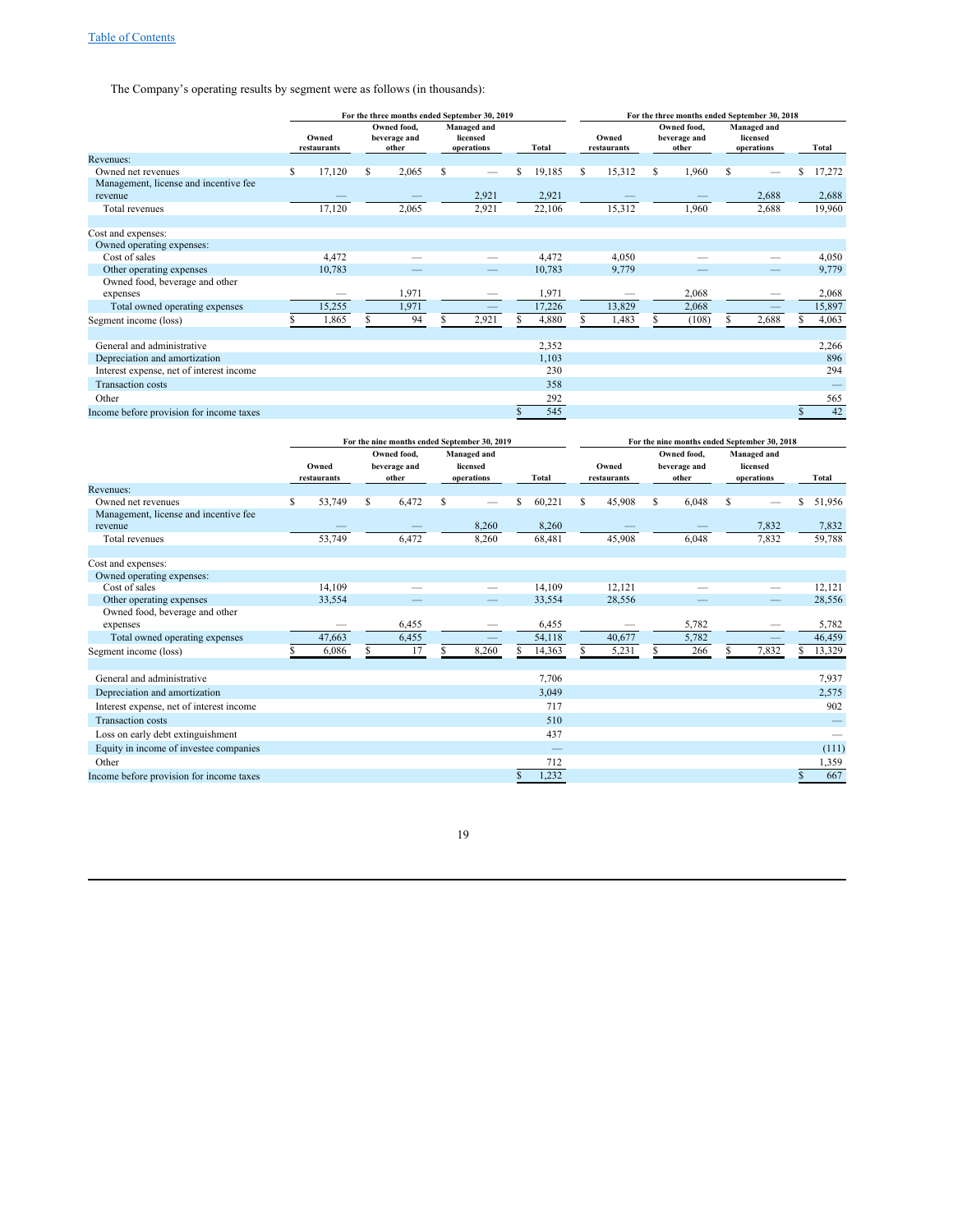The Company's total assets by segment for the periods indicated were as follows (in thousands):

|                                                          | September 30,<br>2019 |        | December 31,<br>2018 |  |
|----------------------------------------------------------|-----------------------|--------|----------------------|--|
| <b>Total assets:</b>                                     |                       |        |                      |  |
| Owned restaurants                                        |                       | 73.753 | 42.971               |  |
| Owned food, beverage and other operations <sup>(1)</sup> |                       | 16,204 | 7,274                |  |
| Managed and licensed operations                          |                       | 5.463  | 5.734                |  |
| Total                                                    |                       | 95,420 | 55,979               |  |
|                                                          |                       |        |                      |  |

### (1) Includes corporate assets and unallocated corporate assets

The Company's total assets increased \$39.8 million as of September 30, 2019 compared to December 31, 2018 as a result of adopting ASC Topic 842 during the first quarter of 2019. Refer to Note 12 for additional information regarding the adoption of ASC Topic 842.

The Company's capital asset additions by segment for the periods indicated were as follows (in thousands):

|                                                          | For the nine months ended September 30, |  |                          |  |  |  |  |
|----------------------------------------------------------|-----------------------------------------|--|--------------------------|--|--|--|--|
|                                                          | 2019                                    |  | 2018                     |  |  |  |  |
| <b>Capital assets additions:</b>                         |                                         |  |                          |  |  |  |  |
| Owned restaurants                                        | 2.861                                   |  | 2.792                    |  |  |  |  |
| Owned food, beverage and other operations <sup>(1)</sup> | 648                                     |  | 446                      |  |  |  |  |
| Managed and licensed operations                          |                                         |  | $\overline{\phantom{a}}$ |  |  |  |  |
| Total                                                    | 3.509                                   |  | 3.238                    |  |  |  |  |

(1) Includes corporate capital asset additions and unallocated corporate additions

# **Note 17 – Geographic Information**

The following tables contain certain financial information by geographic location for the three and nine months ended September 30, 2019 and 2018 (in thousands):

# Revenues

|                                           |   | For the three months ended September 30, |     | For the nine months ended September 30, |          |        |   |        |  |
|-------------------------------------------|---|------------------------------------------|-----|-----------------------------------------|----------|--------|---|--------|--|
|                                           |   | 2019                                     |     | 2018                                    |          | 2019   |   | 2018   |  |
| Domestic:                                 |   |                                          |     |                                         |          |        |   |        |  |
| Owned restaurants                         | ጦ | 17,120                                   | \$. | 15,312                                  | <b>S</b> | 53,749 | S | 45,908 |  |
| Owned food, beverage and other operations |   | 2,065                                    |     | 1,960                                   |          | 6,472  |   | 6,048  |  |
| Managed and licensed operations           |   | 1,545                                    |     | 1,469                                   |          | 4,827  |   | 4,797  |  |
| Total domestic revenues                   |   | 20,730                                   |     | 18.741                                  |          | 65,048 |   | 56,753 |  |
| International:                            |   |                                          |     |                                         |          |        |   |        |  |
| Owned restaurants                         |   |                                          |     |                                         |          |        |   |        |  |
| Owned food, beverage and other operations |   |                                          |     |                                         |          |        |   |        |  |
| Managed and licensed operations           |   | 1,376                                    |     | 1,219                                   |          | 3,433  |   | 3,035  |  |
| Total international revenues              |   | 1,376                                    |     | 1,219                                   |          | 3,433  |   | 3,035  |  |
| Total revenues                            |   | 22,106                                   |     | 19,960                                  |          | 68,481 |   | 59,788 |  |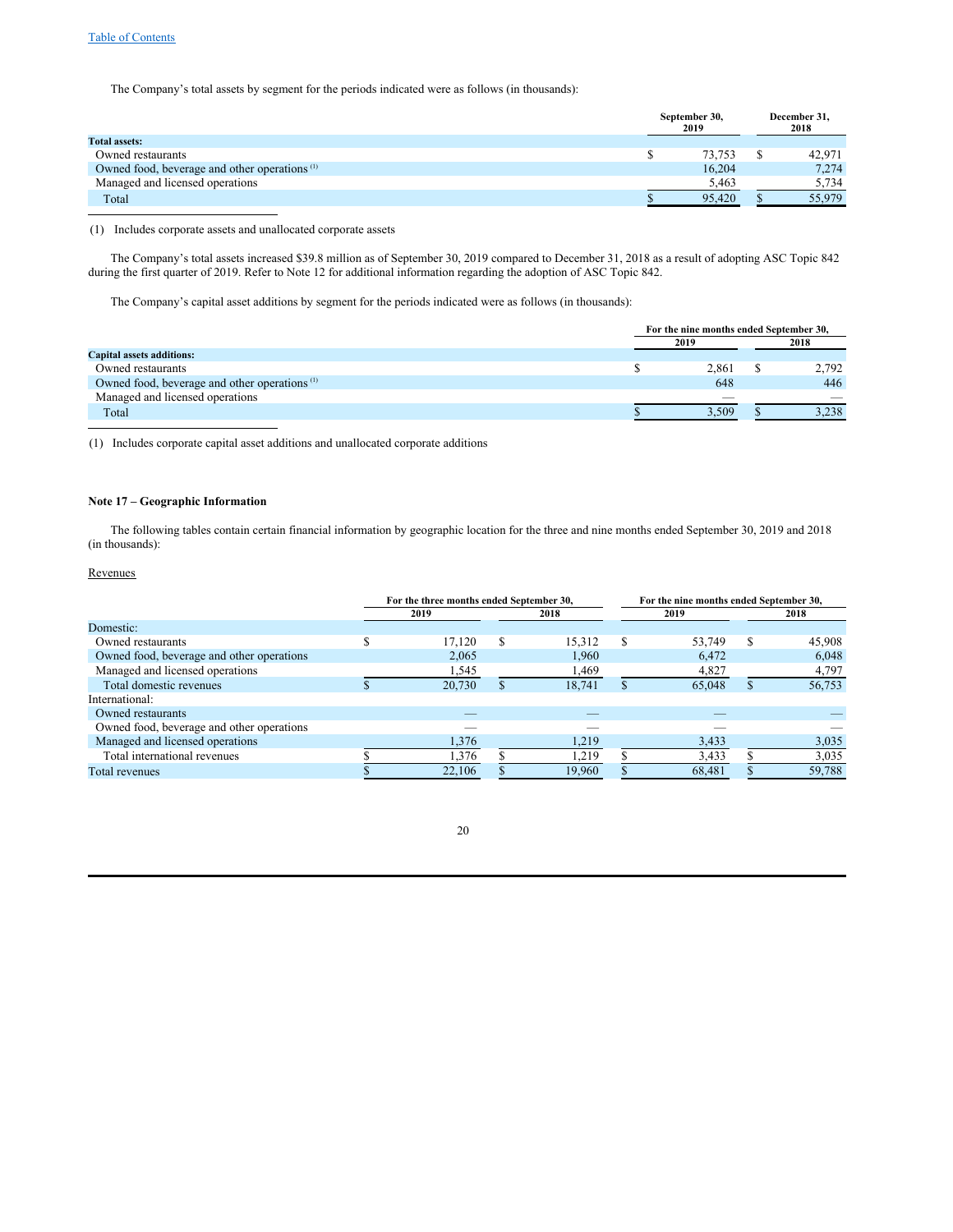### Table of [Contents](#page-1-0)

### Long-lived assets

|                                           | September 30, |   | December 31, |
|-------------------------------------------|---------------|---|--------------|
|                                           | 2019          |   | 2018         |
| Domestic:                                 |               |   |              |
| Owned restaurants                         | 70,406        | S | 38,958       |
| Owned food, beverage and other operations | 13,054        |   | 5,375        |
| Managed and licensed operations           | 42            |   | 67           |
| Total domestic long-lived assets          | 83,502        |   | 44,400       |
| International:                            |               |   |              |
| Owned restaurants                         |               |   |              |
| Owned food, beverage and other operations |               |   |              |
| Managed and licensed operations           | 49            |   | 38           |
| Total international long-lived assets     | 49            |   | 38           |
| Total long-lived assets                   | 83,551        |   | 44,438       |

#### **Note 18 – Litigation**

The Company is party to claims in lawsuits incidental to its business, including lease disputes and employee-related matters. In the opinion of management, the ultimate outcome of such matters, individually or in the aggregate, will not have a material adverse effect on the Company's consolidated financial position or results of operations.

#### **Note 19 – Subsequent Events**

On October 4, 2019, the Company acquired substantially all of the assets of Kona Grill, Inc. and its affiliates ("Kona Grill"), comprising 24 domestic restaurants and one international franchise agreement. The Company purchased the assets for \$25.0 million in cash and the assumption of approximately \$11.0 million in working capital liabilities. The purchase was financed with proceeds from a credit and guaranty agreement the Company entered into with Goldman Sachs Bank USA on October 4, 2019 ("Goldman Sachs Credit Agreement"), which replaced the Company's Bank of America Credit Agreement.

The Goldman Sachs Credit Agreement provides for a secured revolving credit facility of \$12.0 million and a \$48.0 million term loan. The term loan is payable in quarterly installments, with the final payment due in October 2024. The revolving credit facility also matures in October 2024.

The Goldman Sachs Credit Agreement contains several financial covenants, including the following:

- · A minimum consolidated fixed charge coverage ratio of (i) 1.35 to 1.00 as of the end of any fiscal quarter ending on or prior to June 30, 2021 and (ii) 1.50 to 1.00 as of any fiscal quarter thereafter;
- · A maximum consolidated leverage ratio of (i) 2.75 to 1.00 as of the end of any fiscal quarter ending on or prior to March 31, 2020, (ii) 2.50 to 1.00 as of the fiscal quarter ending June 30, 2020, (iii) 2.25 to 1.00 as of the fiscal quarters ending September 30, 2020 and December 31, 2020, (iv) 2.00 to 1.00 as of the fiscal quarter ending March 31, 2021, (v) 1.75 to 1.00 as of the fiscal quarter ending June 30, 2021, (vi) 1.70 to 1.00 as of the fiscal quarter ending September 30, 2021, (vii) 1.65 to 1.00 as of the fiscal quarter ending December 21, 2021 and (viii) 1.50 to 1.00 as of the end of any fiscal quarter thereafter;
- Maximum consolidated capital expenditures not to exceed (i) \$10,000,000 in 2020 and (ii) \$8,000,000 in 2021 and every fiscal year thereafter; and,
- Minimum consolidated liquidity not to be less than \$1,500,000 at any time.

The Goldman Sachs Credit Agreement has several borrowing and interest rate options, including the following: (a) a LIBOR rate (or a comparable successor rate) subject to a 1.75% floor or (b) a base rate equal to the greatest of (i) the prime rate, (ii) the federal funds rate plus 0.50%, (iii) the LIBOR rate for a one-month period plus 1.00% or (iv) 4.75%. Loans under the Goldman Sachs Credit Agreement bear interest at a rate per annum using the applicable indices plus a varying interest rate margin of between 5.75% and 6.75% (for LIBOR rate loans) and 4.75% and 5.75% (for base rate loans).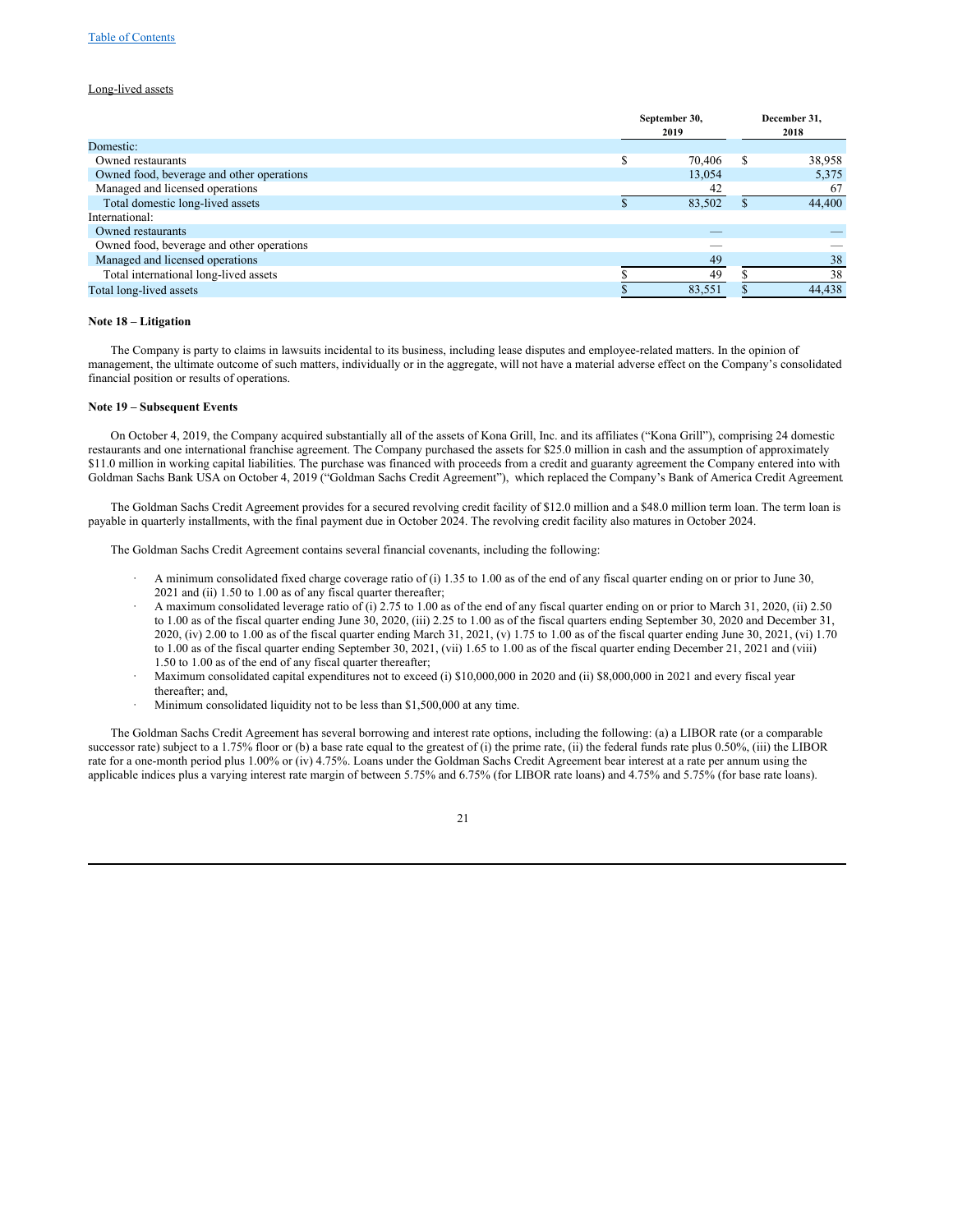The Goldman Sachs Credit Agreement contains customary representations, warranties and conditions to borrowing including customary affirmative and negative covenants, which include covenants that limit or restrict the Company's ability to incur indebtedness and other obligations, grant liens to secure obligations, make investments, merge or consolidate, and dispose of assets outside the ordinary course of business, in each case subject to customary exceptions for credit facilities of this size and type.

The Company and certain operating subsidiaries of the Company guarantee the obligations under the Goldman Sachs Credit Agreement, which also are secured by liens on substantially all of the assets of the Company and its subsidiaries.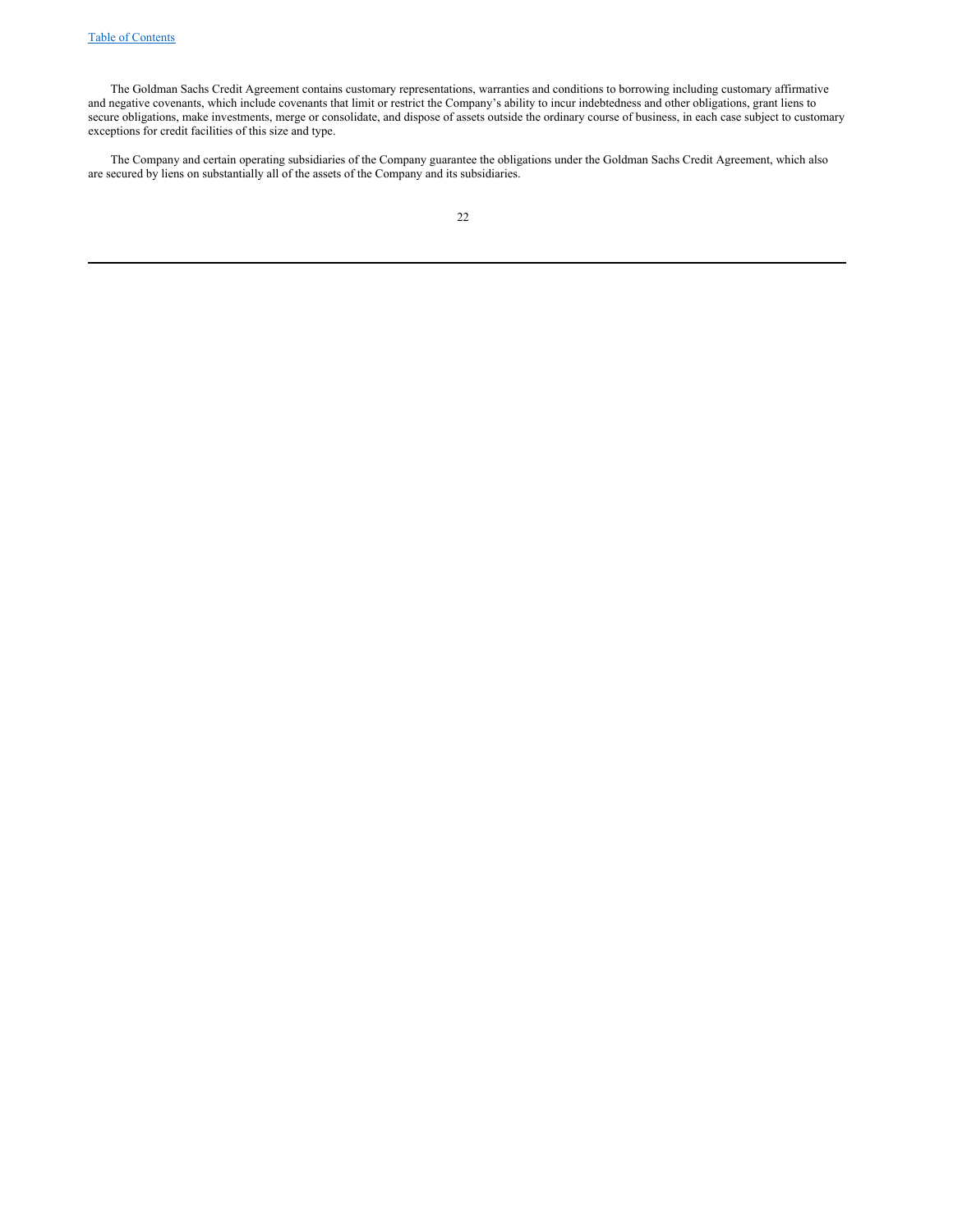### <span id="page-22-0"></span>**Item 2. Management's Discussion and Analysis of Financial Condition and Results of Operations**

This Quarterly Report on Form 10-Q and certain information incorporated herein by reference contain forward-looking statements within the meaning of Section 21E of the Securities Exchange Act of 1934, as amended (the "Exchange Act") and Section 27A of the Securities Act of 1933, as amended (the "Securities Act"). Forward-looking statements speak only as of the date thereof and involve risks and uncertainties that may cause our actual results, performance or achievements to be materially different from the results, performance or achievements expressed or implied by the forward-looking statements. These risk and uncertainties include the risk factors discussed under Item 1A. "Risk Factors" of the Company's Annual Report on Form 10-K for the year ended December 31, 2018. Factors that might cause actual events or results to differ materially from those indicated by these forward-looking statements include matters such as general economic conditions, consumer preferences and spending, costs, competition, restaurant openings or closings, operating margins, the availability of acceptable real estate locations, the sufficiency of our cash balances and cash generated from operations and financing activities for our future liquidity and capital resource needs, the impact on our business of Federal and State legislation, litigation, the execution of our growth strategy and other matters. We have attempted to identify forward-looking statements by terminology including "anticipates," "believes," "can," "continue," "ongoing," "could," "estimates," "expects," "intends," "may," "appears," "suggests," "future," "likely," "goal," "plans," "potential," "projects," "predicts," "should," "targets," "would," "will" and similar expressions that convey the uncertainty of future events or outcomes. You should not place undue reliance on any forward-looking statement. We do not undertake any obligation to update or revise any forwardlooking statements to reflect events or circumstances after the date of this report or to reflect the occurrence of unanticipated events, except as required *under applicable law.*

### **General**

This information should be read in conjunction with the consolidated financial statements and the notes included in Item 1 of Part I of this Quarterly Report on Form 10-Q and the audited consolidated financial statements and notes, and Management's Discussion and Analysis of Financial Condition and Results of Operations, contained in the Company's Annual Report on Form 10-K for the fiscal year ended December 31, 2018.

As used in this report, the terms "Company," "we," "our," or "us," refer to The ONE Group Hospitality, Inc. and its consolidated subsidiaries, taken as a whole, unless the context otherwise indicates.

#### **Business Summary**

The ONE Group Hospitality, Inc., a Delaware corporation, develops, owns and operates, manages or licenses upscale and polished casual, high-energy restaurants and lounges and provides turn-key food and beverage services for hospitality venues including hotels, casinos and other high-end locations globally. We define turn-key food and beverage ("F&B") services as services that can be scaled and implemented by us at a particular hospitality venue and customized for our clients. We were established with the vision of becoming a global market leader in the hospitality industry by melding high-quality service, ambiance, high-energy and cuisine into one great experience that we refer to as "Vibe Dining."

As of September 30, 2019, our primary restaurant brand is STK, a multi-unit steakhouse concept that combines a high-energy, social atmosphere with the quality and service of a traditional upscale steakhouse. Our F&B hospitality management services include developing, managing and operating restaurants, bars, rooftop lounges, pools, banqueting and catering facilities, private dining rooms, room service and mini bars tailored to the specific needs of high-end hotels and casinos. Our F&B hospitality clients operate global hospitality brands such as the W Hotel, Hippodrome Casino, and ME Hotels.

We opened our first restaurant in January 2004 in New York City, and, as of September 30, 2019, we owned, operated, managed or licensed 29 venues, including 19 STKs, in major metropolitan cities in North America, Europe and the Middle East. In addition, we provided food and beverage services in three hotels and one casino. We generate management and incentive fee revenue (profit sharing) from those restaurants and lounges that we do not own, but instead manage on behalf of our F&B hospitality clients. All our restaurants, lounges and F&B services are designed to create a social dining and highenergy entertainment experience within a destination location. We believe that this design and operating philosophy separates us from more traditional restaurant and foodservice competitors.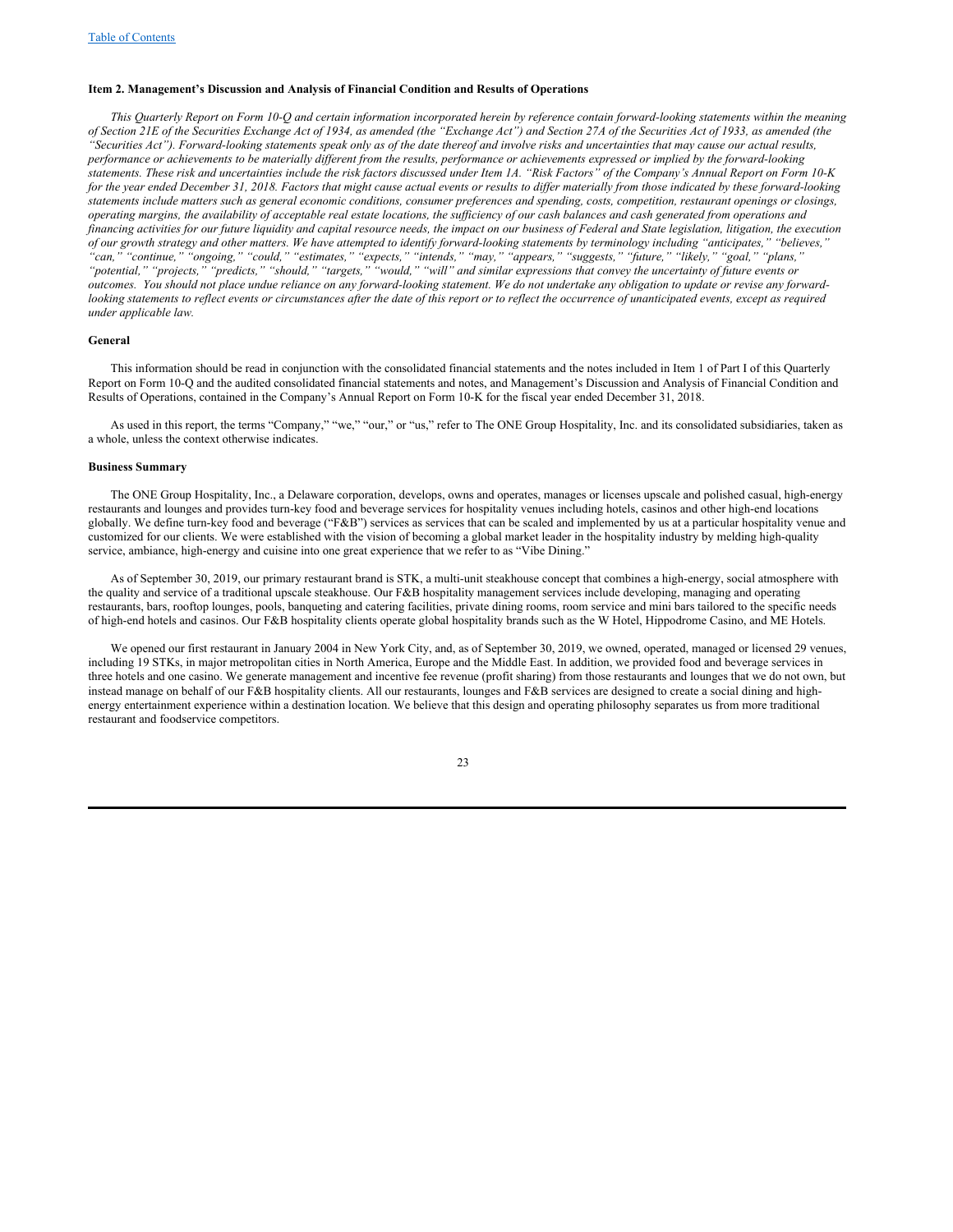The table below reflects our venues by restaurant brand and geographic location as of September 30, 2019:

|                     | <b>Venues</b>            |                          |       |                          |         |               |                         |                |  |  |  |  |
|---------------------|--------------------------|--------------------------|-------|--------------------------|---------|---------------|-------------------------|----------------|--|--|--|--|
|                     | $STK^{(1)}$              | <b>Bagatelle</b>         | Radio | Hideout                  | Marconi | <b>Heliot</b> | <b>F&amp;B Services</b> | Total          |  |  |  |  |
| <b>Domestic</b>     |                          |                          |       |                          |         |               |                         |                |  |  |  |  |
| Owned               | 10                       |                          | __    |                          |         |               |                         | 12             |  |  |  |  |
| Managed             |                          |                          | _     | __                       | __      | __            | __                      | $\overline{2}$ |  |  |  |  |
| Licensed            | __                       |                          |       |                          |         |               |                         |                |  |  |  |  |
| Total domestic      | 11                       |                          | _     |                          | __      | _             |                         | 14             |  |  |  |  |
| International       |                          |                          |       |                          |         |               |                         |                |  |  |  |  |
| Owned               | $\overline{\phantom{a}}$ | $\overline{\phantom{a}}$ | _     | _                        | _       | $-$           |                         |                |  |  |  |  |
| Managed             | $\sim$                   | _                        | ◠     | __                       |         |               | $\mathbf{a}$            | 10             |  |  |  |  |
| Licensed            |                          | $-$                      | _     | $-$                      | _       | _             | $-$                     |                |  |  |  |  |
| Total international |                          | $\overline{\phantom{a}}$ |       | $\overline{\phantom{a}}$ |         |               |                         | 15             |  |  |  |  |
| <b>Total venues</b> | 19                       |                          |       |                          |         |               | $\Lambda$               | 29             |  |  |  |  |

(1) Locations with an STK and STK Rooftop are considered one venue location. This includes the rooftop in San Diego, CA, which is a licensed location.

### **Kona Grill Acquisition**

On October 4, 2019, we acquired substantially all of the assets of Kona Grill, Inc. and its affiliates ("Kona Grill"), comprising 24 Kona Grill domestic restaurants and one international franchise agreement. The Kona Grill restaurant brand is a casual, bar-centric concept featuring American favorites, awardwinning sushi, and specialty cocktails in a polished casual atmosphere. We purchased the assets for \$25.0 million in cash and the assumption of approximately \$11.0 million in working capital liabilities. The purchase was financed with proceeds from a credit and guaranty agreement the Company entered into with Goldman Sachs Bank USA in conjunction with the acquisition ("Goldman Sachs Credit Agreement").

### **Executive Summary**

Total revenue increased \$2.1 million, or 10.5% to \$22.1 million for the three months ended September 30, 2019 compared to \$20.0 million for the three months ended September 30, 2018. Total revenue increased \$8.7 million, or 14.5%, to \$68.5 million for the nine months ended September 30, 2019 compared to \$59.8 million for the nine months ended September 30, 2018.

Operating income increased approximately \$0.5 million to \$0.8 million for the three months ended September 30, 2019 from \$0.3 million for the three months ended September 30, 2018. Operating income increased \$0.8 million, or 50.0%, to \$2.4 million for the nine months ended September 30, 2019 from \$1.6 million for the nine months ended September 30, 2018.

For the three and nine months ended September 30, 2019 compared to the same prior year periods, the increase in operating income was primarily due to overall sales growth and profitability improvements from existing restaurants, newly owned restaurants and managed and licensed locations combined with labor and spending efficiencies. In the first quarter of 2019, we opened an owned STK restaurant in Nashville, Tennessee and a licensed STK restaurant in Doha, Qatar.

## **Our Growth Strategies and Outlook**

Our growth model is primarily driven by the following:

*Kona Grill Acquisition*. On October 4, 2019, we acquired substantially all of the assets of Kona Grill, which comprised of 24 domestic restaurants and one international franchise agreement in Dubai, United Arab Emirates. Over the next twelve months, we intend to integrate Kona Grill by leveraging our corporate infrastructure, our bar-business knowledge and unique VIBE dining program, to elevate the brand experience and drive improved performance.

*Expansion of STK.* We expect to continue to expand our operations domestically and internationally through a mix of licensed and managed restaurants using a disciplined and targeted site selection process. We refer to this as our "capital light strategy" because it requires significantly less capital than expansion through owned restaurants. Under our capital light strategy, we expect to open as many as three to five STK restaurants annually primarily through management or licensing agreements, provided that we have

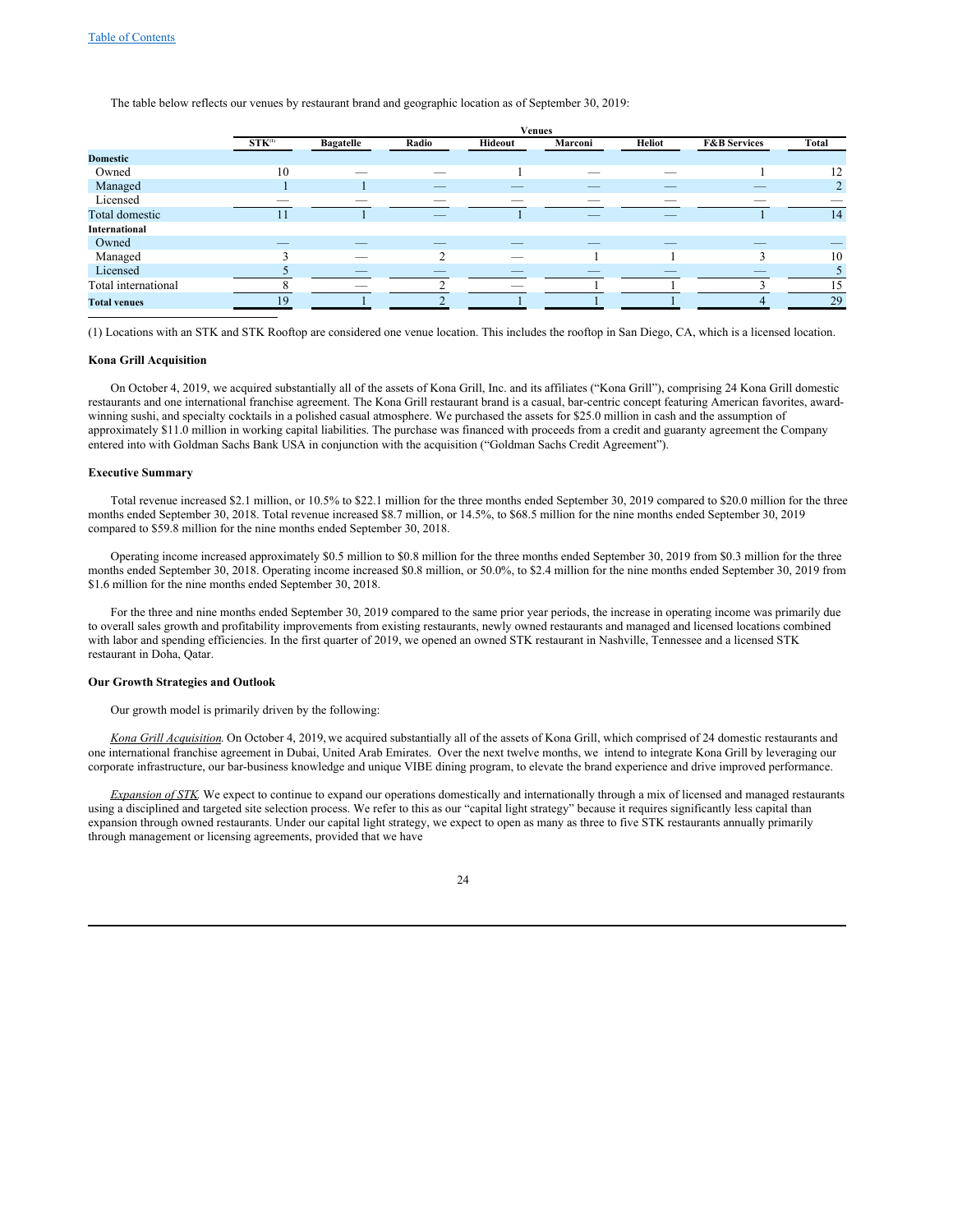sufficient interest from prospective licensees, acceptable locations and quality restaurant managers available to support that pace of growth.

We have identified over 75 additional major metropolitan areas across the globe where we could grow our STK brand and F&B hospitality management services to approximately 200 locations over the foreseeable future. In the first quarter of 2019, we opened an owned STK restaurant in Nashville, Tennessee and a licensed STK restaurant in Doha, Qatar. Additionally, in October 2019, we opened a licensed STK location in San Juan, Puerto Rico. We expect to continue to grow in 2019 with the planned opening of a managed STK location in Scottsdale, Arizona.

*Expansion through New F&B Hospitality Projects.* We believe that we are well positioned to leverage the strength of our brands and the relationships we have developed with global hospitality providers to drive the continued growth of our food and beverage hospitality projects, which traditionally have provided us with revenue through management and incentive revenue while requiring minimal capital expenditures from us. We continue to receive inquiries regarding new services at new hospitality venues globally and continue to work with existing hospitality clients to identify and develop additional opportunities at their venues.

In October 2019, we opened one managed F&B location in Florence, Italy, which included a new restaurant brand, ANGEL Roofbar & Dining. Going forward, we expect to enter into one to two new F&B hospitality agreements annually.

*Increase Our Operating Ef iciency and Increase Same Store Sales.* In addition to expanding into new cities and hospitality venues, we intend to continue to increase revenue and profits in our existing operations through continued focus on high-quality, high-margin food and beverage menu items.

We expect domestic STK same store sales ("SSS") to grow between 6% and 8% in 2019. For the three and nine months ended September 30, 2019 compared to the same prior year periods, our domestic SSS increased 9.3% and 8.1%, respectively. We consider a domestic owned or managed restaurant to be comparable in the first full quarter following its  $18<sup>th</sup>$  month of operation to remove the impact of new restaurant openings in comparing the operations of existing restaurants. Our comparable restaurant base for SSS consisted of nine domestic restaurants for the three and nine months ended September 30, 2019.

We believe that our operating margins will improve through growth in SSS and a reduction of store-level operating expenses. Our store-level margins for owned STK locations increased 120 basis points and decreased 10 basis points for the three and nine months ended September 30, 2019 as compared to the same prior year periods, respectively. As of September 30, 2019, approximately 17% of our owned STK locations were in the first 18 months of operations. New restaurants generally have low store-level margins within the first 18 months of operations. As our footprint increases, we expect to benefit by leveraging system-wide operating efficiencies and best practices through the management of our general and administrative expenses as a percentage of overall revenue. We continue to look at opportunities to decrease our general and administrative expenses by outsourcing non-core activities and through increases in staff productivity.

#### **Key Performance Indicators**

We use the following key performance indicators in evaluating our restaurants and assessing our business:

*Number of Restaurant Openings.* Number of restaurant openings reflects the number of restaurants opened during a particular fiscal period. For each restaurant opening, we incur pre-opening costs, which are defined below. Typically, new restaurants open with an initial start-up period of higher than normalized sales volumes (also referred to in the restaurant industry as the "honeymoon" period), which decrease to a steady level approximately 18 to 24 months after opening. However, operating costs during this initial period are also higher than normal, resulting in restaurant operating margins that are generally lower during the start-up period of operation and increase to a steady level approximately 18 to 24 months after opening. Some new restaurants may experience a "honeymoon" period that is either shorter or longer than this time frame. We opened two restaurants in nine months ended September 30, 2019: an owned STK restaurant in Nashville, Tennessee and a licensed STK restaurant in Doha, Qatar. Additionally, in October 2019, we opened a licensed STK location in San Juan, Puerto Rico and a managed F&B location in Florence, Italy.

*Average Check.* Average check is calculated by dividing total restaurant sales by total entrees sold for a specified period. Our management team uses this indicator to analyze trends in customers' preferences, customer expenditures and the overall effectiveness of menu changes and price increases. For comparable restaurants, our average check for the three months ended September 30, 2019 was \$107.38 compared to \$102.05 for the three months ended September 30, 2018. Our average check for SSS restaurants was \$108.15 for the nine months ended September 30, 2019 compared to \$105.06 for the nine months ended September 30, 2018.

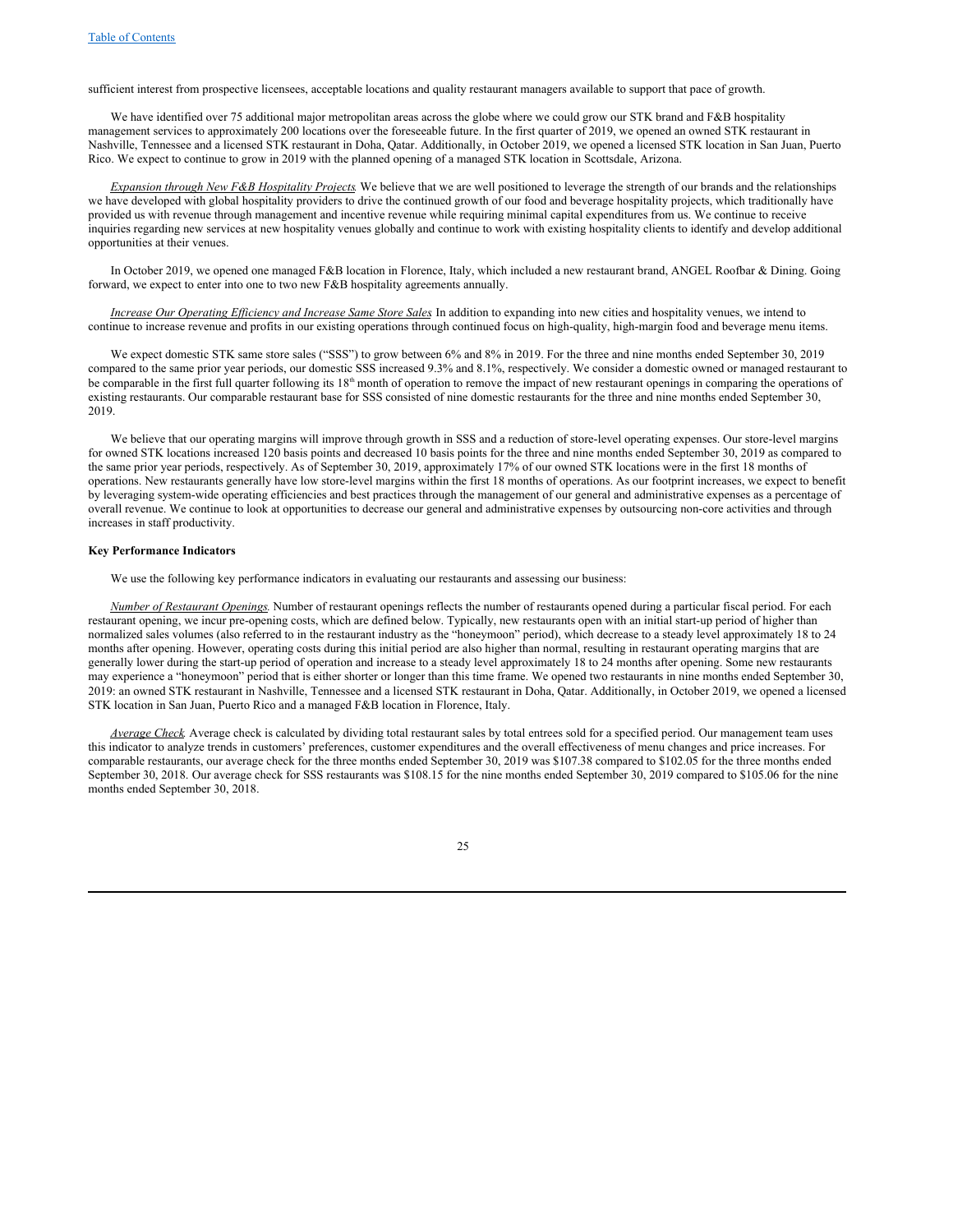*Average Comparable Restaurant Volume*. Average comparable restaurant volume consists of the average sales of our comparable restaurants over a certain period of time. This measure is calculated by dividing total comparable restaurant sales in a given period by the total number of comparable restaurants in that period. This indicator assists management in measuring changes in customer traffic, pricing and development of our brand. Our average comparable restaurant volume for the three months ended September 30, 2019 and September 30, 2018 was \$2.5 million and \$2.3 million, respectively. Our average comparable unit volume for the nine months ended September 30, 2019 was \$8.0 million compared to \$7.4 million for the nine months ended September 30, 2018.

*Same Store Sales.* SSS represents total food and beverage sales at domestic owned and managed restaurants opened for at least a full 18-month period. This measure includes total revenue from our owned and managed STK locations, and it excludes revenues from our owned F&B services locations. Revenues from locations where we do not directly control the event sales force are excluded from this measure. Domestic SSS increased 9.3% for the three months ended September 30, 2019 compared to the three months ended September 30, 2018. Domestic SSS increased 8.1% for the nine months ended September 30, 2019 compared to the nine months ended September 30, 2018.

### **Key Financial Terms and Metrics**

We evaluate our business using a variety of key financial measures:

#### Segment reporting

We operate in three segments: "Owned restaurants," "Owned food, beverage and other," and "Managed and Licensed operations."

*Owned restaurants.* Our Owned restaurants segment consists of leased restaurant locations and competes in the full-service dining industry.

*Owned food, beverage and other*. Our Owned food, beverage and other segment consists of hybrid operations, such as where we have a leased restaurant location and also have a food and beverage agreement at the same location, typically a hotel, and our offsite banquet offerings. The primary component of this segment is our operations at the W Hotel in Beverly Hills, California and activities for our major off-site events group.

*Managed and Licensed operations.* Our Managed and Licensed operations segment includes all operations for which a management, incentive or license fee is received. Management agreements generate management fees on net revenue and incentive fees on operating profit as defined in the applicable management agreement. License agreements generate revenue primarily through royalties earned on net revenue at each location. Revenues associated with developmental support for licensed locations are also included within this segment.

See Note 16 to our consolidated financial statements set forth in Item 1 of this Quarterly Report on Form 10-Q for further information on our segment reporting.

### Revenues

*Owned restaurant net revenues*. Owned restaurant net revenues consist of food and beverage sales by owned restaurants net of any discounts associated with each sale. For the trailing twelve months ended September 30, 2019, beverage sales comprised 35% of food and beverage sales, before giving effect to any discounts, and food sales comprised the remaining 65%. This indicator assists management in understanding the trends in gross margins of the restaurants because food costs as a percentage of food revenues are typically higher than beverage costs as a percentage of beverage revenues.

*Owned food, beverage and other net revenue*. Owned food, beverage and other net revenues include the sales generated by the STK restaurant at the W Hotel in Los Angeles, California and any ancillary food and beverage hospitality services at the same location. Revenues from our major off-site events group also are reflected in this segment.

*Management, license and incentive revenue.* Management, license and incentive fee revenues include: (1) management fees received pursuant to management and license agreements that are calculated based on a fixed percentage of revenues at the managed or licensed location; (2) incentive fees based on the operating profitability of a particular venue, as defined in each agreement; and (3) recognition of license fee related revenues, which are recognized over the term of the license.

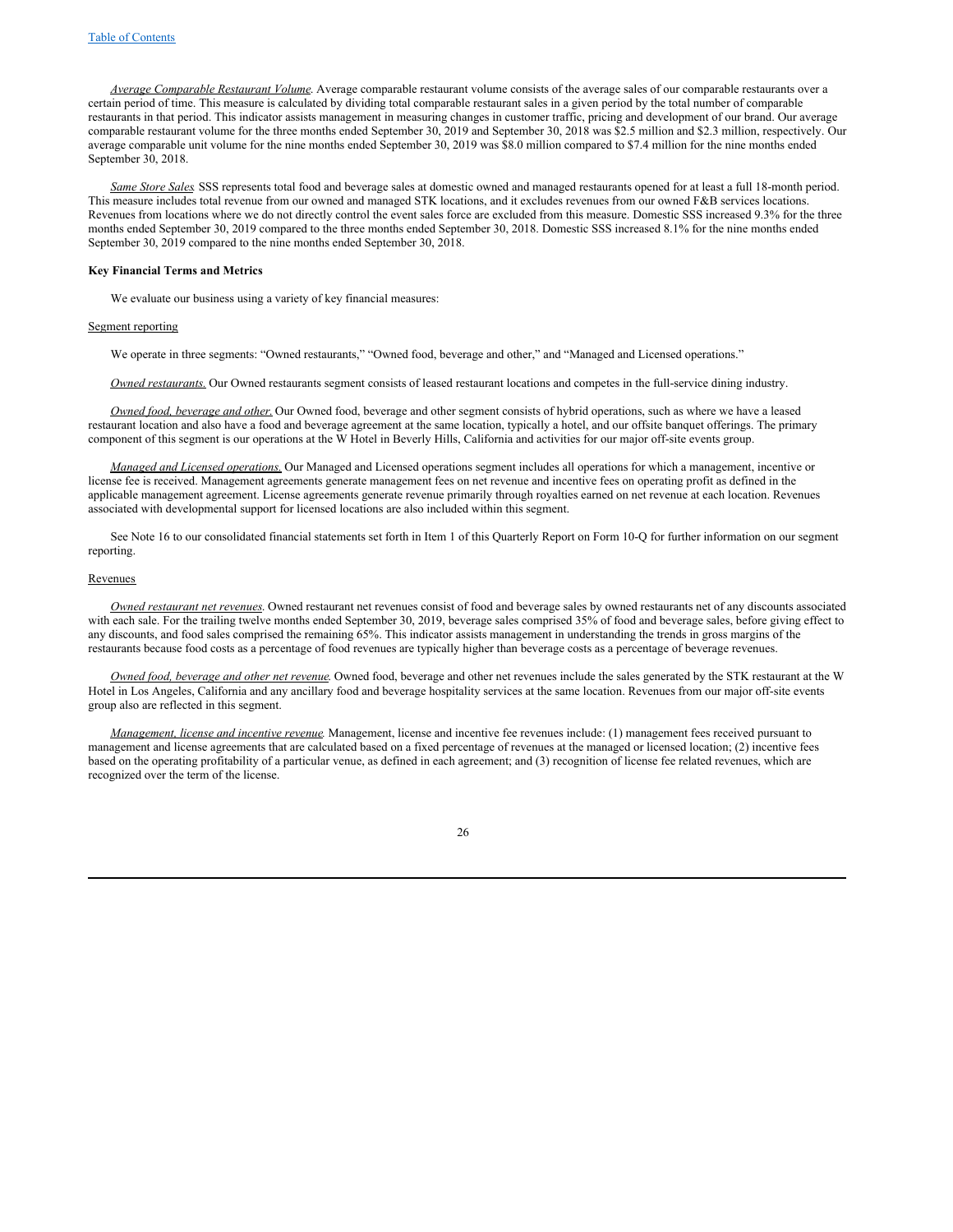We evaluate the performance of our managed and licensed properties based on sales growth, a key driver for management and license fees, and on improvements in operating profitability margins, which, combined with sales, drives incentive fee growth.

Our primary restaurant brand for the three and nine months ended September 30, 2019 is STK, and we specifically look at comparable sales from both owned and managed STKs to understand customer count trends and changes in average check as it relates to our primary restaurant brand.

#### Cost and expenses

*Owned restaurant cost of sales.* Owned restaurant cost of sales includes all owned restaurant food and beverage expenditures. We measure cost of goods as a percentage of owned restaurant net revenues. Owned restaurant cost of sales are generally influenced by the cost of food and beverage items, menu mix, discounting activity and restaurant level controls. Purchases of beef represented approximately 35% and 38% of our food and beverage costs for the nine months ended September 30, 2019 and 2018, respectively.

*Owned restaurant operating expenses.* We measure owned restaurant operating expenses as a percentage of owned restaurant net revenues. Owned restaurant operating expenses include the following:

*Payroll and related expenses*. Payroll and related expenses consist of manager salaries, hourly staff payroll and other payroll-related items, including taxes and fringe benefits. We measure our labor cost efficiency by tracking total labor costs as a percentage of owned restaurant net revenues.

*Occupancy*. Occupancy comprises all occupancy costs, consisting of both fixed and variable portions of rent, non-cash rent expense, which is a noncash adjustment included in our Adjusted EBITDA calculation as defined below, common area maintenance charges, real estate property taxes, utilities and other related occupancy costs and is measured by considering both the fixed and variable components of certain occupancy expenses.

*Direct operating expenses*. Direct operating expenses consist of supplies, such as paper, smallwares, china, silverware and glassware, cleaning supplies and laundry, credit card fees and linen costs. Direct operating expenses are typically measured as a variable expense based on owned restaurant net revenues.

*Outside services*. Outside services include music and entertainment costs, such as the use of live DJ's, promoter costs, security services, outside cleaning services and commissions paid to event staff for banquet sales.

*Repairs and maintenance*. Repairs and maintenance consist of general repair work to maintain our facilities, and computer maintenance contracts. We expect these costs to increase at each facility as they get older.

*Marketing.* Marketing includes the cost of promoting our brands and, at times, can include the cost of goods used specifically for complementary purposes. Marketing costs will typically be higher during the first 18 months of a restaurant's operations.

*General and administrative.* General and administrative expenses are comprised of all corporate overhead expenses, including payroll and related benefits, professional fees, such as legal and accounting fees, insurance and travel expenses. Certain centrally managed general and administrative expenses are allocated specifically to restaurant locations and are reflected in owned restaurant operating expenses and include shared services such as reservations, events and marketing. We expect general and administrative expenses to be leveraged as we grow, become more efficient, and continue to focus on best practices and cost savings measures.

*Depreciation and amortization.* Depreciation and amortization consist principally of charges related to the depreciation of fixed assets including leasehold improvements, equipment and furniture and fixtures. Because we intend to support our growth initiatives with an increasing number of managed and licensed restaurant openings, depreciation and amortization is not expected to increase significantly in the near future.

*Pre-opening expenses.* Pre-opening expenses consist of costs incurred prior to opening an owned or managed STK restaurant at either a leased or F&B location. Pre-opening expenses are composed principally of manager salaries and relocation costs, employee payroll, training costs for new employees and lease costs incurred prior to opening. We expect these costs to decrease as we focus our growth towards our capital light model. Pre-opening expenses have varied from location to location depending on a number of factors, including the proximity of our existing restaurants; the amount of rent expensed during the construction and in-restaurant training periods; the size and physical layout of each location; the number of management and hourly employees required to operate each restaurant; the relative difficulty of the restaurant staffing process; the cost of travel and lodging for different metropolitan areas; the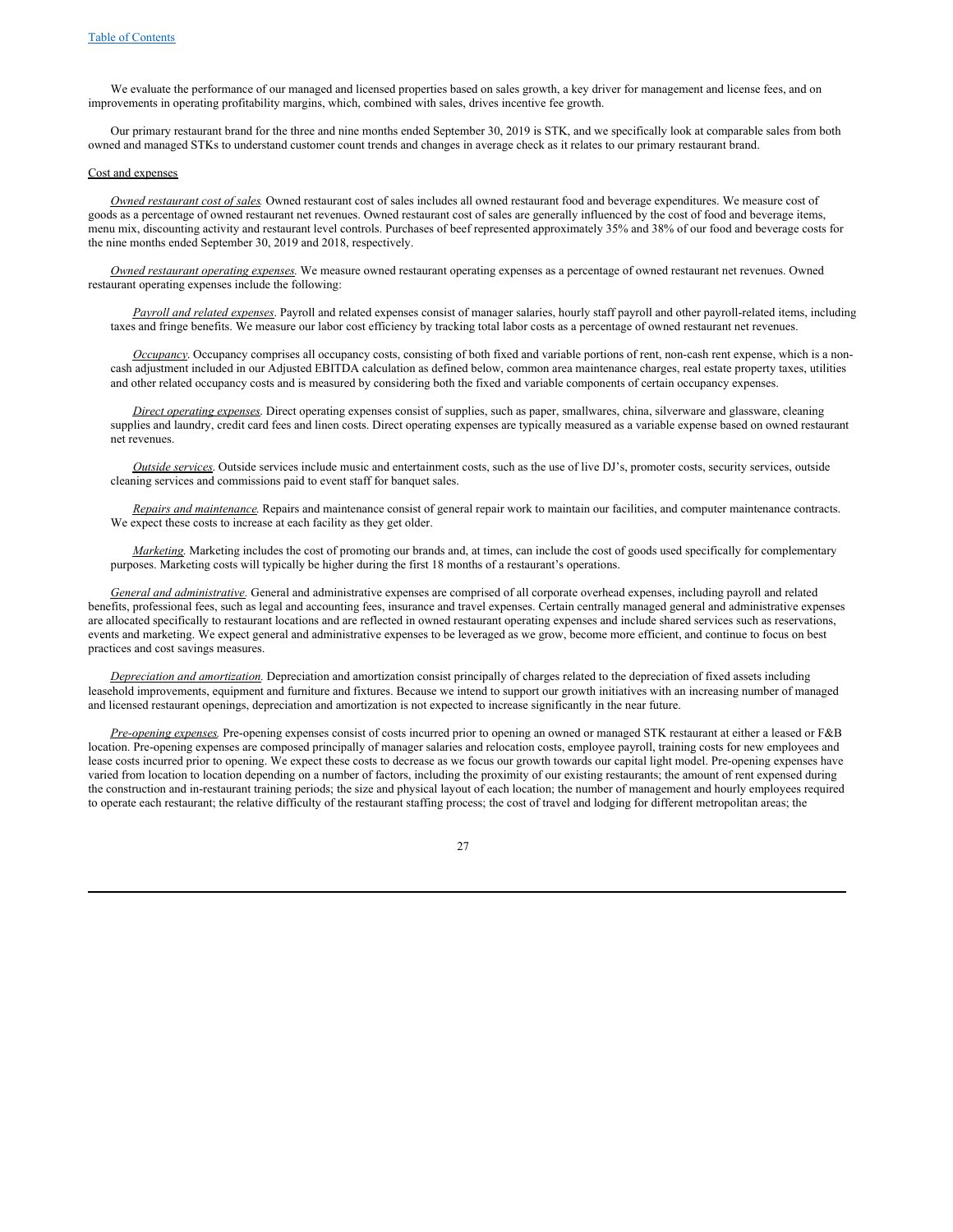timing of the restaurant opening; and the extent of unexpected delays, if any, in obtaining necessary licenses and permits to open the restaurant.

*Equity in income of subsidiaries.* Equity in income of subsidiaries represents the income that we record under the cost or equity method of accounting for entities that are not consolidated. Included in this amount is our approximate 51% ownership of the Bagatelle New York restaurant, consisting of a 5.23% direct ownership interest by us and a 45.9% ownership interest through Bagatelle Investors and Bagatelle NY. As of September 30, 2019, we recorded our interests in Bagatelle Investors and Bagatelle NY as cost method investments. Prior to June 30, 2019, we had accounted for the investments in these entities under the equity method of accounting. Refer to Note 8 of our consolidated financial statements set forth in Item 1 of this Quarterly Report on Form 10-Q for further information on our nonconsolidated investments.

#### Other Items

*EBITDA and Adjusted EBITDA.* EBITDA and Adjusted EBITDA are presented in this Quarterly Report on Form 10-Q and are supplemental measures of financial performance that are not required by, or presented in accordance with, GAAP. We define EBITDA as net income before interest expense, provision for income taxes and depreciation and amortization. We define Adjusted EBITDA as net income before interest expense, provision for income taxes, depreciation and amortization, non-cash impairment loss, non-cash rent expense, pre-opening expenses, lease termination expenses, non-recurring gains and losses, stock-based compensation and results from discontinued operations. Not all of the aforementioned items defining Adjusted EBITDA occur in each reporting period but have been included in our definitions of these terms based on our historical activity.

We believe that EBITDA and Adjusted EBITDA are appropriate measures of our operating performance, because they eliminate non-cash expenses that do not reflect our underlying business performance. We use these metrics to facilitate a comparison of our operating performance on a consistent basis from period to period, to analyze the factors and trends affecting our business and to evaluate the performance of our restaurants. Adjusted EBITDA has limitations as an analytical tool and our calculation of Adjusted EBITDA may not be comparable to that reported by other companies; accordingly, you should not consider it in isolation or as a substitute for analysis of our results as reported under GAAP. Adjusted EBITDA is included in this Quarterly Report on Form 10-Q because it is a key measure used by management. Additionally, Adjusted EBITDA is frequently used by analysts, investors and other interested parties to evaluate companies in our industry. We use Adjusted EBITDA, alongside other GAAP measures such as net income, to measure profitability, as a key profitability target in our budgets, and to compare our performance against that of peer companies despite possible differences in calculation.

Please refer to table on page 32 for our reconciliation of net income to EBITDA and Adjusted EBITDA.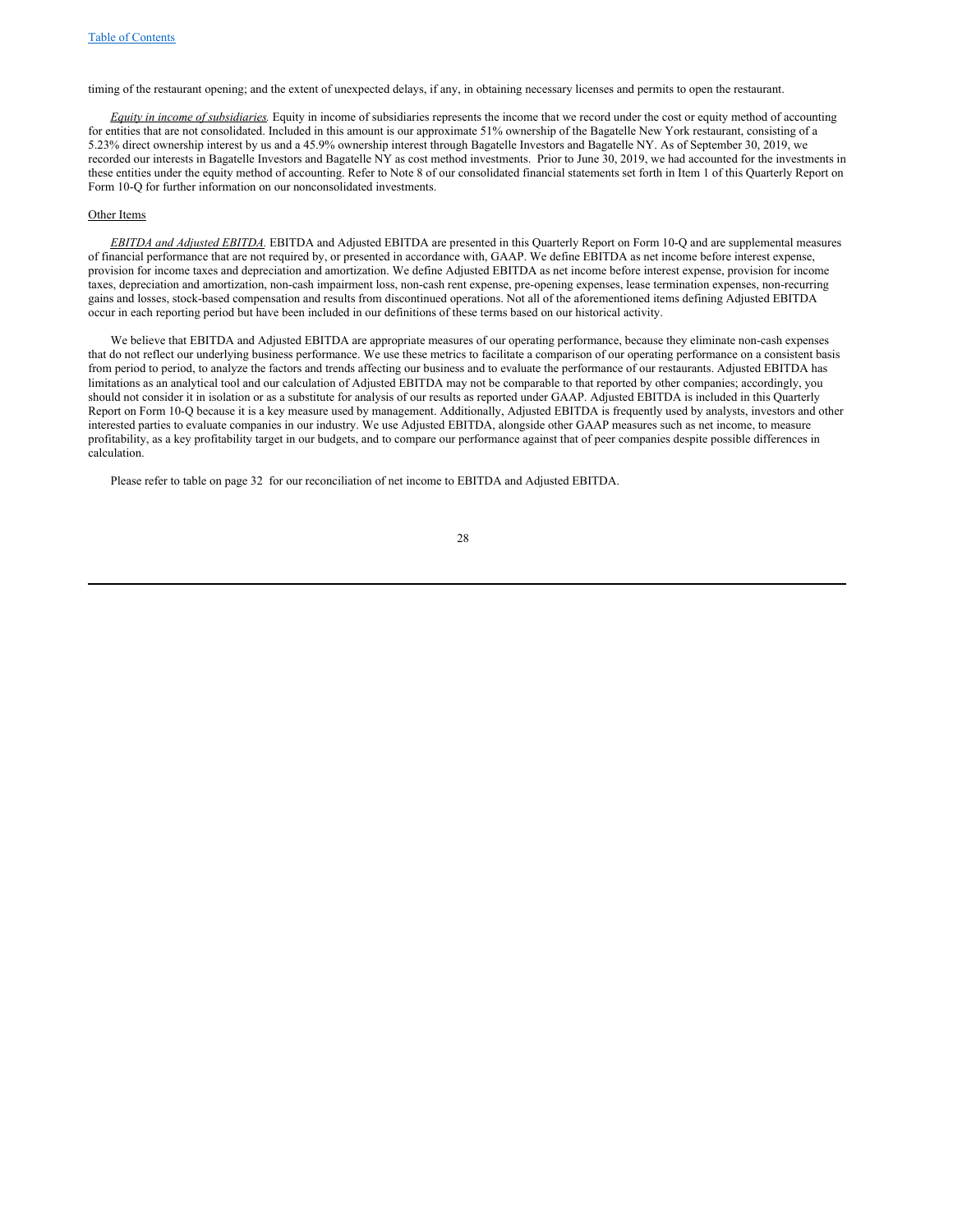# **Results of Operations**

The following table sets forth certain statements of operations data for the periods indicated (in thousands):

|                                                                                                                                                                      | For the three months ended<br>September 30, |        |     |                   |    | For the nine months ended<br>September 30, |              |        |  |
|----------------------------------------------------------------------------------------------------------------------------------------------------------------------|---------------------------------------------|--------|-----|-------------------|----|--------------------------------------------|--------------|--------|--|
|                                                                                                                                                                      | 2019<br>2018                                |        |     |                   |    | 2019                                       |              | 2018   |  |
| Revenues:                                                                                                                                                            |                                             |        |     |                   |    |                                            |              |        |  |
| Owned restaurant net revenues                                                                                                                                        | \$                                          | 17,120 | \$. | 15,312            | S. | 53,749                                     | S            | 45,908 |  |
| Owned food, beverage and other net revenues                                                                                                                          |                                             | 2,065  |     | 1,960             |    | 6,472                                      |              | 6,048  |  |
| Total owned revenue                                                                                                                                                  |                                             | 19,185 |     | 17,272            |    | 60,221                                     |              | 51,956 |  |
| Management, license and incentive fee revenue                                                                                                                        |                                             | 2,921  |     | 2,688             |    | 8,260                                      |              | 7,832  |  |
| Total revenues                                                                                                                                                       |                                             | 22,106 |     | 19,960            |    | 68,481                                     |              | 59,788 |  |
| Cost and expenses:                                                                                                                                                   |                                             |        |     |                   |    |                                            |              |        |  |
| Owned operating expenses:                                                                                                                                            |                                             |        |     |                   |    |                                            |              |        |  |
| Owned restaurants:                                                                                                                                                   |                                             |        |     |                   |    |                                            |              |        |  |
| Owned restaurant cost of sales                                                                                                                                       |                                             | 4,472  |     | 4,050             |    | 14,109                                     |              | 12,121 |  |
| Owned restaurant operating expenses                                                                                                                                  |                                             | 10,783 |     | 9,779             |    | 33,554                                     |              | 28,556 |  |
| Total owned restaurant expenses                                                                                                                                      |                                             | 15,255 |     | 13,829            |    | 47,663                                     |              | 40,677 |  |
| Owned food, beverage and other expenses                                                                                                                              |                                             | 1,971  |     | 2,068             |    | 6,455                                      |              | 5,782  |  |
| Total owned operating expenses                                                                                                                                       |                                             | 17,226 |     | 15,897            |    | 54,118                                     |              | 46,459 |  |
| General and administrative (including stock-based compensation of \$338, \$337,<br>\$975 and \$1,005 for the three and nine months ended September 30, 2019 and 2018 |                                             |        |     |                   |    |                                            |              |        |  |
| respectively)                                                                                                                                                        |                                             | 2,352  |     | 2,266             |    | 7,706                                      |              | 7,937  |  |
| Depreciation and amortization                                                                                                                                        |                                             | 1.103  |     | 896               |    | 3,049                                      |              | 2,575  |  |
| Lease termination expenses                                                                                                                                           |                                             | 252    |     | 78                |    | 393                                        |              | 168    |  |
| Pre-opening expenses                                                                                                                                                 |                                             |        |     | 449               |    | 545                                        |              | 1,330  |  |
| <b>Transaction costs</b>                                                                                                                                             |                                             | 358    |     | $\qquad \qquad -$ |    | 510                                        |              |        |  |
| Equity in income of investee companies                                                                                                                               |                                             |        |     |                   |    |                                            |              | (111)  |  |
| Other expense (income), net                                                                                                                                          |                                             | 40     |     | 38                |    | (226)                                      |              | (139)  |  |
| Total costs and expenses                                                                                                                                             |                                             | 21,331 |     | 19,624            |    | 66,095                                     |              | 58,219 |  |
| Operating income                                                                                                                                                     |                                             | 775    |     | 336               |    | 2,386                                      |              | 1,569  |  |
| Other expenses, net:                                                                                                                                                 |                                             |        |     |                   |    |                                            |              |        |  |
| Interest expense, net of interest income                                                                                                                             |                                             | 230    |     | 294               |    | 717                                        |              | 902    |  |
| Loss on early debt extinguishment                                                                                                                                    |                                             |        |     |                   |    | 437                                        |              |        |  |
| Total other expenses, net                                                                                                                                            |                                             | 230    |     | 294               |    | 1,154                                      |              | 902    |  |
| Income before provision for income taxes                                                                                                                             |                                             | 545    |     | 42                |    | 1,232                                      |              | 667    |  |
| Provision for income taxes                                                                                                                                           |                                             | 76     |     | 251               |    | 157                                        |              | 445    |  |
| Net income (loss)                                                                                                                                                    |                                             | 469    |     | (209)             |    | 1,075                                      |              | 222    |  |
| Less: net income attributable to noncontrolling interest                                                                                                             |                                             | 9      |     | 96                |    | 83                                         |              | 116    |  |
| Net income (loss) attributable to The ONE Group Hospitality, Inc.                                                                                                    | \$                                          | 460    | \$  | (305)             | S. | 992                                        | $\mathbb{S}$ | 106    |  |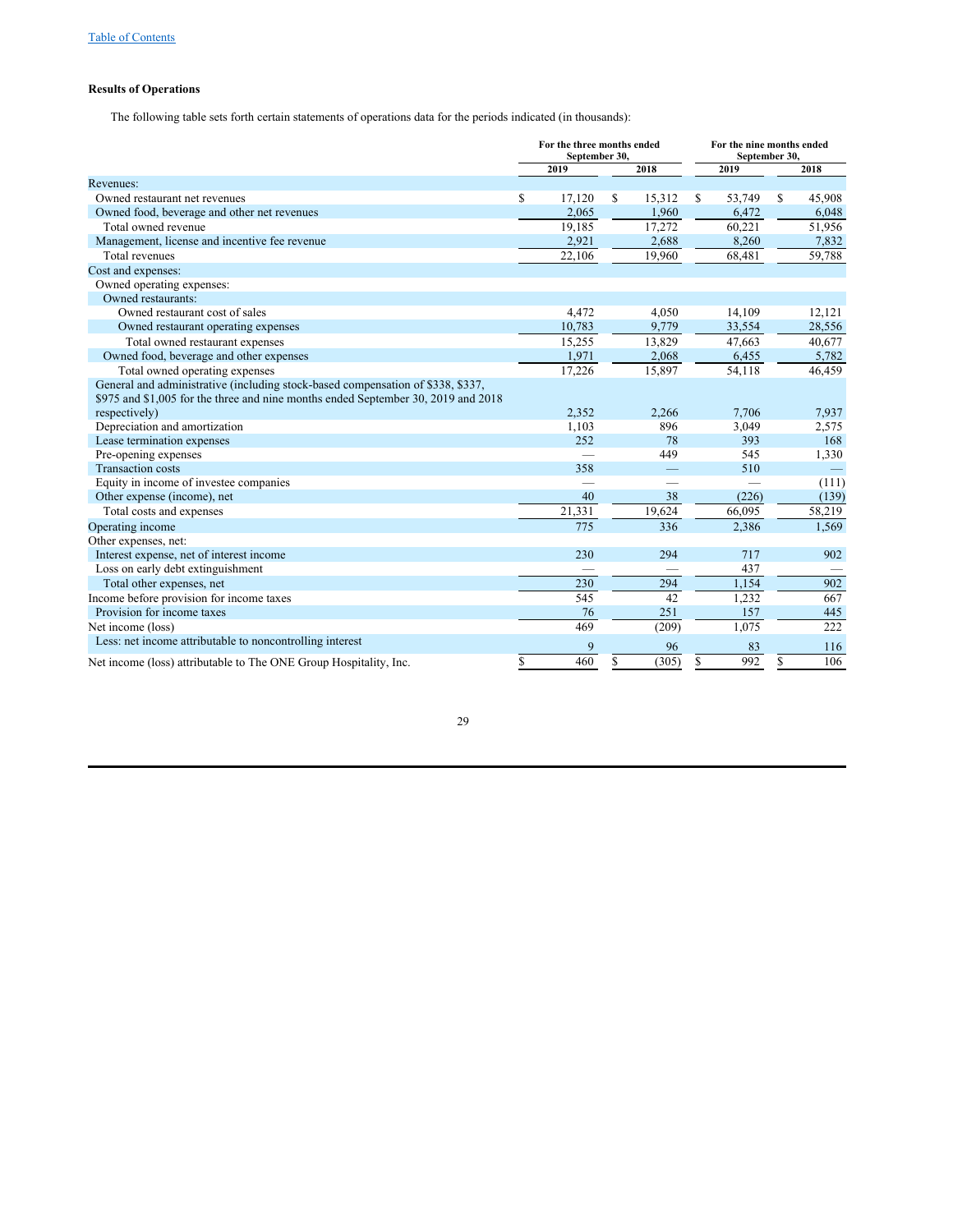The following table sets forth certain statements of operations data as a percentage of total revenues for the periods indicated:

|                                                                                                                                    | For the three months ended<br>September 30, |           | For the nine months ended<br>September 30, |           |
|------------------------------------------------------------------------------------------------------------------------------------|---------------------------------------------|-----------|--------------------------------------------|-----------|
|                                                                                                                                    | 2019                                        | 2018      | 2019                                       | 2018      |
| Revenues:                                                                                                                          |                                             |           |                                            |           |
| Owned restaurant net revenues                                                                                                      | 77.4 %                                      | 76.7%     | 78.5%                                      | 76.8%     |
| Owned food, beverage and other net revenues                                                                                        | 9.3 %                                       | 9.8%      | $9.5\%$                                    | $10.1\%$  |
| Total owned revenue                                                                                                                | 86.8%                                       | 86.5%     | 87.9%                                      | 86.9%     |
| Management, license and incentive fee revenue                                                                                      | 13.2 %                                      | 13.5 %    | 12.1 %                                     | 13.1 %    |
| Total revenues                                                                                                                     | 100.0%                                      | 100.0%    | 100.0%                                     | 100.0%    |
| Cost and expenses:                                                                                                                 |                                             |           |                                            |           |
| Owned operating expenses:                                                                                                          |                                             |           |                                            |           |
| Owned restaurants:                                                                                                                 |                                             |           |                                            |           |
| Owned restaurant cost of sales <sup>(1)</sup>                                                                                      | 26.1%                                       | 26.4%     | 26.2%                                      | 26.4%     |
| Owned restaurant operating expenses <sup>(1)</sup>                                                                                 | 63.0%                                       | 63.9%     | 62.4 %                                     | 62.2 %    |
| Total owned restaurant expenses <sup>(1)</sup>                                                                                     | 89.1%                                       | $90.3\%$  | 88.7%                                      | 88.6%     |
| Owned food, beverage and other expenses <sup>(2)</sup>                                                                             | 95.5%                                       | 105.5%    | 99.7%                                      | 95.6 %    |
| Total owned operating expenses <sup>(3)</sup>                                                                                      | 89.8%                                       | 92.0%     | 89.9%                                      | 89.4%     |
| General and administrative (including stock-based compensation of 1.5%,<br>1.7%, 1.4% and 1.7% for the three and nine months ended |                                             |           |                                            |           |
| September 30, 2019 and 2018 respectively)                                                                                          | $10.6\%$                                    | $11.4\%$  | $11.3\%$                                   | 13.3 %    |
| Depreciation and amortization                                                                                                      | 5.0%                                        | 4.5 $%$   | 4.5 $%$                                    | 4.3 $%$   |
| Lease termination expenses                                                                                                         | $1.1\%$                                     | $0.4\%$   | $0.6\%$                                    | $0.3\%$   |
| Pre-opening expenses                                                                                                               | $0.0\,\%$                                   | $2.2\%$   | $0.8\%$                                    | $2.2\%$   |
| <b>Transaction costs</b>                                                                                                           | $1.6\%$                                     | $-$ %     | $0.7\%$                                    | $-$ %     |
| Equity in income of investee companies                                                                                             | $-$ %                                       | $-$ %     | $-$ %                                      | $(0.2)\%$ |
| Other expense (income), net                                                                                                        | $0.2\%$                                     | $0.2\%$   | $(0.3)\%$                                  | $(0.2)\%$ |
| Total costs and expenses                                                                                                           | 96.5%                                       | 98.3%     | 96.5%                                      | 97.4 %    |
| Operating income                                                                                                                   | $3.5\%$                                     | $1.7\%$   | $3.5\%$                                    | $2.6\%$   |
| Other expenses, net:                                                                                                               |                                             |           |                                            |           |
| Interest expense, net of interest income                                                                                           | $1.0\%$                                     | $1.5\%$   | $1.0\%$                                    | $1.5\%$   |
| Loss on early debt extinguishment                                                                                                  | $-$ %                                       | $-$ %     | $0.6\%$                                    | $-$ %     |
| Total other expenses, net                                                                                                          | $1.0\%$                                     | $1.5\%$   | $1.7\%$                                    | $1.5\%$   |
| Income before provision for income taxes                                                                                           | $2.5\%$                                     | $0.2\%$   | 1.8%                                       | $1.1\%$   |
| Provision for income taxes                                                                                                         | $0.3\%$                                     | $1.3\%$   | $0.2\%$                                    | $0.7\%$   |
| Net income (loss)                                                                                                                  | $2.1\%$                                     | $(1.0)\%$ | $1.6\%$                                    | $0.4\%$   |
| Less: net income attributable to noncontrolling interest                                                                           | $0.0\%$                                     | $0.5\%$   | $0.1\%$                                    | $0.2\%$   |
| Net income (loss) attributable to The ONE Group Hospitality, Inc.                                                                  | $2.1\%$                                     | $(1.5)\%$ | $1.4\%$                                    | $0.2\%$   |

(1) These expenses are being shown as a percentage of owned restaurant net revenues.

(2) These expenses are being shown as a percentage of owned food, beverage and other net revenues.

(3) These expenses are being shown as a percentage of total owned revenue.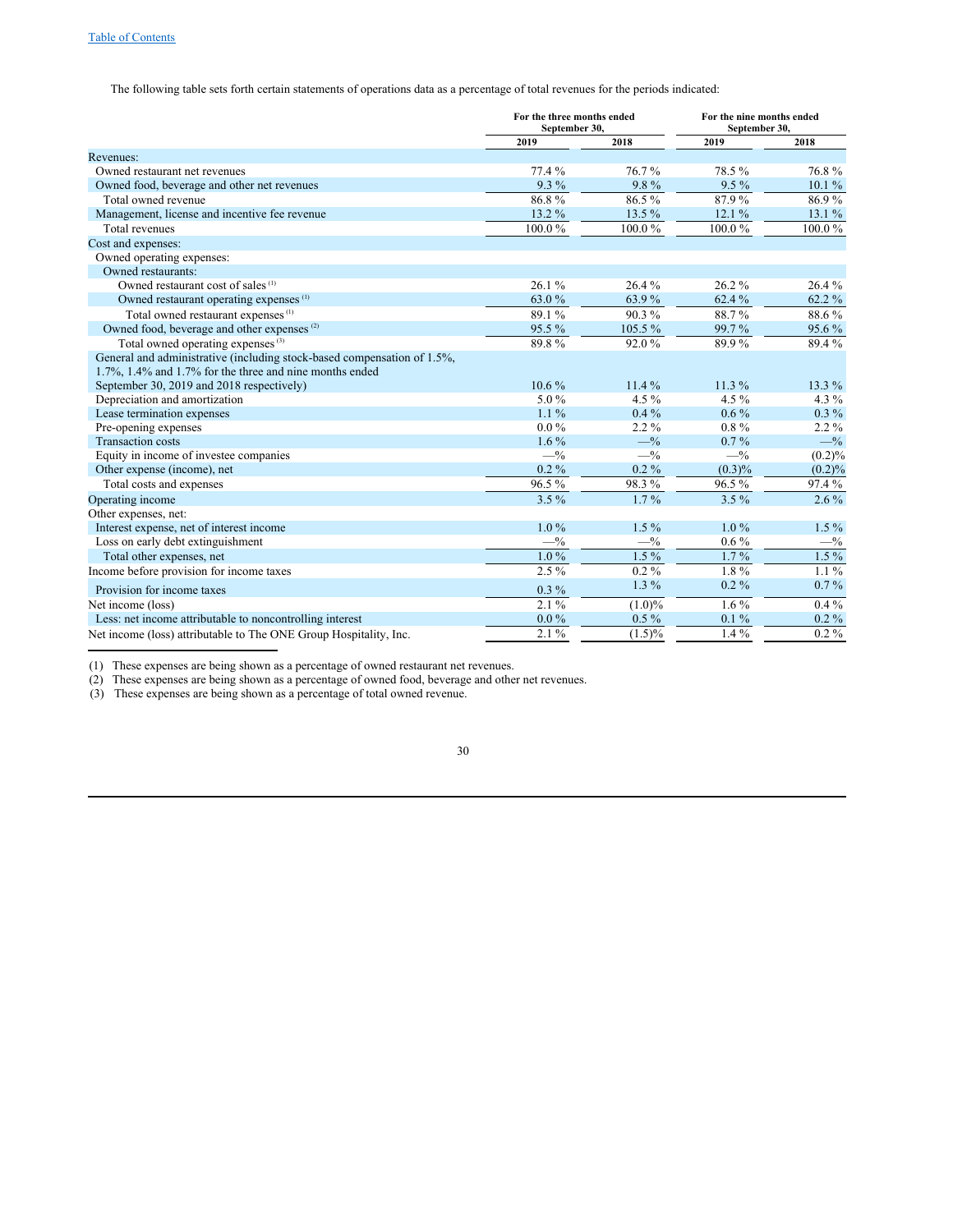The following tables show our operating results by segment for the periods indicated (in thousands):

|                                          | For the three months ended September 30, 2019 |                      |   |                                      |   |                                       |   | For the three months ended September 30, 2018 |   |                      |   |                                      |   |                                       |  |        |  |
|------------------------------------------|-----------------------------------------------|----------------------|---|--------------------------------------|---|---------------------------------------|---|-----------------------------------------------|---|----------------------|---|--------------------------------------|---|---------------------------------------|--|--------|--|
|                                          |                                               | Owned<br>restaurants |   | Owned food.<br>beverage and<br>other |   | Managed and<br>licensed<br>operations |   | Total                                         |   | Owned<br>restaurants |   | Owned food.<br>beverage and<br>other |   | Managed and<br>licensed<br>operations |  | Total  |  |
| Revenues:                                |                                               |                      |   |                                      |   |                                       |   |                                               |   |                      |   |                                      |   |                                       |  |        |  |
| Owned net revenues                       | S                                             | 17,120               | S | 2,065                                | S |                                       | S | 19,185                                        | S | 15,312               | S | 1,960                                | S |                                       |  | 17,272 |  |
| Management, license and incentive fee    |                                               |                      |   |                                      |   |                                       |   |                                               |   |                      |   |                                      |   |                                       |  |        |  |
| revenue                                  |                                               |                      |   |                                      |   | 2,921                                 |   | 2,921                                         |   |                      |   |                                      |   | 2,688                                 |  | 2,688  |  |
| Total revenues                           |                                               | 17,120               |   | 2,065                                |   | 2,921                                 |   | 22,106                                        |   | 15,312               |   | 1,960                                |   | 2,688                                 |  | 19,960 |  |
|                                          |                                               |                      |   |                                      |   |                                       |   |                                               |   |                      |   |                                      |   |                                       |  |        |  |
| Cost and expenses:                       |                                               |                      |   |                                      |   |                                       |   |                                               |   |                      |   |                                      |   |                                       |  |        |  |
| Owned operating expenses:                |                                               |                      |   |                                      |   |                                       |   |                                               |   |                      |   |                                      |   |                                       |  |        |  |
| Cost of sales                            |                                               | 4,472                |   | --                                   |   |                                       |   | 4,472                                         |   | 4,050                |   |                                      |   |                                       |  | 4,050  |  |
| Other operating expenses                 |                                               | 10,783               |   |                                      |   |                                       |   | 10,783                                        |   | 9,779                |   |                                      |   |                                       |  | 9,779  |  |
| Owned food, beverage and other           |                                               |                      |   |                                      |   |                                       |   |                                               |   |                      |   |                                      |   |                                       |  |        |  |
| expenses                                 |                                               |                      |   | 1,971                                |   |                                       |   | 1,971                                         |   |                      |   | 2,068                                |   |                                       |  | 2,068  |  |
| Total owned operating expenses           |                                               | 15,255               |   | 1,971                                |   |                                       |   | 17,226                                        |   | 13,829               |   | 2,068                                |   |                                       |  | 15,897 |  |
| Segment income (loss)                    |                                               | 1,865                |   | 94                                   |   | 2,921                                 |   | 4,880                                         |   | 1,483                |   | (108)                                |   | 2,688                                 |  | 4,063  |  |
|                                          |                                               |                      |   |                                      |   |                                       |   |                                               |   |                      |   |                                      |   |                                       |  |        |  |
| General and administrative               |                                               |                      |   |                                      |   |                                       |   | 2,352                                         |   |                      |   |                                      |   |                                       |  | 2,266  |  |
| Depreciation and amortization            |                                               |                      |   |                                      |   |                                       |   | 1,103                                         |   |                      |   |                                      |   |                                       |  | 896    |  |
| Interest expense, net of interest income |                                               |                      |   |                                      |   |                                       |   | 230                                           |   |                      |   |                                      |   |                                       |  | 294    |  |
| <b>Transaction</b> costs                 |                                               |                      |   |                                      |   |                                       |   | 358                                           |   |                      |   |                                      |   |                                       |  |        |  |
| Other                                    |                                               |                      |   |                                      |   |                                       |   | 292                                           |   |                      |   |                                      |   |                                       |  | 565    |  |
| Income before provision for income taxes |                                               |                      |   |                                      |   |                                       |   | 545                                           |   |                      |   |                                      |   |                                       |  | 42     |  |

|                                          | For the nine months ended September 30, 2019 |             |       |              |            |                    | For the nine months ended September 30, 2018 |              |   |             |       |              |            |             |   |              |
|------------------------------------------|----------------------------------------------|-------------|-------|--------------|------------|--------------------|----------------------------------------------|--------------|---|-------------|-------|--------------|------------|-------------|---|--------------|
|                                          |                                              |             |       | Owned food.  |            | <b>Managed</b> and |                                              |              |   |             |       | Owned food,  |            | Managed and |   |              |
|                                          |                                              | Owned       |       | beverage and |            | licensed           |                                              |              |   | Owned       |       | beverage and |            | licensed    |   |              |
|                                          |                                              | restaurants | other |              | operations |                    |                                              | <b>Total</b> |   | restaurants | other |              | operations |             |   | <b>Total</b> |
| Revenues:                                |                                              |             |       |              |            |                    |                                              |              |   |             |       |              |            |             |   |              |
| Owned net revenues                       | S                                            | 53,749      | S     | 6,472        | S          |                    | \$                                           | 60,221       | S | 45,908      | S     | 6,048        | S          |             | S | 51,956       |
| Management, license and incentive fee    |                                              |             |       |              |            |                    |                                              |              |   |             |       |              |            |             |   |              |
| revenue                                  |                                              |             |       |              |            | 8,260              |                                              | 8,260        |   |             |       |              |            | 7,832       |   | 7,832        |
| Total revenues                           |                                              | 53,749      |       | 6,472        |            | 8,260              |                                              | 68,481       |   | 45,908      |       | 6,048        |            | 7,832       |   | 59,788       |
|                                          |                                              |             |       |              |            |                    |                                              |              |   |             |       |              |            |             |   |              |
| Cost and expenses:                       |                                              |             |       |              |            |                    |                                              |              |   |             |       |              |            |             |   |              |
| Owned operating expenses:                |                                              |             |       |              |            |                    |                                              |              |   |             |       |              |            |             |   |              |
| Cost of sales                            |                                              | 14,109      |       |              |            |                    |                                              | 14,109       |   | 12,121      |       |              |            |             |   | 12,121       |
| Other operating expenses                 |                                              | 33,554      |       |              |            |                    |                                              | 33,554       |   | 28,556      |       |              |            |             |   | 28,556       |
| Owned food, beverage and other           |                                              |             |       |              |            |                    |                                              |              |   |             |       |              |            |             |   |              |
| expenses                                 |                                              |             |       | 6,455        |            |                    |                                              | 6,455        |   |             |       | 5,782        |            |             |   | 5,782        |
| Total owned operating expenses           |                                              | 47,663      |       | 6,455        |            |                    |                                              | 54,118       |   | 40,677      |       | 5,782        |            |             |   | 46,459       |
| Segment income (loss)                    |                                              | 6,086       |       | 17           |            | 8,260              | S.                                           | 14,363       |   | 5,231       |       | 266          |            | 7,832       |   | 13,329       |
|                                          |                                              |             |       |              |            |                    |                                              |              |   |             |       |              |            |             |   |              |
| General and administrative               |                                              |             |       |              |            |                    |                                              | 7,706        |   |             |       |              |            |             |   | 7,937        |
| Depreciation and amortization            |                                              |             |       |              |            |                    |                                              | 3,049        |   |             |       |              |            |             |   | 2,575        |
| Interest expense, net of interest income |                                              |             |       |              |            |                    |                                              | 717          |   |             |       |              |            |             |   | 902          |
| <b>Transaction costs</b>                 |                                              |             |       |              |            |                    |                                              | 510          |   |             |       |              |            |             |   |              |
| Loss on early debt extinguishment        |                                              |             |       |              |            |                    |                                              | 437          |   |             |       |              |            |             |   |              |
| Equity in income of investee companies   |                                              |             |       |              |            |                    |                                              |              |   |             |       |              |            |             |   | (111)        |
| Other                                    |                                              |             |       |              |            |                    |                                              | 712          |   |             |       |              |            |             |   | 1,359        |
| Income before provision for income taxes |                                              |             |       |              |            |                    |                                              | 1,232        |   |             |       |              |            |             |   | 667          |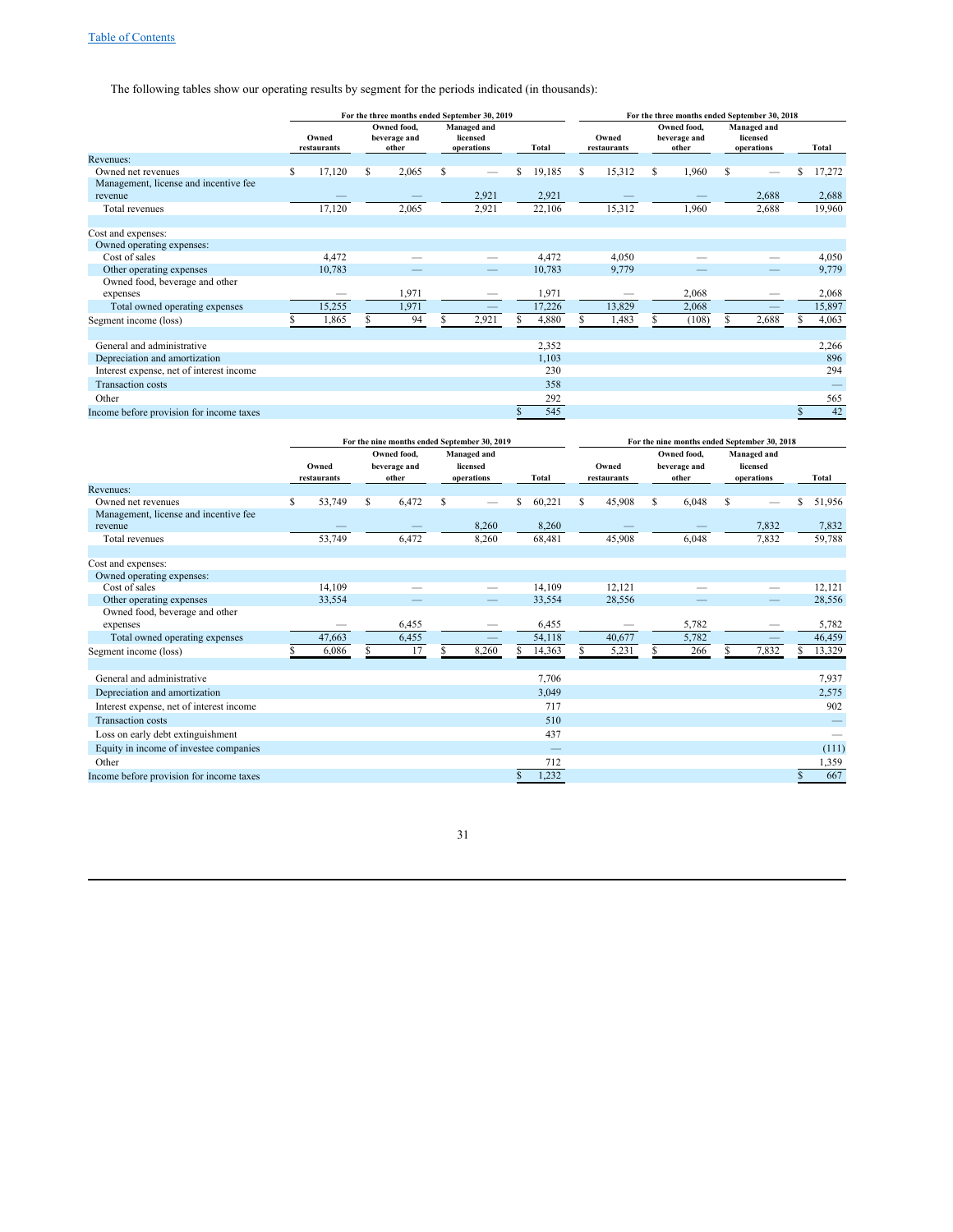The following table presents a reconciliation of net income (loss) to EBITDA and Adjusted EBITDA for the periods indicated (in thousands):

|                                                                   | For the three months ended<br>September 30, |    | For the nine months ended<br>September 30, |          |       |     |       |
|-------------------------------------------------------------------|---------------------------------------------|----|--------------------------------------------|----------|-------|-----|-------|
|                                                                   | 2019                                        |    | 2018                                       |          | 2019  |     | 2018  |
| Net income (loss) attributable to The ONE Group Hospitality, Inc. | 460                                         | \$ | (305)                                      | <b>S</b> | 992   | S   | 106   |
| Net income attributable to noncontrolling interest                | 9                                           |    | 96                                         |          | 83    |     | 116   |
| Net income (loss)                                                 | 469                                         |    | (209)                                      |          | 1,075 |     | 222   |
| Interest expense, net of interest income                          | 230                                         |    | 294                                        |          | 717   |     | 902   |
| Provision for income taxes                                        | 76                                          |    | 251                                        |          | 157   |     | 445   |
| Depreciation and amortization                                     | 1,103                                       |    | 896                                        |          | 3,049 |     | 2,575 |
| <b>EBITDA</b>                                                     | 1,878                                       |    | 1,232                                      |          | 4,998 |     | 4,144 |
| Non-cash rent expense <sup>(1)</sup>                              | 3                                           |    | (52)                                       |          | (86)  |     | (141) |
| Pre-opening expenses                                              |                                             |    | 449                                        |          | 545   |     | 1,330 |
| Lease termination expense <sup>(2)</sup>                          | 252                                         |    | 78                                         |          | 393   |     | 168   |
| Loss on debt extinguishment                                       |                                             |    | --                                         |          | 437   |     |       |
| Transaction costs <sup>(3)</sup>                                  | 358                                         |    |                                            |          | 510   |     |       |
| Stock-based compensation                                          | 338                                         |    | 337                                        |          | 975   |     | 1,005 |
| Other nonrecurring charges                                        |                                             |    | 145                                        |          |       |     | 145   |
| <b>Adjusted EBITDA</b>                                            | 2,829                                       |    | 2,189                                      |          | 7,772 |     | 6,651 |
| Adjusted EBITDA attributable to noncontrolling interest           | 192                                         |    | 153                                        |          | 361   |     | 317   |
| Adjusted EBITDA attributable to The ONE Group Hospitality, Inc.   | 2,637                                       | \$ | 2,036                                      |          | 7,411 | \$. | 6,334 |

(1) Non-cash rent expense is included in owned restaurant operating expenses and general and administrative expense on the statement of operations and comprehensive income (loss).

(2) Lease termination expense are costs associated with closed, abandoned and disputed locations or leases.

(3) Transaction costs relate to costs incurred with the Kona Grill acquisition and internal costs associated withcapital raising activities, most recently the Bank of America Credit Agreement, the Goldman Sachs Credit Agreement, and costs associated with the preparation of the Form S-8.

#### **Results of Operations for the Three Months Ended September 30, 2019 and 2018**

### **Revenues**

*Owned restaurant net revenues.* Owned restaurant net revenues increased \$1.8 million, or 11.8%, to \$17.1 million for the three months ended September 30, 2019 from \$15.3 million for the three months ended September 30, 2018. This increase was primarily due to increased sales at our existing owned locations and the opening of our restaurant in Nashville, Tennessee in March 2019. SSS increased 7.9% with an average check increase of 5.2% for the three months ended September 30, 2019 compared to the three months ended September 30, 2018. Our Denver location, which opened in January 2017, was considered a comparable location for SSS in the three months ended September 30, 2019. To drive revenue, among several strategies, we have emphasized happy-hour and pre-dinner time frames. We have also emphasized group dining, banquets and events, and increased efforts in digital marketing.

*Owned food, beverage and other revenues*. Owned food, beverage and other revenues increased \$0.1 million, or 5.4%, to \$2.1 million for the three months ended September 30, 2019 from \$2.0 million for the three months ended September 30, 2018.

*Management and license fee revenue.* Management and license fee revenues increased \$0.2 million, or 7.4%, to \$2.9 million for the three months ended September 30, 2019 from \$2.7 million for the three months ended September 30, 2018. Management and license fee revenues increased primarily due to increased sales within our existing international managed locations in the United Kingdom and Italy, which was partially offset by the negative currency effects of a weaker British Pound and Euro. The increase was also driven by new STK licensed locations that opened in the third quarter of 2018 and in 2019, including in Mexico City, Mexico, Dubai, United Arab Emirates, and Doha, Qatar. This increase was partially offset by the loss of management fee revenue from the One 29 Park, LLC management agreement, which terminated on September 30, 2018.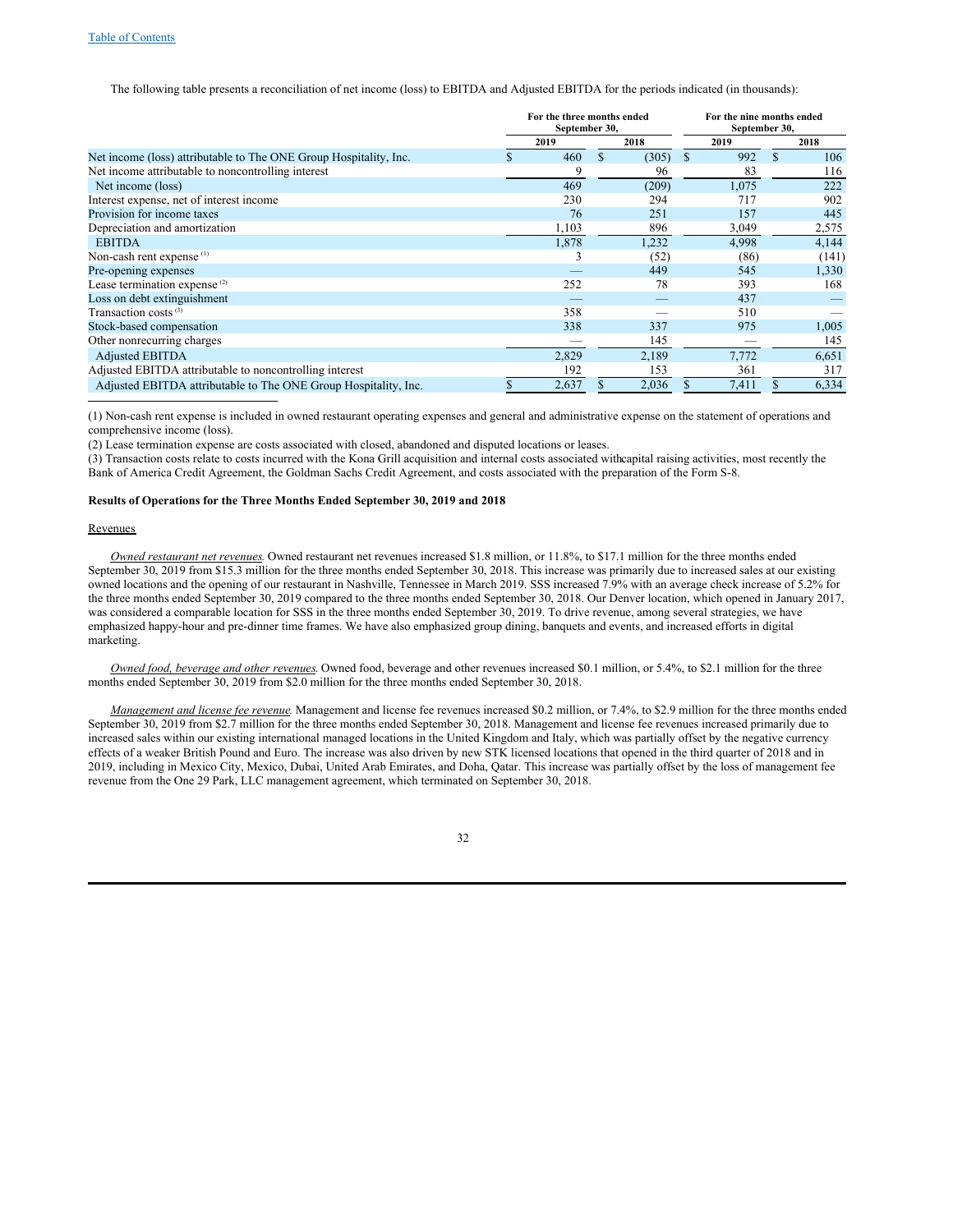#### Cost and Expenses

*Owned restaurant cost of sales.* Food and beverage costs for owned restaurants increased approximately \$0.4 million, or 9.8%, to \$4.5 million for the three months ended September 30, 2019 from \$4.1 million for the three months ended September 30, 2018. This increase was primarily due to increased sales at our existing owned locations and the opening of our restaurant in Nashville, Tennessee in March 2019. As a percentage of owned restaurant net revenues, cost of sales decreased from 26.4% for the three months ended September 30, 2018 to 26.1% for the three months ended September 30, 2019 primarily due a decreased sales mix of food to beverage sales coupled with better restaurant-level management of waste. Food revenues as a percentage of total food and beverage revenues were approximately 65% and 66% for the three months ended September 30, 2019 and 2018, respectively. Food costs as a percentage of food revenues are typically higher than beverage costs as a percentage of beverage revenues.

*Owned restaurant operating expenses.* Owned restaurant operating expenses increased \$1.0 million, or 10.2%, to \$10.8 million for the three months ended September 30, 2019 from \$9.8 million for the three months ended September 30, 2018. As a percentage of owned restaurant net revenues, owned restaurant operating expenses decreased 90 basis points to 63.0% for the three months ended September 30, 2019 from 63.9% for the three months ended September 30, 2018 primarily as a result of improvements in operating expenses and labor efficiencies, which were partially offset by the opening of our owned STK restaurant in Nashville, Tennessee in March 2019.

*Owned food, beverage and other expenses*. Owned food, beverage and other expenses decreased \$0.1 million, or 4.8%, to \$2.0 million for the three months ended September 30, 2019 from \$2.1 million for the three months ended September 30, 2018 primarily due to improvements in operating expenses and labor efficiencies.

*General and administrative.* General and administrative costs increased approximately \$0.1 million, or 4.3%, to \$2.4 million for the three months ended September 30, 2019 from \$2.3 million for the three months ended September 30, 2018 primarily as a result of increased professional expenses. However, general and administrative costs as a percentage of total revenues decreased to 10.6% for the three months ended September 30, 2019 from 11.4% for the three months ended September 30, 2018.

*Depreciation and amortization.* Depreciation and amortization expense increased approximately \$0.2 million, or 22.2%, to \$1.1 million for the three months ended September 30, 2019 from \$0.9 million for the three months ended September 30, 2018. The increase was primarily related to the opening of our restaurant in Nashville, Tennessee in March 2019.

*Lease termination expenses.* Lease termination expense increased approximately \$0.2 million to \$0.3 million for the three months ending September 30, 2019 from \$0.1 million for the three months ended September 30, 2018. These costs are associated with closed, abandoned and disputed locations or leases. The lease termination expenses increased primarily due to settlements paid to a landlord related to disputed lease terms and the costs to close a New York, New York corporate office.

*Pre-opening expenses.* Pre-opening expenses for the three months ended September 30, 2018 were \$0.4 million related to the development of our restaurant in San Diego, California, which opened in July 2018. There were no pre-opening expenses incurred in the three months ended September 30, 2019 because our STK restaurant in Nashville, Tennessee opened in March 2019.

*Transaction costs.* In the three months ended September 30, 2019, we incurred transaction costs of approximately \$0.4 million related to the Kona Grill acquisition, which closed on October 4, 2019, and the internal costs associated with entering into the Goldman Sachs Credit Agreement, the proceeds of which were used to finance the Kona Grill acquisition. Refer to Note 19 to our consolidated financial statements set forth in Item 1 of this Quarterly Report on Form 10-Q for details related to the acquisition and related financing.

*Interest expense, net of interest income.* Interest expense, net of interest income was approximately \$0.2 million and\$0.3 million for the three months ending September 30, 2019 and 2018, respectively.

*Provision for income taxes.* The provision for income taxes for the three months ended September 30, 2019 was a tax expense of \$0.1 million compared to tax expense of \$0.3 million for the three months ended September 30, 2018. Our effective tax rate was 13.9% and 597.6% for the three months ended September 30, 2019 and 2018, respectively. Our projected annual effective tax rate differs from the statutory U.S. tax rate of 21% primarily due to the following: (i) availability of U.S. net operating loss carryforwards, resulting in no federal income taxes; (ii) a full valuation allowance on the U.S. deferred tax assets, net; (iii) taxes owed in foreign jurisdictions such as the United Kingdom, Canada and Italy; and, (iv) taxes owed in state and local jurisdictions.

*Net income attributable to noncontrolling interest*. Net income attributable to noncontrolling interest was negligible for the three months ended September 30, 2019 and approximately \$0.1 million for the three months ended September 30, 2018.

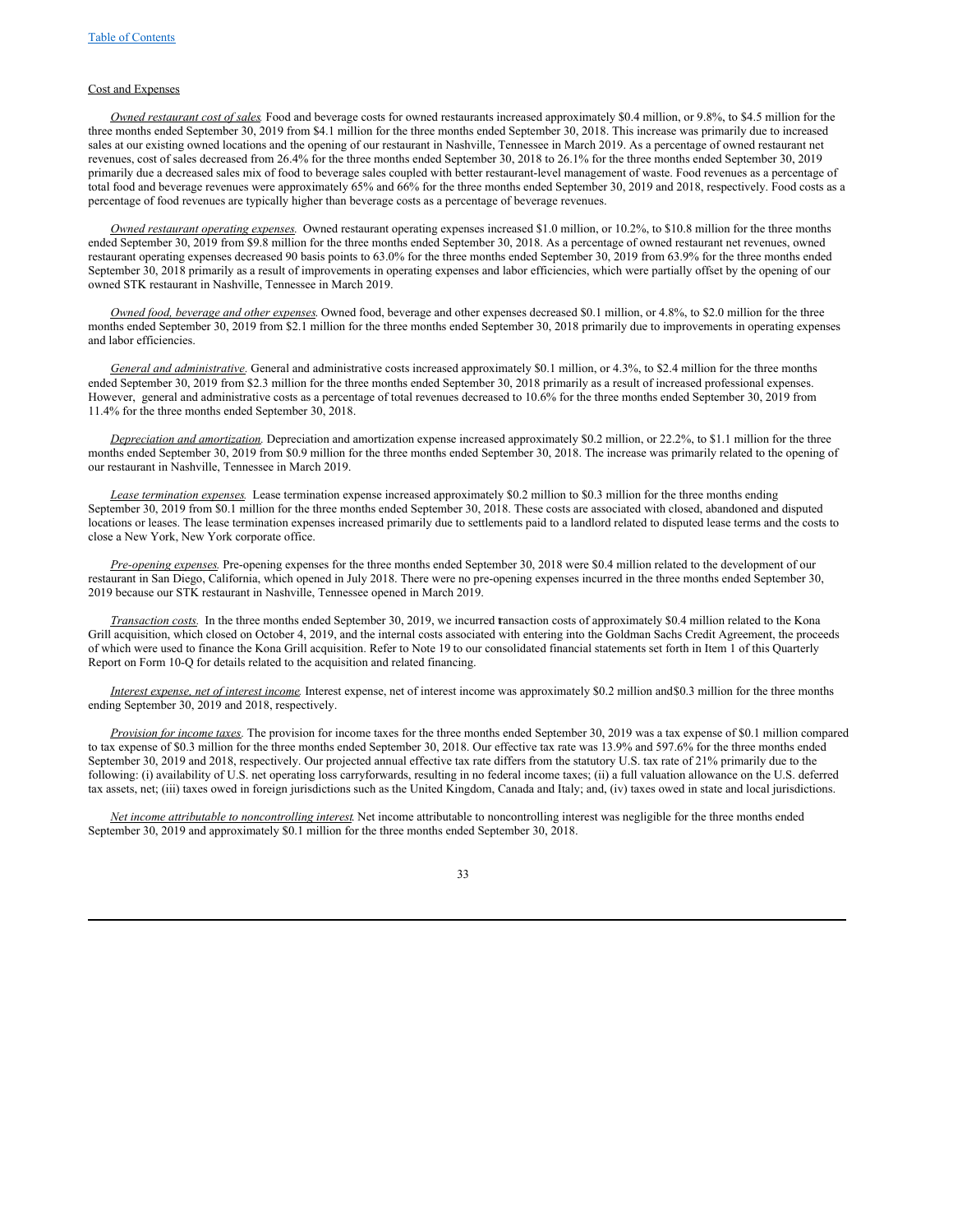# **Results of Operations for the Nine Months Ended September 30, 2019 and 2018**

# **Revenues**

*Owned restaurant net revenues.* Owned restaurant net revenues increased \$7.8 million, or 17.0%, to \$53.7 million for the nine months ended September 30, 2019 from \$45.9 million for the nine months ended September 30, 2018. This increase was primarily due to increased sales at our existing owned locations and the opening of our restaurants in San Diego, California in July 2018 and Nashville, Tennessee in March 2019. SSS increased 8.7% with an average check increase of 2.9% for the nine months ended September 30, 2019 compared to the nine months ended September 30, 2018. Our Denver location, which opened in January 2017, was considered a comparable location for SSS in the nine months ended September 30, 2019. To drive revenue, among several strategies, we have emphasized happy-hour and pre-dinner time frames. We have also emphasized group dining and increased efforts in digital marketing.

*Owned food, beverage and other revenues*. Owned food, beverage and other revenues increased \$0.5 million, or 8.3%, to \$6.5 million for the nine months ended September 30, 2019 from \$6.0 million for the nine months ended September 30, 2018. The increase in revenue was primarily related to the 2019 Super Bowl activities in Atlanta, Georgia for which there was not a similar event in 2018.

*Management and license fee revenue.* Management and license fee revenues increased \$0.5 million, or 6.4%, to \$8.3 million for the nine months ended September 30, 2019 from \$7.8 million for the nine months ended September 30, 2018. Management and license fee revenues increased related to new STK licensed locations that opened in the third quarter of 2018 or in 2019, including in Mexico City, Mexico, Dubai, United Arab Emirates, and Doha, Qatar. This increase was partially offset by the loss of management fee revenue from the One 29 Park, LLC management agreement, which terminated on September 30, 2018, as well as negative currency effects of a weaker British Pound and Euro related to our managed and license locations in the United Kingdom and Italy.

### Cost and Expenses

*Owned restaurant cost of sales.* Food and beverage costs for owned restaurants increased approximately \$2.0 million, or 16.5%, to \$14.1 million for the nine months ended September 30, 2019 from \$12.1 million for the nine months ended September 30, 2018. This increase was primarily due to increased sales at our existing owned locations and the opening of our restaurants in San Diego, California in July 2018 and Nashville, Tennessee in March 2019. As a percentage of owned restaurant net revenues, cost of sales decreased from 26.4% for the nine months ended September 30, 2018 to 26.2% for the nine months ended September 30, 2019 primarily due to the positive impacts of operating initiatives including reduction of restaurant-level waste coupled with selective price increases. This decrease in cost of sales was partially offset by inflation of food prices. Food revenues as a percentage of total food and beverage revenues were approximately 65% for each of the nine months ended September 30, 2019 and 2018, respectively. Food costs as a percentage of food revenues are typically higher than beverage costs as a percentage of beverage revenues.

*Owned restaurant operating expenses.* Owned restaurant operating expenses increased \$5.0 million, or 17.5%, to \$33.6 million for the nine months ended September 30, 2019 from \$28.6 million for the nine months ended September 30, 2018. As a percentage of owned restaurant net revenues, owned restaurant operating expenses increased 20 basis points to 62.4% for the nine months ended September 30, 2019 from 62.2% for the nine months ended September 30, 2018 primarily as a result of the openings of two owned STK restaurants in San Diego, California in July 2018 and Nashville, Tennessee in March 2019.

*Owned food, beverage and other expenses*. Owned food, beverage and other expenses increased \$0.7 million, or 12.1%, to \$6.5 million for the nine months ended September 30, 2019 from \$5.8 million for the nine months ended September 30, 2018. The increase in expense was primarily related to the 2019 Super Bowl activities in Atlanta, Georgia, for which there was not a similar event in 2018, and increased marketing activities from our major off-site events group.

*General and administrative.* General and administrative costs decreased \$0.2 million, or 2.5%, to \$7.7 million for the nine months ended September 30, 2019 from \$7.9 million for the nine months ended September 30, 2018. The decrease was primarily due to reduced external professional fees and corporate occupancy costs. General and administrative costs as a percentage of total revenues decreased 200 basis points from 13.3% for the nine months ended September 30, 2018 to 11.3% for the nine months ended September 30, 2019.

*Depreciation and amortization.* Depreciation and amortization expense increased approximately \$0.4 million, or 15.4%, to \$3.0 million for the nine months ended September 30, 2019 from \$2.6 million for the nine months ended September 30, 2018. The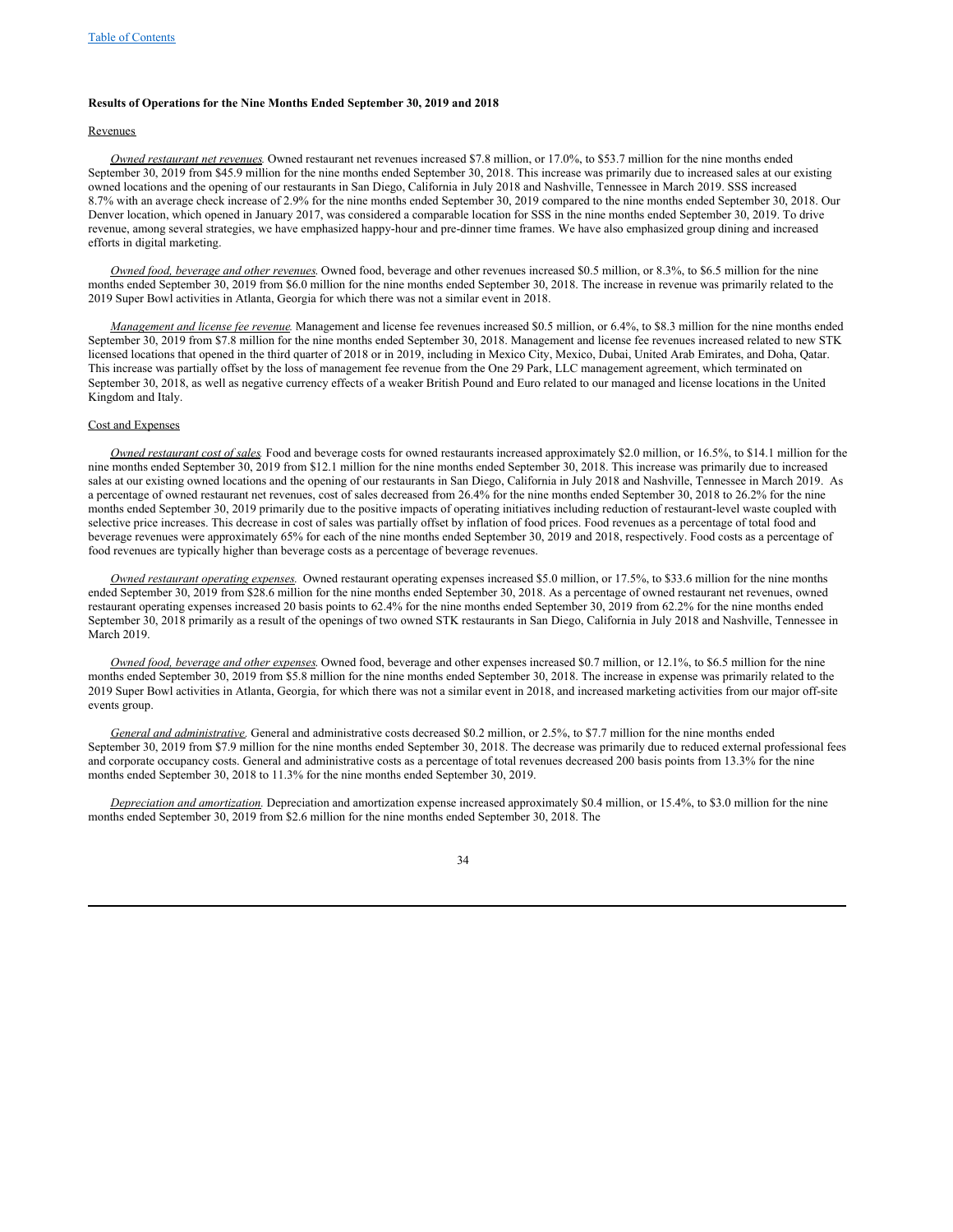increase was primarily related to the opening of our restaurant in San Diego, California in July 2018 and our restaurant in Nashville, Tennessee in March 2019.

*Lease termination expenses.* Lease termination expenses for the nine months ending September 30, 2019 and 2018 were \$0.4 million and \$0.2 million, respectively. These costs are associated with closed, abandoned and disputed locations or leases. The lease termination expenses increased primarily due to settlements paid to a landlord related to disputed lease terms and the costs to close a New York, New York corporate office.

*Pre-opening expenses.* Pre-opening expenses for the nine months ended September 30, 2019 were \$0.5 million compared to pre-opening expenses of \$1.3 million for the nine months ended September 30, 2018. In 2018, preopening expenses were primarily related to the development of our restaurant in San Diego, California, which opened in July 2018. In 2019, our preopening expenses related to the development of our STK restaurant in Nashville, Tennessee, which opened in March 2019.

*Transaction costs.* In the nine months ended September 30, 2019, we incurred transaction costs of approximately \$0.5 million. These costs were primarily related to the Kona Grill acquisition, which closed on October 4, 2019, and the internal costs associated with entering into the Goldman Sachs Credit Agreement, the proceeds of which were used to finance the Kona Grill acquisition. Refer to Note 19 to our consolidated financial statements set forth in Item 1 of this Quarterly Report on Form 10-Q for additional details regarding the Kona Grill acquisition and related financing. Additionally, the transaction costs include internal costs associated to entering into the Bank of America Credit Agreement on May 15, 2019 and costs to register shares on Form S-8 in conjunction with shareholder approved changes to our employee equity compensation plan. Refer to Note 6 and Note 19 to our consolidated financial statements set forth in Item 1 of this Quarterly Report on Form 10-Q for details related to the Bank of America Credit Agreement and Kona Grill acquisition, respectively.

*Equity in income of investee companies.* Equity in income of investee companies was approximately \$0.1 million for the nine months ended September 30, 2018. We did not recognize any equity in income of investee companies for the nine months ended September 30, 2019. Refer to Note 8 of our consolidated financial statements set forth in Item 1 of this Quarterly Report on Form 10-Q for further information on our nonconsolidated investments.

*Interest expense, net of interest income.* Interest expense, net of interest income was approximately \$0.7 million and\$0.9 million for the nine months ending September 30, 2019 and 2018, respectively.

*Loss on early debt extinguishment.* On May 15, 2019, in conjunction with entering into the Bank of America Credit Agreement, we prepaid the outstanding debt balances to early extinguish the \$2.6 million of outstanding term loans with BankUnited, the \$5.3 million of outstanding promissory notes with Anson Investments Master Fund LP, and the \$1.0 million outstanding promissory note with 2235570 Ontario Limited. We recognized a \$0.4 million loss on debt extinguishment primarily caused by the recognition of the unamortized discounts related to warrants issued with the promissory notes and the recognition of unamortized debt issuance costs related to the debt extinguished.

*Provision for income taxes.* The provision for income taxes for the nine months ended September 30, 2019 was tax expense of \$0.2 million compared to \$0.4 million for the nine months ended September 30, 2018. Our annual effective tax rate was 12.7% and 66.7% for the nine months ended September 30, 2019 and 2018, respectively. Our projected annual effective tax rate differs from the statutory U.S. tax rate of 21% primarily due to the following: (i) availability of U.S. net operating loss carryforwards, resulting in no federal income taxes; (ii) a full valuation allowance on the U.S. deferred tax assets, net; (iii) taxes owed in foreign jurisdictions such as the United Kingdom, Canada and Italy; and, (iv) taxes owed in state and local jurisdictions.

*Net income attributable to noncontrolling interest*. Net income attributable to noncontrolling interest was approximately \$0.1 million for each of the nine months ended September 30, 2019 and 2018.

### **Liquidity and Capital Resources**

On May 15, 2019, we entered into a Credit Agreement with Bank of America, N.A. The Bank of America Credit Agreement provides for a secured revolving credit facility of \$10.0 million and a \$10.0 million term loan. The term loan is payable in quarterly installments, with the final payment due in May 2024. The revolving credit facility also matures in May 2024.

The Bank of America Credit Agreement contained several financial covenants, including (a) a maximum consolidated leverage ratio of (i) 4.75 to 1.00 as of the end of any fiscal quarter ending on or prior to June 30, 2020 and (ii) 4.50 to 1.00 as of the end of any fiscal quarter thereafter and (b) a minimum consolidated fixed charge coverage ratio of 1.35 to 1.00.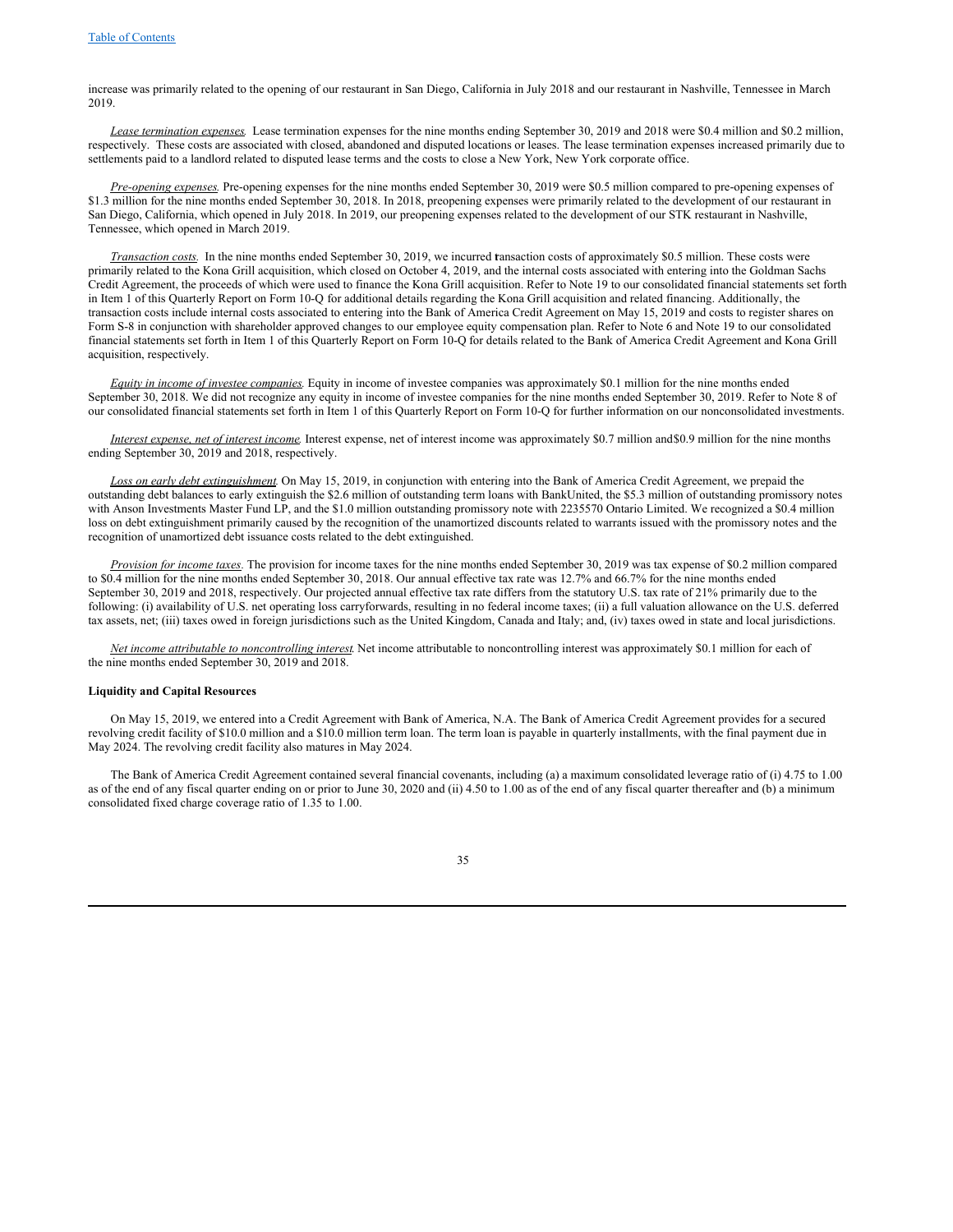The Bank of America Credit Agreement had several borrowing and interest rate options, including the following: (a) a LIBOR rate (or a comparable successor rate) or (b) a base rate equal to the greater of the prime rate, the federal funds rate plus 0.50% or the LIBOR rate for a one-month period plus 1.00%; provided that the base rate may not be less than zero. Loans under the Bank of America Credit Agreement bore interest at a rate per annum using the applicable indices plus a varying interest rate margin of between 2.75% and 3.50% (for LIBOR rate loans) and 1.75% and 2.50% (for base rate loans).

In conjunction with entering into the Bank of America Credit Agreement on May 15, 2019, we prepaid the outstanding debt balances to early extinguish the \$2.6 million of outstanding term loans with BankUnited, the \$5.3 million of outstanding promissory notes with Anson Investments Master Fund LP, and the \$1.0 million outstanding promissory note with 2235570 Ontario Limited. We recognized a \$0.4 million loss on debt extinguishment within other expenses, net on the consolidated statements of operations and comprehensive income (loss), primarily caused by the recognition of the unamortized discounts related to warrants issued with the promissory notes and the recognition of unamortized debt issuance costs related to the debt extinguished. Additionally, we prepaid the \$1.2 million of outstanding cash advances due to the TOG Liquidation Trust, a related party.

On October 4, 2019, in conjunction with the acquisition of Kona Grill, we entered into a Credit and Guaranty Agreement with Goldman Sachs Bank USA ("Goldman Sachs Credit Agreement"), which replaced the Bank of America Credit Agreement. The Goldman Sachs Credit Agreement provides for a secured revolving credit facility of \$12.0 million and a \$48.0 million term loan. The term loan is payable in quarterly installments, with the final payment due in October 2024. The revolving credit facility also matures in October 2024. In the three and nine months ended September 30, 2019, we incurred \$0.3 million of debt issuance costs related to the Goldman Sachs Credit Agreement, which were capitalized and are recorded as a direct deduction to the long-term debt, net of current portion, on the consolidated balance sheets. Refer to Note 19 – Subsequent Events for additional details regarding the acquisition and related financing.

Our principal liquidity requirements are to meet our lease obligations, our working capital and capital expenditure needs and to pay principal and interest on our outstanding indebtedness. Subject to our operating performance, which, if significantly adversely affected, would adversely affect the availability of funds, we expect to finance our operations for at least the next 12 months, including costs of opening currently planned new restaurants, through cash provided by operations, borrowings on our Goldman Sachs Credit Agreement and construction allowances provided by landlords of certain locations.

In the context of our current debt structure and projected cash needs, we believe the combination of our cash provided by operations and our Goldman Sachs Credit Agreement are adequate to support our immediate business operations and plans. As September 30, 2019, we had cash and cash equivalents of approximately \$2.0 million.

We expect that our capital expenditures, net of amounts received as landlord incentives, in 2019 will be less than prior years because we expect that that the Nashville, Tennessee STK restaurant will be the only new, owned restaurant we open in 2019. In the nine months ended September 30, 2019, we have received approximately \$0.5 million of landlord incentives which were primarily used to fund capital expenditures for the construction of new, owned restaurants. We currently anticipate our total capital expenditures for 2019, net of cash landlord incentives received, will be approximately \$5.0 million.

We expect to fund our anticipated capital expenditures for 2019 with current cash on hand, expected cash flows from operations, proceeds from expected tenant improvement allowances, and borrowings under the Goldman Sachs Credit Agreement. Our future cash requirements will depend on many factors, including the pace of our expansion, conditions in the retail property development market, construction costs, the nature of the specific sites selected for new restaurants, and the nature of the specific leases and associated tenant improvement allowances available, if any, as negotiated with landlords.

Under our current capital light strategy, we plan to enter into management and license agreements for the operation of STKs where we are not required to contribute significant capital upfront. We expect to rely on our cash flow from operations and continued financing to fund the majority of our planned capital expenditures for 2019.

Our operations have not required significant working capital, and, like many restaurant companies, we have negative working capital. Revenues are received primarily in credit card or cash receipts and restaurant operations do not require significant receivables or inventories, other than our wine inventory. In addition, we receive trade credit for the purchase of food, beverages and supplies, thereby reducing the need for incremental working capital to support growth.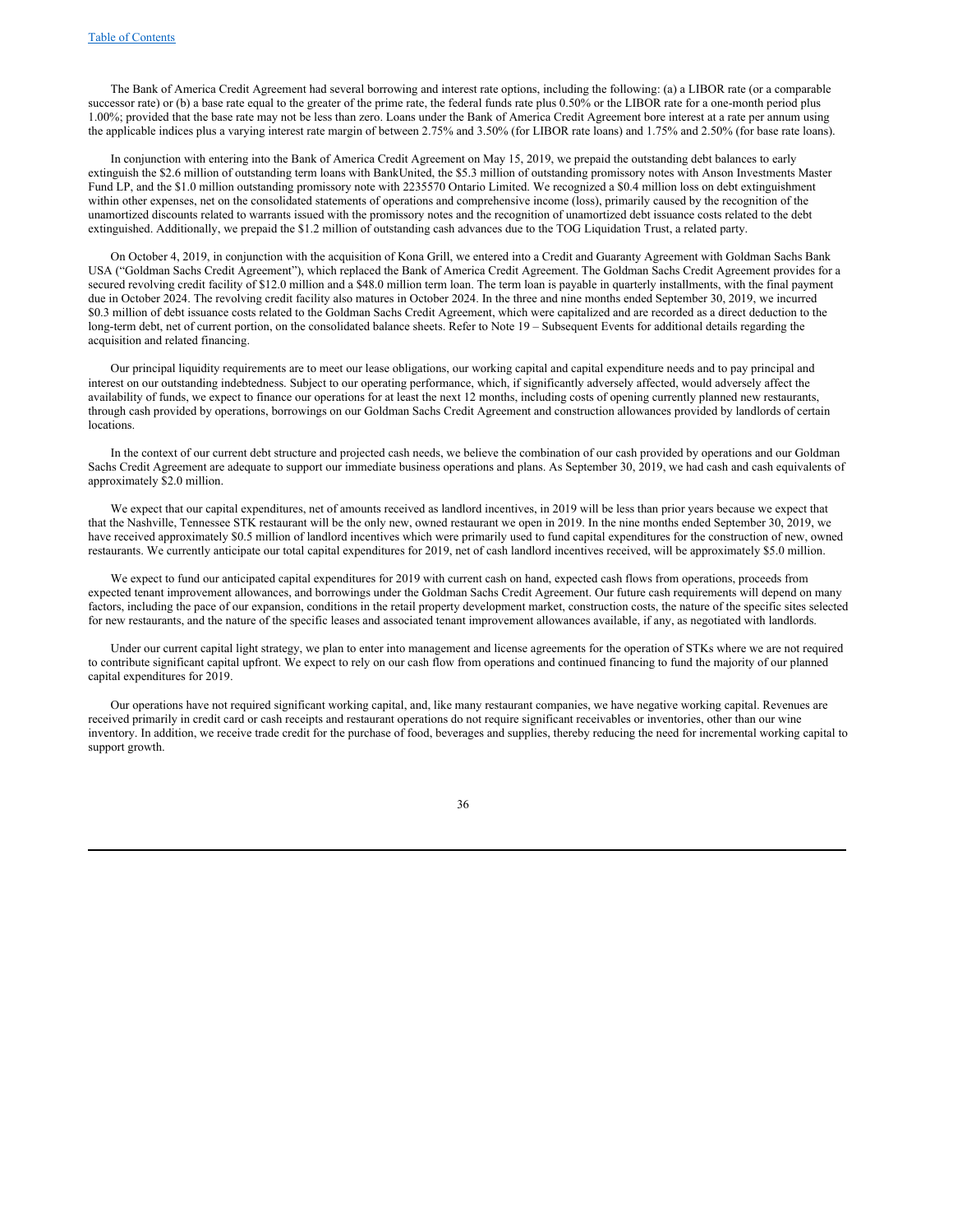#### Cash Flows

The following table summarizes the statement of cash flows for the nine months ended September 30, 2019 and September 30, 2018 (in thousands):

|                                                      |         | For the nine months ended September 30, |         |  |  |  |  |
|------------------------------------------------------|---------|-----------------------------------------|---------|--|--|--|--|
|                                                      | 2019    |                                         | 2018    |  |  |  |  |
| Net cash provided by (used in):                      |         |                                         |         |  |  |  |  |
| Operating activities                                 | 2.978   |                                         | 3,407   |  |  |  |  |
| Investing activities                                 | (3,509) |                                         | (2,598) |  |  |  |  |
| Financing activities                                 | 1.342   |                                         | (1,211) |  |  |  |  |
| Effect of exchange rate changes on cash              | (357)   |                                         | (178)   |  |  |  |  |
| Net increase (decrease) in cash and cash equivalents | 454     |                                         | (580)   |  |  |  |  |

## *Operating Activities*

Net cash provided by operating activities was \$3.0 million for the nine months ended September 30, 2019 compared to \$3.4 million for the nine months ended September 30, 2018. The decrease was primarily attributable to the use of cash to settle working capital accounts, includingaccounts payable and accrued expenses. This was partially offset by improvements in net income and to changes within our working capital accounts, including converting \$1.3 million of cash collateralized letters of credit to standby letters of credit.

#### *Investing Activities*

Net cash used in investing activities for the nine months ended September 30, 2019 was \$3.5 million compared to \$2.6 million for the nine months ended June 30, 2018. The difference was attributable to increased capital expenditures in 2019 for purchases of property and equipment, primarily related to the construction of our owned restaurants and general capital expenditures of existing restaurants. In the nine months ended September 30, 2019, we received \$0.5 million of landlord incentives which were primarily used to fund capital expenditures for the construction of new, owned restaurants. The receipt of the landlord incentives were reflected within the change in operating lease liabilities and right-of-use assets within net cash provided by operating activities. In the nine months ended September 30, 2018, we received of \$0.6 million of proceeds related to the sale of our interest in One 29 Park, a restaurant and rooftop bar located in a New York City hotel.

## *Financing Activities*

Net cash provided by financing activities for the nine months ended September 30, 2019 was \$1.3 million compared to net cash used in financing activities of \$1.2 million in the nine months ended September 30, 2018. On May 15, 2019, we entered into the Bank of America Credit Agreement, which provided for a secured revolving credit facility of \$10.0 million and a \$10.0 million term loan, incurring \$0.4 million of debt issuance costs. In conjunction with entering into the Bank of America Credit Agreement, we prepaid the outstanding debt balances to early extinguish the \$2.6 million of outstanding term loans with BankUnited, the \$5.3 million of outstanding promissory notes with Anson Investments Master Fund LP, and the \$1.0 million outstanding promissory note with 2235570 Ontario Limited as well as prepaid the \$1.2 million of outstanding cash advances due to the TOG Liquidation Trust, a related party.

### Capital Expenditures and Lease Arrangements

To the extent we open new company-owned restaurants, we anticipate capital expenditures would increase from the amounts described in "Investing Activities" above. Although we are committed to our capital light strategy, in which our capital investment is expected to be limited, we are willing to consider opening owned restaurants as opportunities arise. For owned restaurants, we have typically targeted an average cash investment of approximately \$3.8 million for a 10,000 square-foot STK restaurant, net of landlord contributions and equipment financing and excluding pre-opening costs. In addition, some of our existing restaurants will require capital improvements to either maintain or improve the facilities. We may add seating or provide enclosures for outdoor space in the next twelve months at some of our locations.

Our hospitality F&B services projects typically require limited capital investment from us. Capital expenditures for these projects will primarily be funded by cash flows from operations and equipment financing, depending upon the timing of these expenditures and cash availability.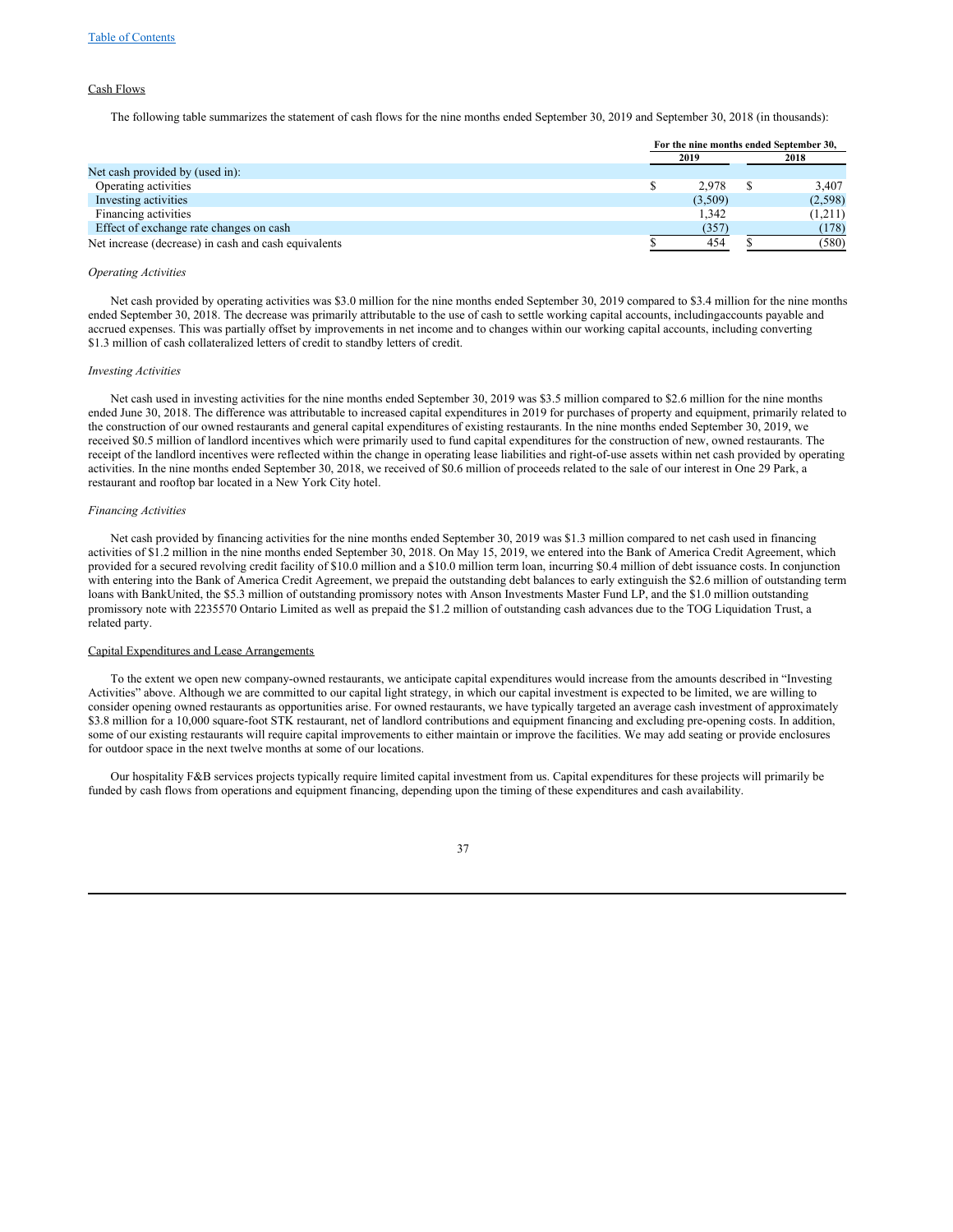We typically seek to lease our restaurant locations for periods of 10 to 20 years under operating lease arrangements, with a limited number of renewal options. Our rent structure varies from lease to lease, but our leases generally provide for the payment of both minimum and contingent (percentage) rent based on sales, as well as other expenses related to the leases (for example, our pro-rata share of common area maintenance, property tax and insurance expenses). Many of our lease arrangements include the opportunity to secure tenant improvement allowances to partially offset the cost of developing and opening the related restaurants. Generally, landlords recover the cost of such allowances from increased minimum rents. However, there can be no assurance that such allowances will be available to us on each project that we select for development.

#### *Loan Agreements*

As of September 30, 2019, our long-term debt consisted of a term loan, a revolving credit facility and equipment financing agreements for which no additional financing was available. In 2019, we made principal payments of approximately \$11.5 million towards our long-term debt, which includes \$8.9 million of early debt extinguishment payments. As of September 30, 2019, we had approximately \$14.0 million of outstanding debt to third parties. On October 4, 2019, in conjunction with the acquisition of Kona Grill, we entered into the Goldman Sachs Credit Agreement, which replaced the Bank of America Credit Agreement and provides for a secured revolving credit facility of \$12.0 million and a \$48.0 million term loan.

The Bank of America Credit Agreement contained, and the Goldman Sachs Credit Agreement contains, customary representations, warranties and conditions to borrowing including customary affirmative and negative covenants, which include covenants that limit or restrict our ability to incur indebtedness and other obligations, grant liens to secure obligations, make investments, merge or consolidate, and dispose of assets outside the ordinary course of business, in each case subject to customary exceptions for credit facilities of this size and type. As of September 30, 2019, we were in compliance with the covenants required by the Bank of America Credit Agreement. Based on current projections, we believe that we would continue to comply with the covenants in the Bank of America Credit Agreement, and will comply with the convenants in the Goldman Sachs Credit Agreement, throughout the twelve months following the issuance of the financial statements.

### **Off-Balance Sheet Arrangements**

We do not have any off-balance sheet arrangements as defined in Item 303(a)(4)(ii) of Regulation S-K.

### **Recent Accounting Pronouncements**

See Note 1 to our consolidated financial statements set forth in Item 1 of this Quarterly Report on Form 10-Q for a detailed description of recent accounting pronouncements. We do not expect the recent accounting pronouncements discussed in Note 1 to have a significant impact on our consolidated financial position or results of operations.

As of January 1, 2019, we adopted Accounting Standard Codification Topic 842, Leases, ("ASC Topic 842"). Refer to Note 12 to our consolidated financial statements set forth in Item 1 of this Quarterly Report on Form 10-Q for a detailed description of the impact of implementing ASC Topic 842.

#### **Item 3. Quantitative and Qualitative Disclosures About Market Risk.**

<span id="page-37-1"></span><span id="page-37-0"></span>As a "smaller reporting company," as defined by Item 10 of Regulation S-K, we are not required to provide this information.

#### **Item 4. Controls and Procedures.**

#### *Evaluation of Disclosure Controls and Procedures*

Our management, with the participation of our Chief Executive Officer and Chief Financial Officer, carried out an evaluation as of the last day of the period covered by this Quarterly Report on Form 10-Q of the effectiveness of the design and operation of our disclosure controls and procedures as defined in Rule 13a-15(e) of the Securities Exchange Act of 1934, as amended ("Exchange Act"). Based upon that evaluation, the Chief Executive Officer and Chief Financial Officer concluded that our disclosure controls and procedures (a) are effective to ensure that information required to be disclosed by us in reports filed or submitted under the Exchange Act is timely recorded, processed, summarized and reported and (b) include, without limitation, controls and procedures designed to ensure that information required to be disclosed by us in reports filed or submitted under the Exchange Act is accumulated and communicated to our management, including our Chief Executive Officer and Chief Financial Officer, as appropriate to allow timely decisions regarding required disclosure.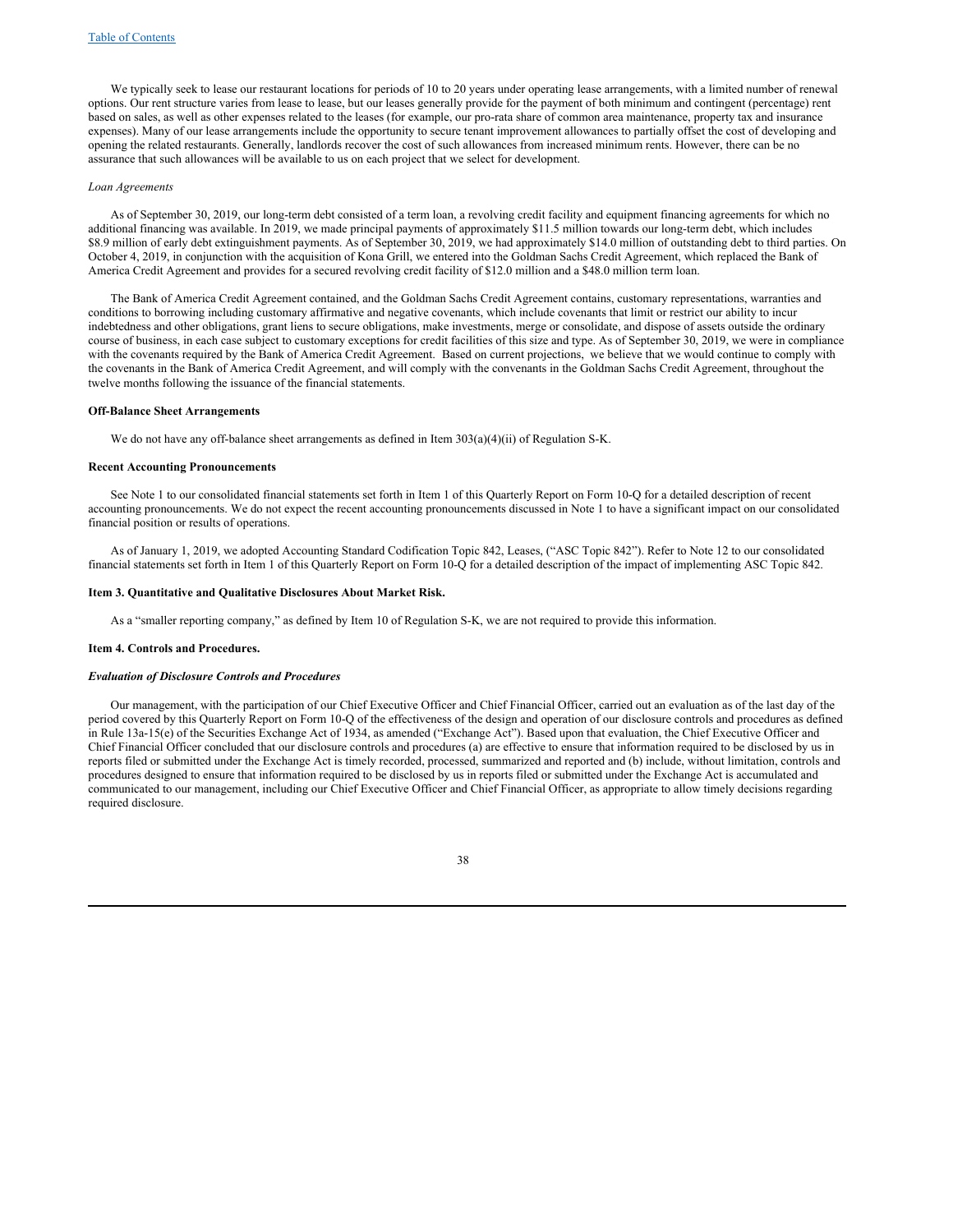#### *Changes in Internal Controls*

There were no changes in our internal control over financial reporting, as defined in Rules 13a-15(f) and 15d-15(f) under the Exchange Act, that occurred during the third quarter of 2019 that have materially affected, or are reasonably likely to materially affect, our internal control over financial reporting.

# <span id="page-38-0"></span>**PART II — OTHER INFORMATION**

## <span id="page-38-1"></span>**Item 1. Legal Proceedings.**

We are subject to claims common to our industry and in the ordinary course of our business, including lease disputes and employee-related matter. Companies in our industry, including us, have been and are subject to class action lawsuits, primarily regarding compliance with labor laws and regulations. Defending lawsuits requires significant management attention and financial resources and the outcome of any litigation is inherently uncertain. We believe that accruals for these matters are adequately provided for in our consolidated financial statements. We do not believe the ultimate resolutions of these matters will have a material adverse effect on our consolidated financial position and results of operations. However, the resolution of lawsuits is difficult to predict. A significant increase in the number of these claims, or one or more successful claims under which we incur greater liabilities than is currently anticipated, could materially and adversely affect our consolidated financial statements.

# <span id="page-38-2"></span>**Item 6. Exhibits.**

(a) Exhibits required by Item 601 of Regulation S-K.

| <b>Exhibit</b>                                     | <b>Description</b>                                                                                                         |
|----------------------------------------------------|----------------------------------------------------------------------------------------------------------------------------|
| $\frac{3.1}{3.2}$                                  | Amended and Restated Certificate of Incorporation (Incorporated by reference to Form 8-K filed on June 5, 2014).           |
|                                                    | Amended and Restated Bylaws (Incorporated by reference to Form 8-K filed on October 25, 2011).                             |
| 10.1                                               | Asset Purchase Agreement dated August 30, 2019 between Kona Grill Acquisition, LLC and Kona Grill, Inc., Kona              |
|                                                    | Restaurant Holdings, Inc., Kona Shushi, Inc., Kona Macadamia, Inc., Kona Texas Restaurants, Inc., Kona Baltimore, Inc.,    |
|                                                    | Kona Grill International Holdings, Inc., Kona Grill International, Inc., and Kona Grill Puerto Rico, Inc. (Incorporated by |
|                                                    | reference to Form 8-K filed on September 3, 2019).                                                                         |
| 10.2                                               | Employment Agreement between Emanuel Hilario and The ONE Group Hospitality, Inc. dated September 3, 2019                   |
|                                                    | (Incorporated by reference to Form 8-K filed on September 3, 2019).                                                        |
| 10.3                                               | Credit and Guaranty Agreement dated October 4, 2019 with Goldman Sachs Bank USA (Incorporated by reference to Form         |
|                                                    | 8-K/A filed on October 8, 2019).                                                                                           |
| $\frac{31.1^*}{31.2^*}$<br>$\frac{32.1^*}{32.1^*}$ | Certification of Chief Executive Officer pursuant to Section 302 of the Sarbanes – Oxley Act of 2002                       |
|                                                    | Certification of Chief Financial Officer pursuant to Section 302 of the Sarbanes – Oxley Act of 2002                       |
|                                                    | Certification of Chief Executive Officer pursuant to Section 906 of the Sarbanes – Oxley Act of 2002, 18 U.S.C. Section    |
|                                                    | 1350.                                                                                                                      |
| $32.2*$                                            | Certification of Chief Financial Officer pursuant to Section 906 of the Sarbanes – Oxley Act of 2002, 18 U.S.C. Section    |
|                                                    | 1350.                                                                                                                      |
| $101.CAL*$                                         | XBRL Taxonomy Extension Calculation Linkbase Document                                                                      |
| $101.$ DEF*                                        | XBRL Taxonomy Extension Definition Linkbase Document                                                                       |
| $101.LAB*$                                         | XBRL Taxonomy Extension Label Linkbase Document                                                                            |
| 101.PRE*                                           | XBRL Taxonomy Extension Presentation Linkbase Document                                                                     |
| 101.INS*                                           | <b>XBRL</b> Instance Document                                                                                              |
| 101.SCH*                                           | <b>XBRL Taxonomy Extension Schema Document</b>                                                                             |

\*Filed herewith.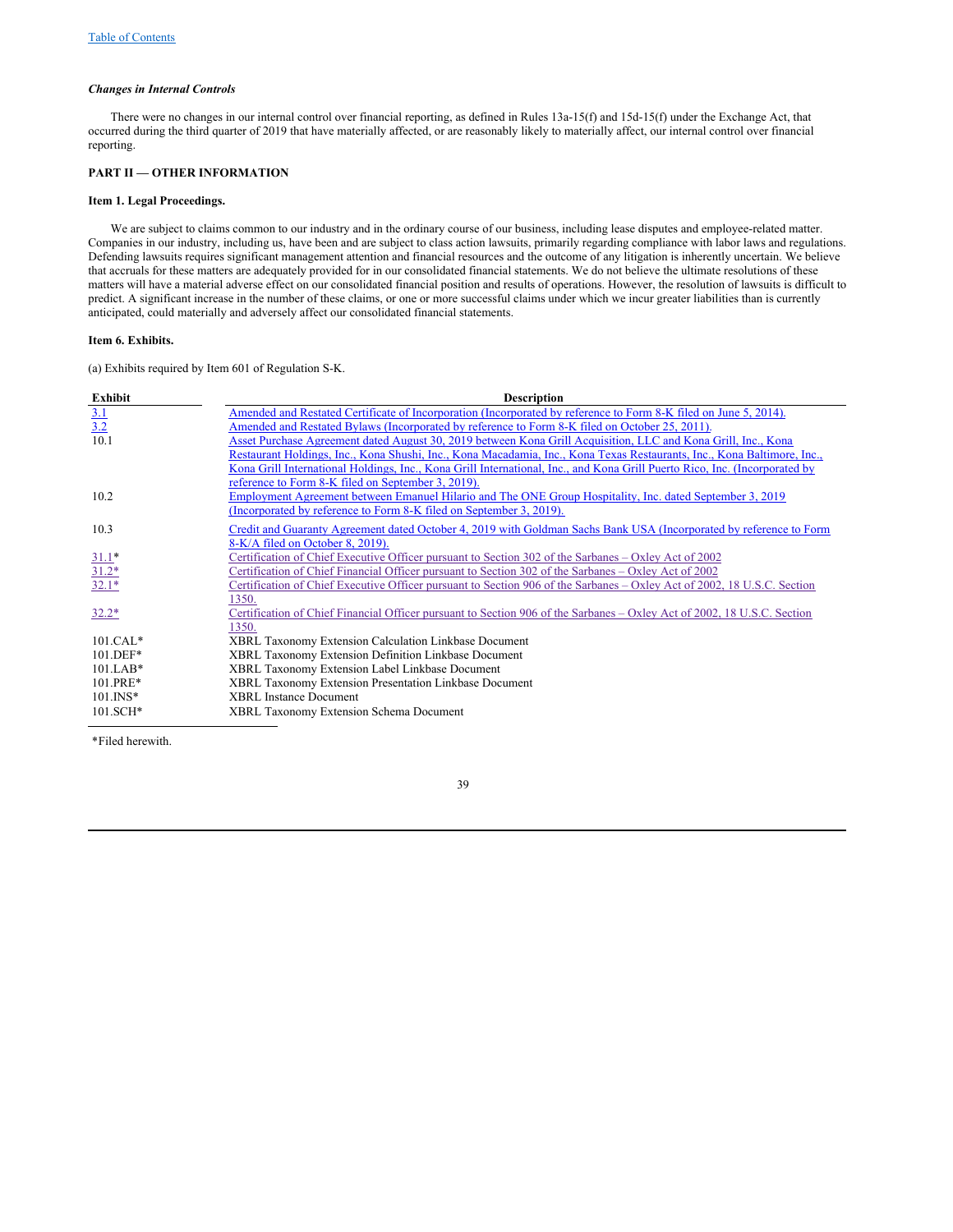# <span id="page-39-0"></span>**SIGNATURES**

Pursuant to the requirements of the Securities Exchange Act of 1934, the registrant has duly caused this report to be signed on its behalf by the undersigned, thereunto duly authorized.

Dated: November 7, 2019

THE ONE GROUP HOSPITALITY, INC.

By:  $\frac{1}{s}$  /s/ Tyler Loy

Tyler Loy, Chief Financial Officer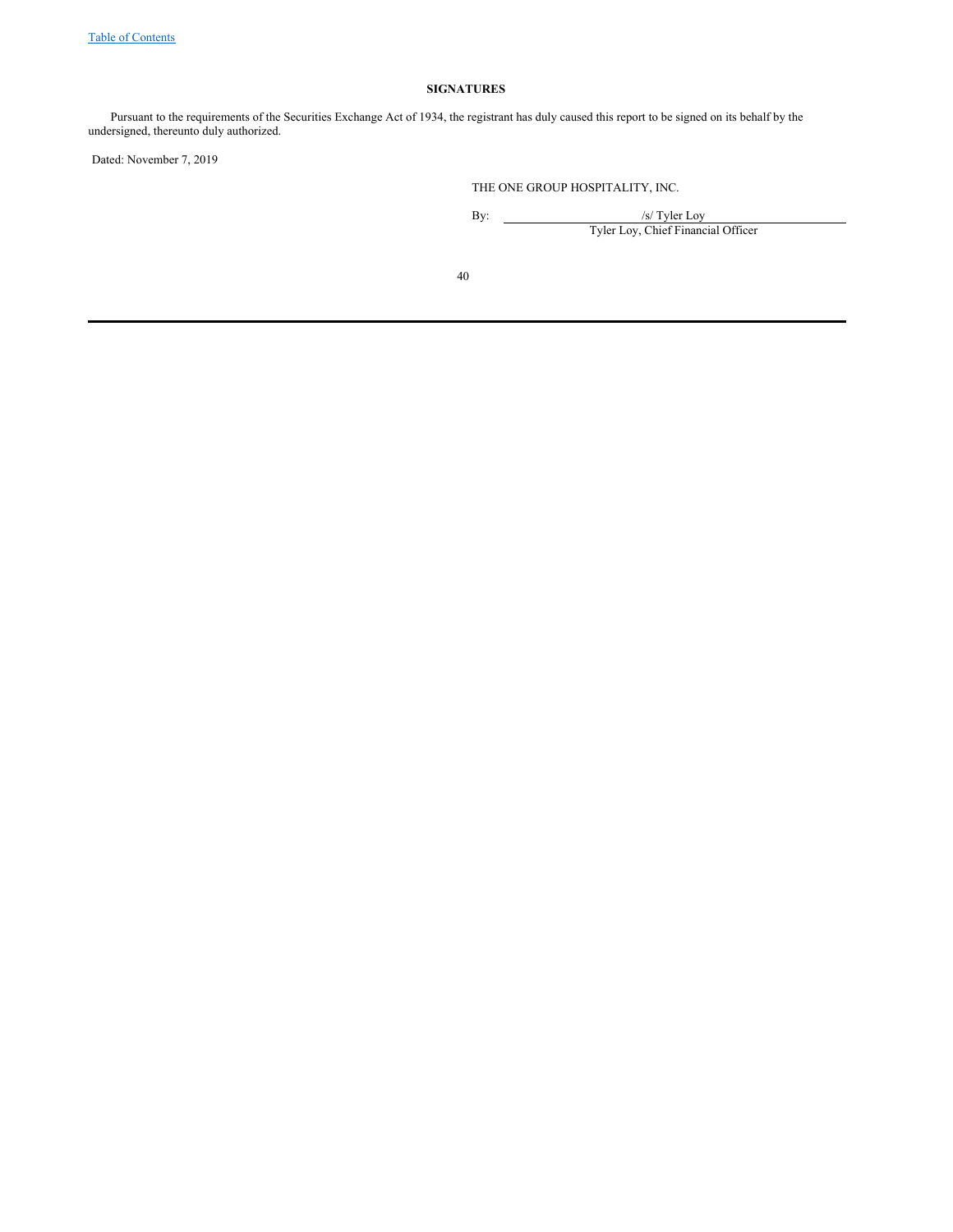<span id="page-40-0"></span>I, Emanuel Hilario, certify that:

1. I have reviewed this Quarterly Report on Form 10-Q of The ONE Group Hospitality, Inc.;

2. Based on my knowledge, this report does not contain any untrue statement of a material fact or omit to state a material fact necessary to make the statements made, in light of the circumstances under which such statements were made, not misleading with respect to the period covered by this report;

3. Based on my knowledge, the financial statements, and other financial information included in this report, fairly present in all material respects the financial condition, results of operations and cash flows of the registrant as of, and for, the periods presented in this report;

4. The registrant's other certifying officer(s) and I are responsible for establishing and maintaining disclosure controls and procedures (as defined in Exchange Act Rules 13a-15(e) and 15d-15(e)) and internal control over financial reporting (as defined in Exchange Act Rules 13a-15(f) and 15d-15(f)) for the registrant and have:

a) designed such disclosure controls and procedures, or caused such disclosure controls and procedures to be designed under our supervision, to ensure that material information relating to the registrant, including its consolidated subsidiaries, is made known to us by others within those entities, particularly during the period in which this report is being prepared;

b) designed such internal control over financial reporting, or caused such internal control over financial reporting to be designed under our supervision, to provide reasonable assurance regarding the reliability of financial reporting and the preparation of financial statements for external purposes in accordance with generally accepted accounting principles;

c) evaluated the effectiveness of the registrant's disclosure controls and procedures and presented in this report our conclusions about the effectiveness of the disclosure controls and procedures, as of the end of the period covered by this report based on such evaluation; and

d) disclosed in this report any change in the registrant's internal control over financial reporting that occurred during the registrant's most recent fiscal quarter (the registrant's fourth fiscal quarter in the case of an annual report) that has materially affected, or is reasonably likely to materially affect, the registrant's internal control over financial reporting; and

5. The registrant's other certifying officer(s) and I have disclosed, based on our most recent evaluation of internal control over financial reporting, to the registrant's auditors and the audit committee of the registrant's board of directors (or persons performing the equivalent functions):

a) all significant deficiencies and material weaknesses in the design or operation of internal control over financial reporting which are reasonably likely to adversely affect the registrant's ability to record, process, summarize and report financial information; and

b) any fraud, whether or not material, that involves management or other employees who have a significant role in the registrant's internal control over financial reporting.

Date: November 7, 2019

/s/ Emanuel Hilario **Emanuel Hilario** Title: Chief Executive Officer (Principal Executive Officer)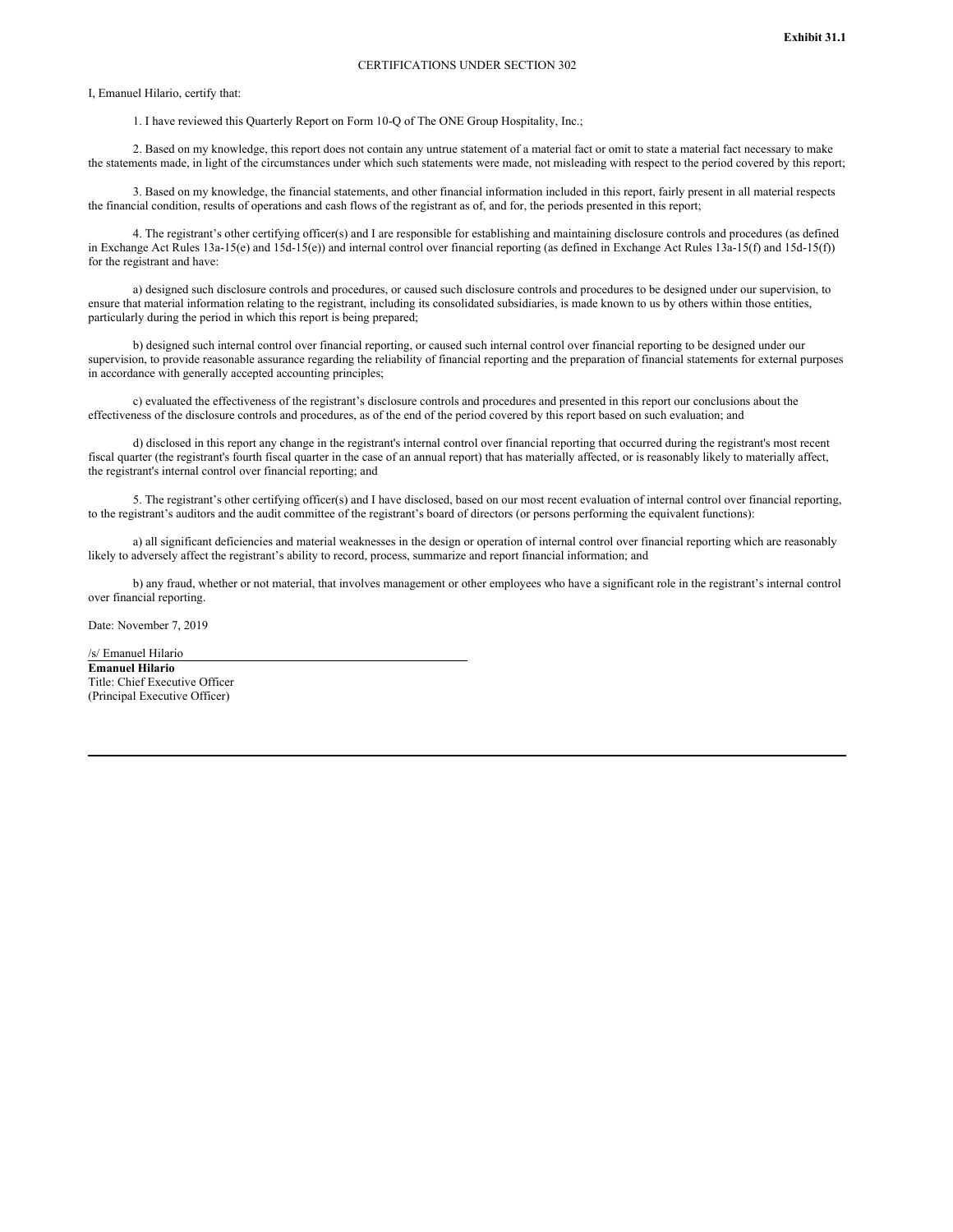<span id="page-41-0"></span>I, Tyler Loy, certify that:

1. I have reviewed this Quarterly Report on Form 10-Q of The ONE Group Hospitality, Inc.;

2. Based on my knowledge, this report does not contain any untrue statement of a material fact or omit to state a material fact necessary to make the statements made, in light of the circumstances under which such statements were made, not misleading with respect to the period covered by this report;

3. Based on my knowledge, the financial statements, and other financial information included in this report, fairly present in all material respects the financial condition, results of operations and cash flows of the registrant as of, and for, the periods presented in this report;

4. The registrant's other certifying officer(s) and I are responsible for establishing and maintaining disclosure controls and procedures (as defined in Exchange Act Rules 13a-15(e) and 15d-15(e)) and internal control over financial reporting (as defined in Exchange Act Rules 13a-15(f) and 15d-15(f)) for the registrant and have:

a) designed such disclosure controls and procedures, or caused such disclosure controls and procedures to be designed under our supervision, to ensure that material information relating to the registrant, including its consolidated subsidiaries, is made known to us by others within those entities, particularly during the period in which this report is being prepared;

b) designed such internal control over financial reporting, or caused such internal control over financial reporting to be designed under our supervision, to provide reasonable assurance regarding the reliability of financial reporting and the preparation of financial statements for external purposes in accordance with generally accepted accounting principles;

c) evaluated the effectiveness of the registrant's disclosure controls and procedures and presented in this report our conclusions about the effectiveness of the disclosure controls and procedures, as of the end of the period covered by this report based on such evaluation; and

d) disclosed in this report any change in the registrant's internal control over financial reporting that occurred during the registrant's most recent fiscal quarter (the registrant's fourth fiscal quarter in the case of an annual report) that has materially affected, or is reasonably likely to materially affect, the registrant's internal control over financial reporting; and

5. The registrant's other certifying officer(s) and I have disclosed, based on our most recent evaluation of internal control over financial reporting, to the registrant's auditors and the audit committee of the registrant's board of directors (or persons performing the equivalent functions):

a) all significant deficiencies and material weaknesses in the design or operation of internal control over financial reporting which are reasonably likely to adversely affect the registrant's ability to record, process, summarize and report financial information; and

b) any fraud, whether or not material, that involves management or other employees who have a significant role in the registrant's internal control over financial reporting.

Date: November 7, 2019

/s/ Tyler Loy **Tyler Loy** Title: Chief Financial Officer (Principal Financial Officer)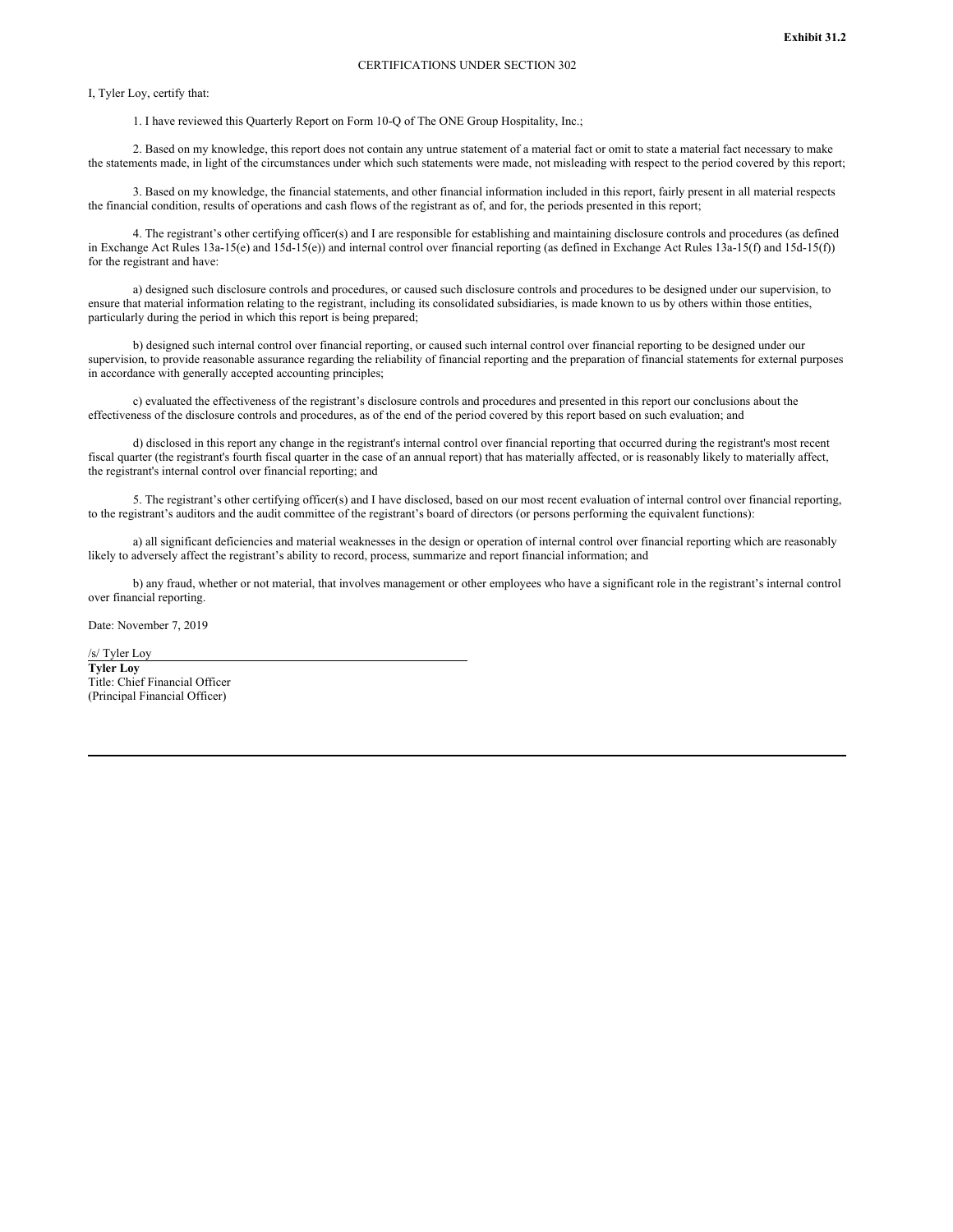# CERTIFICATIONS UNDER SECTION 906

<span id="page-42-0"></span>Pursuant to Section 906 of the Sarbanes-Oxley Act of 2002 (subsections (a) and (b) of section 1350, chapter 63 of title 18, United States Code), the undersigned officer of The ONE Group Hospitality, Inc., a Delaware corporation (the "Company"), does hereby certify, to such officer's knowledge, that:

The Quarterly Report for the three months ended September 30, 2019 (the "Form 10-Q") of the Company fully complies with the requirements of Section 13(a) or 15(d) of the Securities Exchange Act of 1934, and the information contained in the Form 10-Q fairly presents, in all material respects, the financial condition and results of operations of the Company.

Dated: November 7, 2019 /s/ Emanuel Hilario

Emanuel Hilario

Title: Chief Executive Officer (Principal Executive Officer)